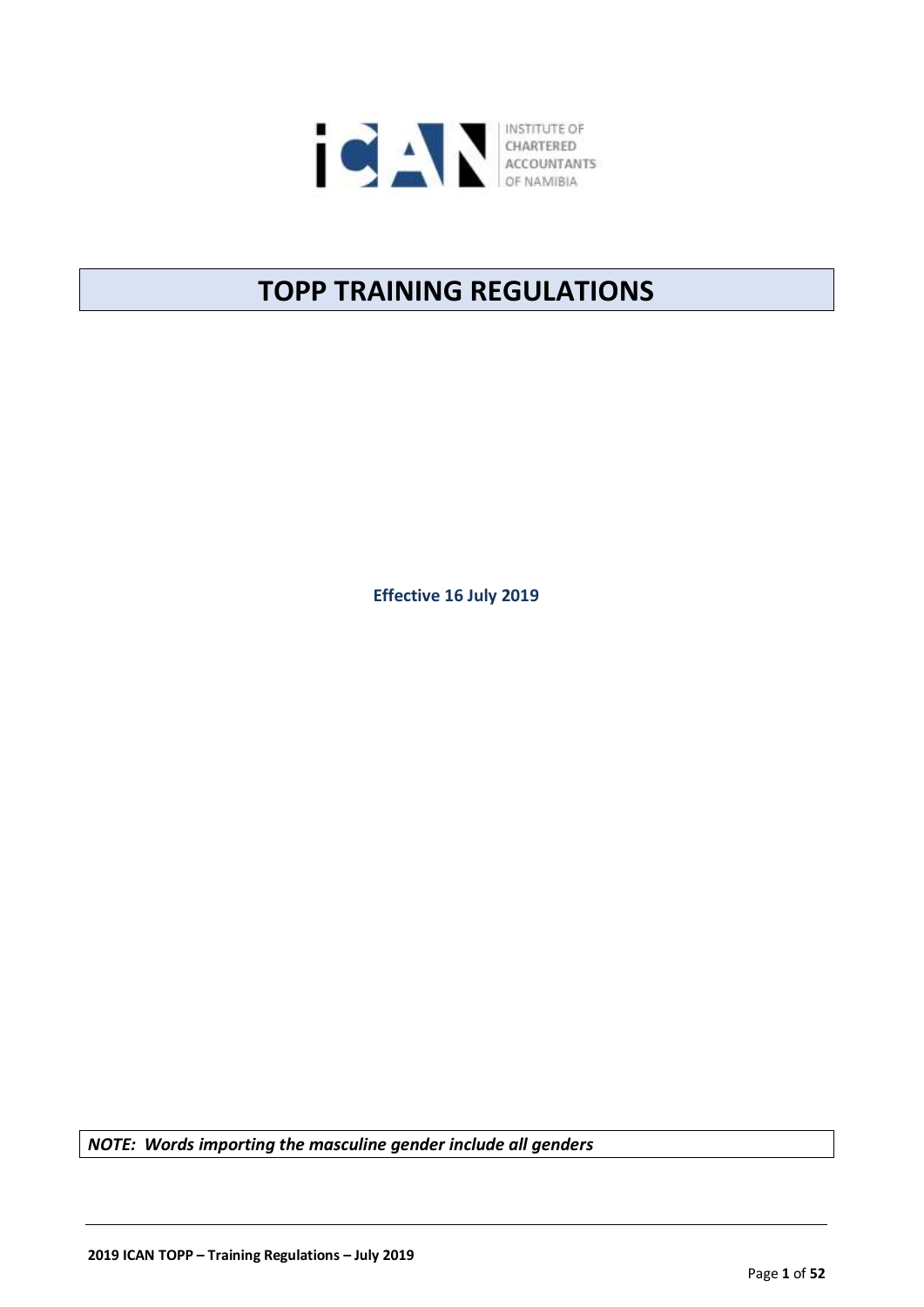# **TABLE OF CONTENTS**

| <b>CHAPTER 1 - GENERAL PROVISIONS</b>                                              |    |
|------------------------------------------------------------------------------------|----|
| Authority and interpretation of the regulations                                    | 4  |
| Discretionary powers of ICAN regarding training and accreditation matters          | 4  |
| Definitions, abbreviations and acronyms                                            | 5  |
| <b>CHAPTER 2 - ACCREDITATION AS A TRAINING OFFICE</b>                              |    |
| Requirements for accreditation and re-accreditation as a training office           | 8  |
| Lapse or cancellation of accreditation                                             | 9  |
| Misrepresentation regarding accreditation                                          | 9  |
| <b>CHAPTER 3 - THE TRAINING OFFICER</b>                                            |    |
| Registration requirements                                                          | 10 |
| Duties of a training officer                                                       | 11 |
| Responsibilities of executive management in respect of the ICAN training programme | 11 |
| Liability for fees and reimbursement in respect of such fees                       | 11 |
| <b>CHAPTER 4 - THE TRAINEE ACCOUNTANT</b>                                          |    |
| Duties and responsibilities of a trainee accountant                                | 13 |
| Hours of work and overtime                                                         | 13 |
| Conditions of employment and employment contract                                   | 13 |
| <b>CHAPTER 5 - TRAINING CONTRACT</b>                                               |    |
| Entry requirements for a training contract                                         | 15 |
| Probationary period                                                                | 15 |
| Term and hours of a training contract                                              | 16 |
| Registration of a training contract                                                | 17 |
| <b>Recognition of Prior Learning</b>                                               | 17 |
| Secondment of a trainee accountant                                                 | 18 |
| Suspension of a training contract                                                  | 18 |
| Cancellation of a training contract                                                | 19 |
| Cancellations that attract a cancellation penalty                                  | 19 |
| Cancellation due to the academic progress rule                                     | 20 |
| Disciplinary cancellation                                                          | 21 |
| Entering into a new training contract following the cancellation of a previous     |    |
| contract                                                                           | 21 |
| Cancellations that do not attract a cancellation penalty                           | 21 |
| Administration of cancellations                                                    | 22 |
| Academic recess                                                                    | 22 |
| Extension or Cancellation of a training contract                                   | 23 |
| Discharge of a training contract                                                   | 24 |
| Exemption from training under a training contract                                  | 25 |
| <b>CHAPTER 6 - CORE EXPERIENCE, ASSESSMENT AND OTHER RELATED MATTERS</b>           |    |
| Notification in respect of a trainee who is unlikely to achieve competence and/or  |    |
| prescribed core experience.                                                        | 26 |
| Assessment of a trainee accountant's competence                                    | 26 |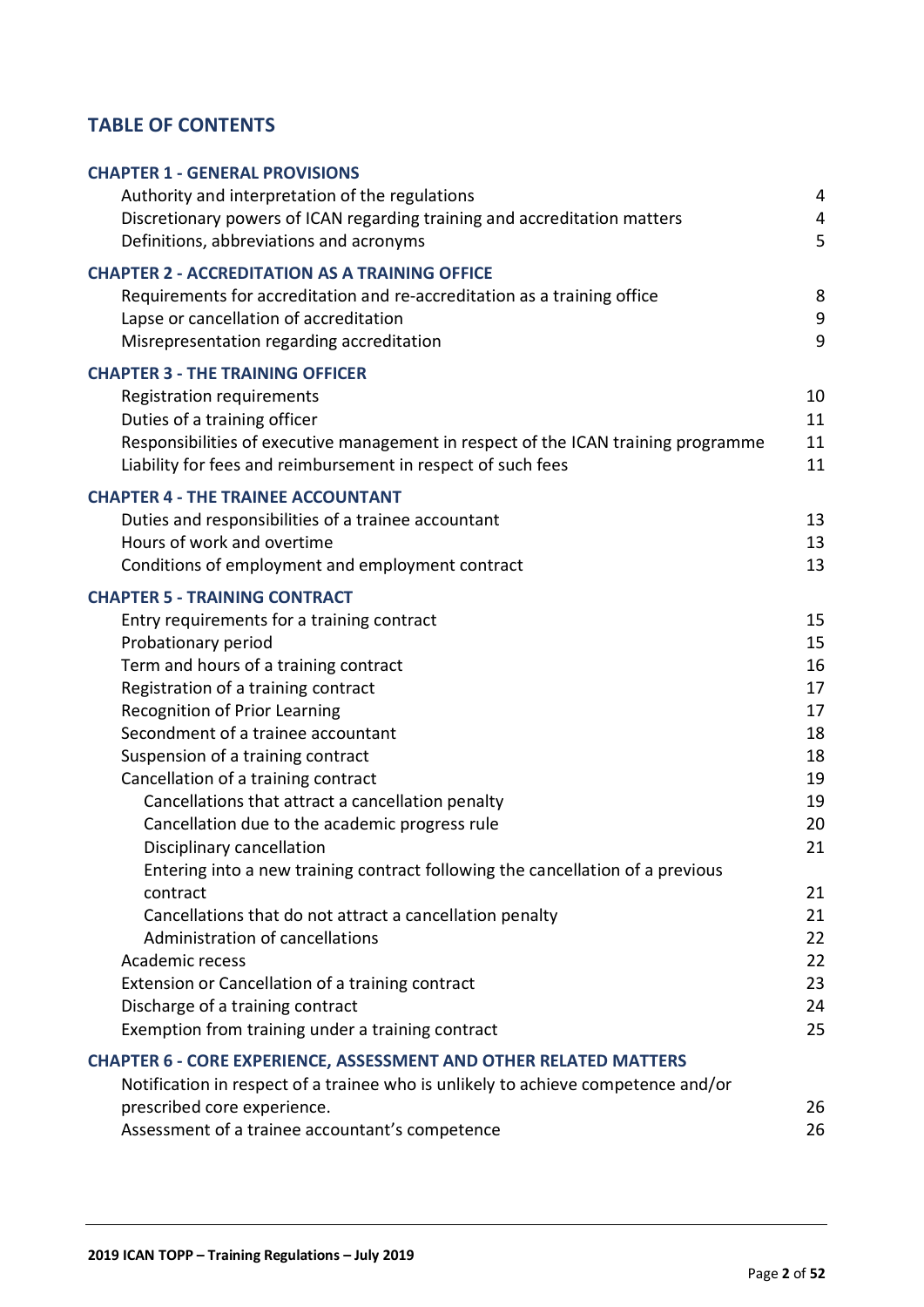|                      | <b>CHAPTER 7 - DISPUTE RESOLUTION AND DISCIPLINARY PROCESSES</b>        |    |
|----------------------|-------------------------------------------------------------------------|----|
|                      | Confirmations, validations and certificates                             | 27 |
| <b>Disputes</b>      |                                                                         | 27 |
| Disciplinary process |                                                                         | 28 |
|                      |                                                                         |    |
|                      | <b>CHAPTER 8 - TRANSITIONAL ARRANGEMENTS AND COMMENCEMENT</b>           |    |
|                      | Repeal and transitional arrangements                                    | 29 |
|                      | Short title, commencement and amendments                                | 29 |
| <b>ANNEXURES</b>     |                                                                         |    |
| Annexure 1           | Accredited academic qualifications                                      | 30 |
| Annexure 2           | Accreditation criteria                                                  | 31 |
| Annexure 3           | Duties of the training officer and the trainee accountant               | 32 |
| Annexure 4           | Complaints procedure and other referrals                                | 34 |
| Annexure 5           | Arbitration process in the event of a dispute about a training contract | 35 |
| Annexure 6           | Appeals of assessment decisions                                         | 36 |
| Annexure 7           | Requirements for simulation                                             | 38 |
| Annexure 8           | <b>ICAN By-Laws</b>                                                     | 41 |
| <b>GUIDELINES</b>    |                                                                         |    |
| Guideline 1          | <b>Recognition of Prior Learning</b>                                    | 44 |
| Guideline 2          | Guideline for notification letter for application of the academic       |    |
|                      | progress rule                                                           | 46 |
| <b>TEMPLATES</b>     |                                                                         |    |
| Template 1           | Template for notification letter of the academic progress rule          | 48 |
| Template 2           | Contravention of the submission of the assessment forms on a            |    |
|                      | timely basis                                                            | 49 |
| Template 3           | Notification letter for possible extension or cancellation for failure  |    |
|                      | to achieve competence                                                   | 50 |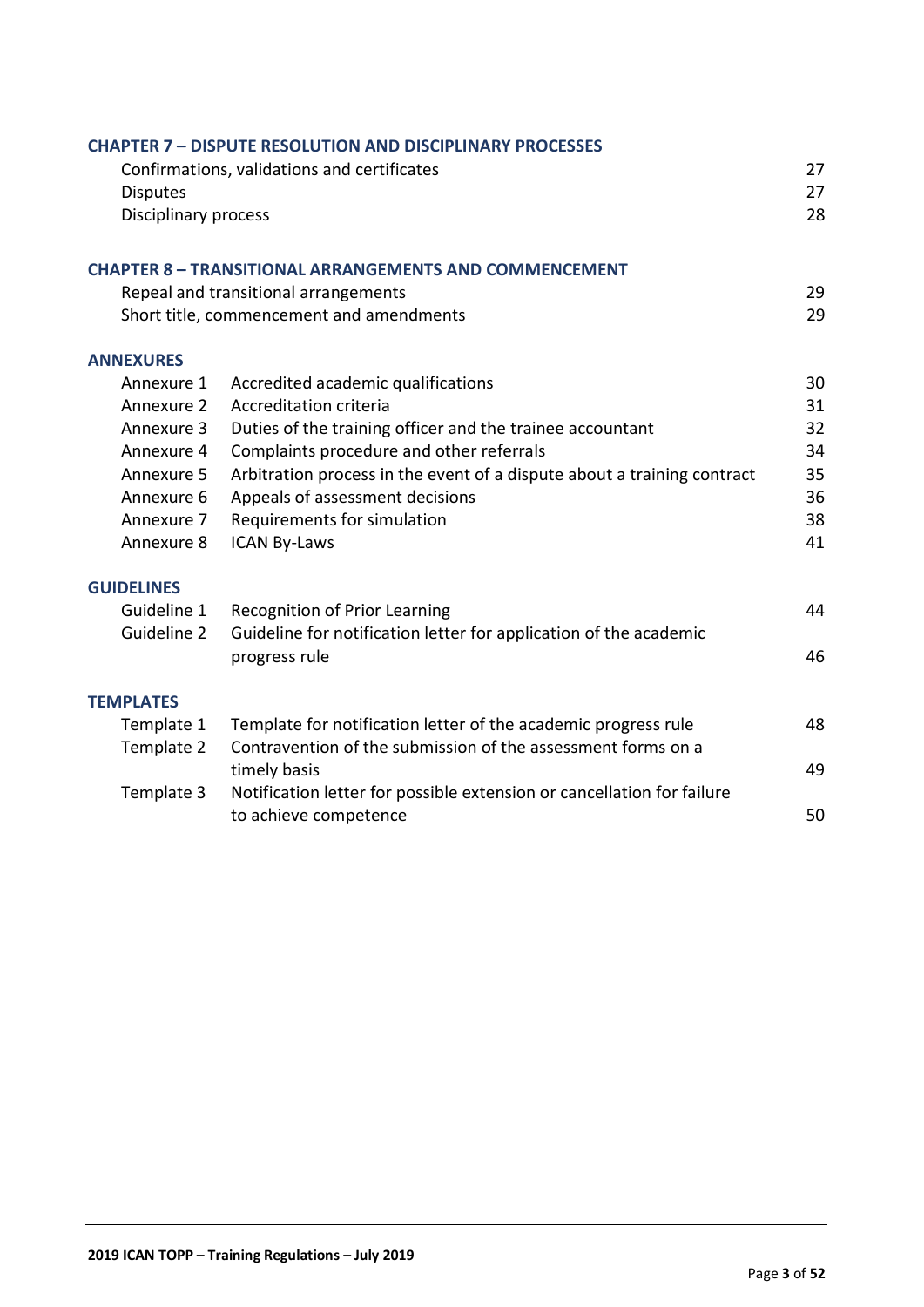# **CHAPTER 1 - GENERAL PROVISIONS**

### **1. AUTHORITY AND INTERPRETATION OF THE REGULATIONS**

- 1.1. The Institute of Chartered Accountants of Namibia (ICAN), after consultation with relevant stakeholders, has determined that the following Training Regulations ("Regulations") pertain to the training of trainee accountants outside of public practice.
- 1.2. These Regulations must be interpreted in a manner that is consistent with ICAN's Constitution, By-laws, Code of Professional Conduct and any other applicable legislation of the Republic of Namibia, in order to give full effect to the objective of producing competent and professional chartered accountants.
- 1.3. The headings and sub-headings in these Regulations must not be taken into account in the interpretation of these Regulations.
- 1.4. The annexures referred to in the Regulations form part of these Regulations.
- 1.5. The explanatory notes, guidelines and templates are merely for clarification, and should be read in conjunction with these Regulations.
- 1.6. These regulations are fully adopted from and with the approval of the South African Institute of Chartered Accountants (SAICA).

### **2. DISCRETIONARY POWERS OF ICAN REGARDING TRAINING AND ACCREDITATION MATTERS**

- 2.1. ICAN has the power, in its absolute discretion and in the interests of the profession, to:
	- 2.1.1. refuse to register a training contract of a trainee accountant who, despite the fact that he meets other registration requirements, is nevertheless disqualified for registration as a member of ICAN (also refer to **Regulation 30.3** and **Annexure 3**); and/or
	- 2.1.2. order the cancellation of the training contract of a trainee accountant who, despite the fact that he meets other requirements in terms of his training contract, is nevertheless disqualified for registration as a member of ICAN; and/or
	- 2.1.3. refuse to consent to any request or application relating to the training; (also refer to **Regulation 30.3**); and/or
	- 2.1.4. make any decision relating to any existing training contract; and/or
	- 2.1.5. make any decision relating to the accreditation or continued accreditation of a training office.
- 2.2. Notification in writing about ICAN's decision in relation to training or accreditation matters is final and binding, provided all the relevant appeal procedures of ICAN have been exhausted.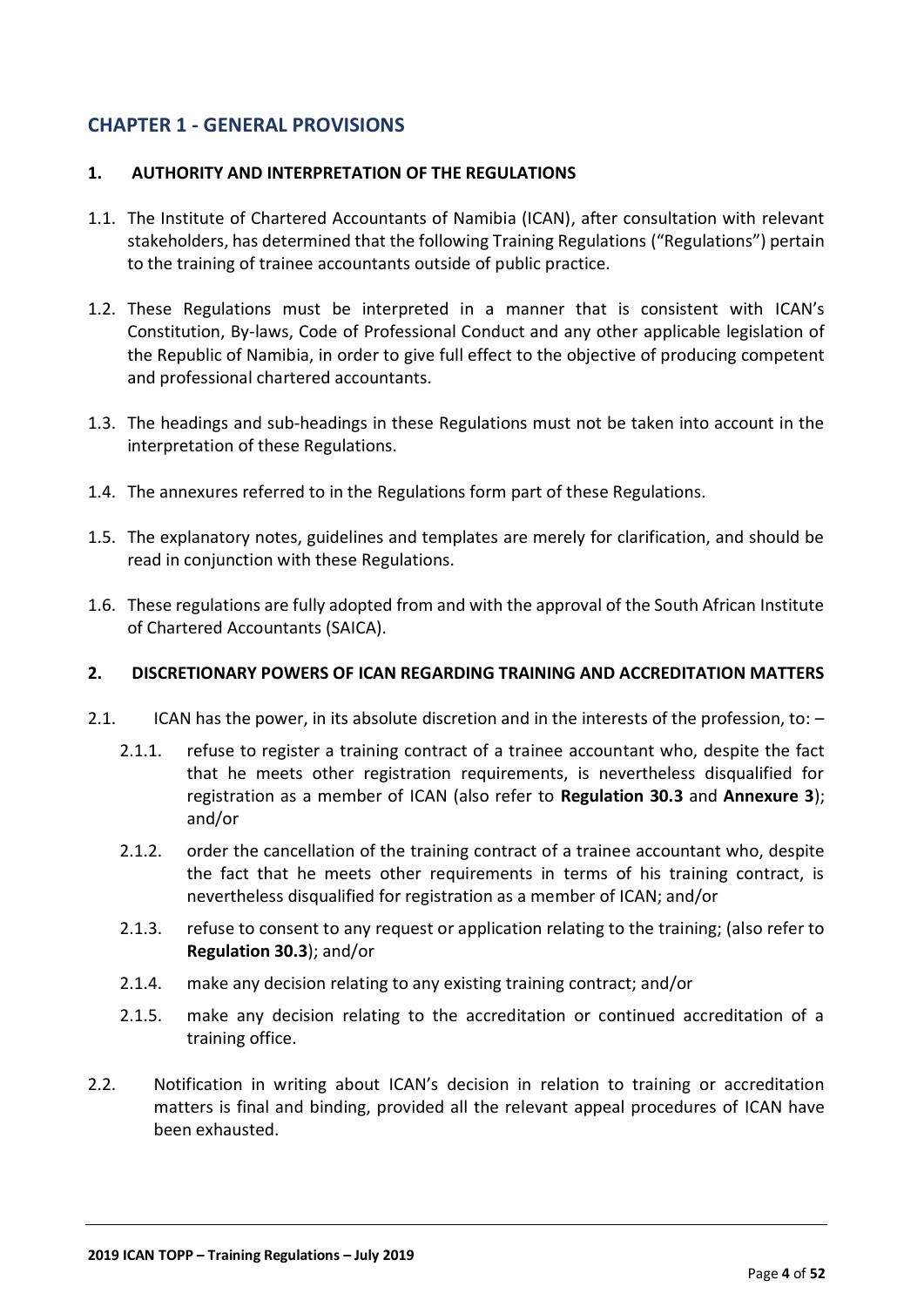# **3. DEFINITIONS, ABBREVIATIONS AND ACRONYMS**

In these Regulations, unless expressly stated otherwise or inconsistent with the context in which they appear, the terms used mean the following:

**"academic progress"** means the satisfactory completion of all or sufficient subjects to enable a trainee accountant to make one further year of progress towards the completion of an accredited BCom or accredited bridging programme. The trainee accountant must achieve at least one year of academic progress during any two calendar years. This progress is measured by passing the examinations of the accredited education institution;

**"academic trainee accountant"** means a trainee accountant who participates in an academic trainee accountantship programme and spends the first year of his training contract at an accredited education institution that offers an academic training programme accredited by the relevant professional body for this purpose;

**"accreditation criteria"** mean a set of requirements with which an organisation has to comply before it can be accredited or re-accredited as a training office;

**"accredited BCom"** means an undergraduate qualification accredited by ICAN;

**"accredited bridging Programme"** means a bridging programme accredited by the respective professional body and recognised by ICAN;

**"accredited education institution"** means an institution that awards a qualification accredited by the respective professional body and recognised by ICAN;

*"***ANA"** means an Assessment Needs Analysis and refers to a form used as part of the assessment process to record a trainee accountant's cumulative competence to date; analyse his developmental needs; and provide developmental and support plans on how these developmental needs will be addressed during the next evaluation period;

**"APC"** means the Assessment of Professional Competence, and is set by the APC Examinations Committee as one of the prerequisites for registration as a CA(Nam);

**"CA(Nam)"** means a Chartered Accountant (Namibia) who is registered as such with ICAN;

**"complaint"** means any information which is provided to ICAN in terms of the complaints procedure set out in Annexure 4 or any information which comes to ICAN's attention through any other means, which may contravene the ICAN Constitution, By-laws or these Regulations;

**"compliance rating"** means the rating assigned to a training office following a re-accreditation visit, indicating the extent to which the training office has met ICAN's accreditation criteria;

**"core experience hours"** refers to all time spent by a trainee accountant on work or activities related to the prescribed compulsory, elective and residual competencies and excludes academic studies;

**"CTA"** means a Certificate in the Theory of Accountancy or equivalent and refers to a postgraduate programme conferred by an accredited education institution and recognised by the respective professional body as a prerequisite for admission to its final qualifying examinations;

**"CTA1"** means a Post-Graduate Diploma in Accounting Sciences offered by the University of South Africa;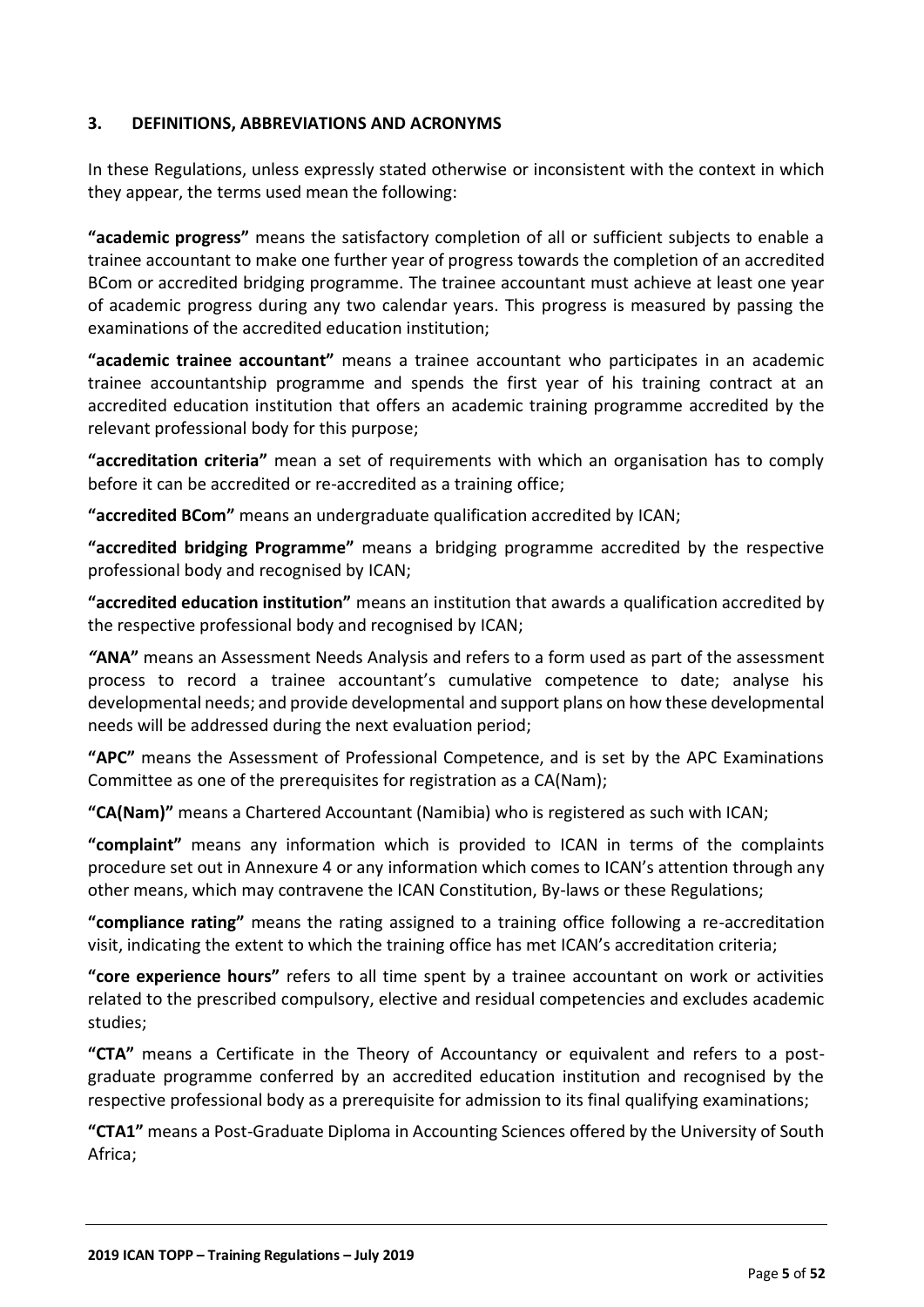**"effective start date of a training contract"** means the date on which the ICAN training contract started, as indicated on the employment contract and agreed to by the trainee and the training officer;

**"elective, residual and compulsory competencies"** mean the competencies for the audit and assurance elective prescribed by a professional body in terms of the ICAN Training Programme.

**"employment contract"** means a contract or letter signed by the training office and the trainee accountant, which deals with the conditions of employment of the trainee accountant as provided for in the Republic of Namibia Labour Act, 2007, these training regulations and any other applicable legislation;

**"ITC"** means the Initial Test of Competence, a qualifying examination set by the Examinations Committee of ICAN as one of the prerequisites for registration as a CA(NAM);

"**ICAN**" means The Institute of Chartered Accountants of Namibia, and includes its Committees and Subcommittees;

**"notify"** means to communicate with ICAN in writing using the method or procedure prescribed by the relevant Regulation;

**"ordinarily resident"** means where the person has his usual or principal residence;

**"PAAB"** means The Public Accountants' and Auditors' Board in terms of the PAAB Act (Act 51 of 1951), and includes its Committees and Subcommittees;

**"pre-accreditation visit"** is a site visit conducted at a prospective training office to establish the extent to which the prospective training office meets the ICAN accreditation criteria as set out in Annexure 2 of these Regulations;

**"professional body"** means a body of, or representing, registered auditors or accountants, or both accountants and registered auditors and the body is accredited by the ICAN in terms of its Accreditation Model;

*"***PSR"** means Professional Skills Review and refers to a form used as part of the assessment process to document and review the competence demonstrated by the trainee accountant in the prescribed professional competencies;

**"Qualifying examination"** means the qualifying examination set by the Examinations Committee of ICAN as one of the prerequisites for registration as a member;

**"re-accreditation visit"** means a routine site visit to a training office to establish the extent to which the training office meets the ICAN accreditation criteria, as set out in Annexure 2 of these Regulations;

**"registered assessor"** means a person qualified who has met the requirements as determined by ICAN for registration as an assessor. A training office is required to maintain a minimum ratio of one assessor for every 15 trainee accountants;

**"registered auditor"** means an individual registered as an auditor with the PAAB;

**"risk rating"** means the rating awarded to a training office, taking into account:-

- The latest compliance rating,
- Number of and reasons for training contract cancellations in the last 12 (twelve) months,
- Number of and reasons for training contract extensions in the last 12 (twelve) months,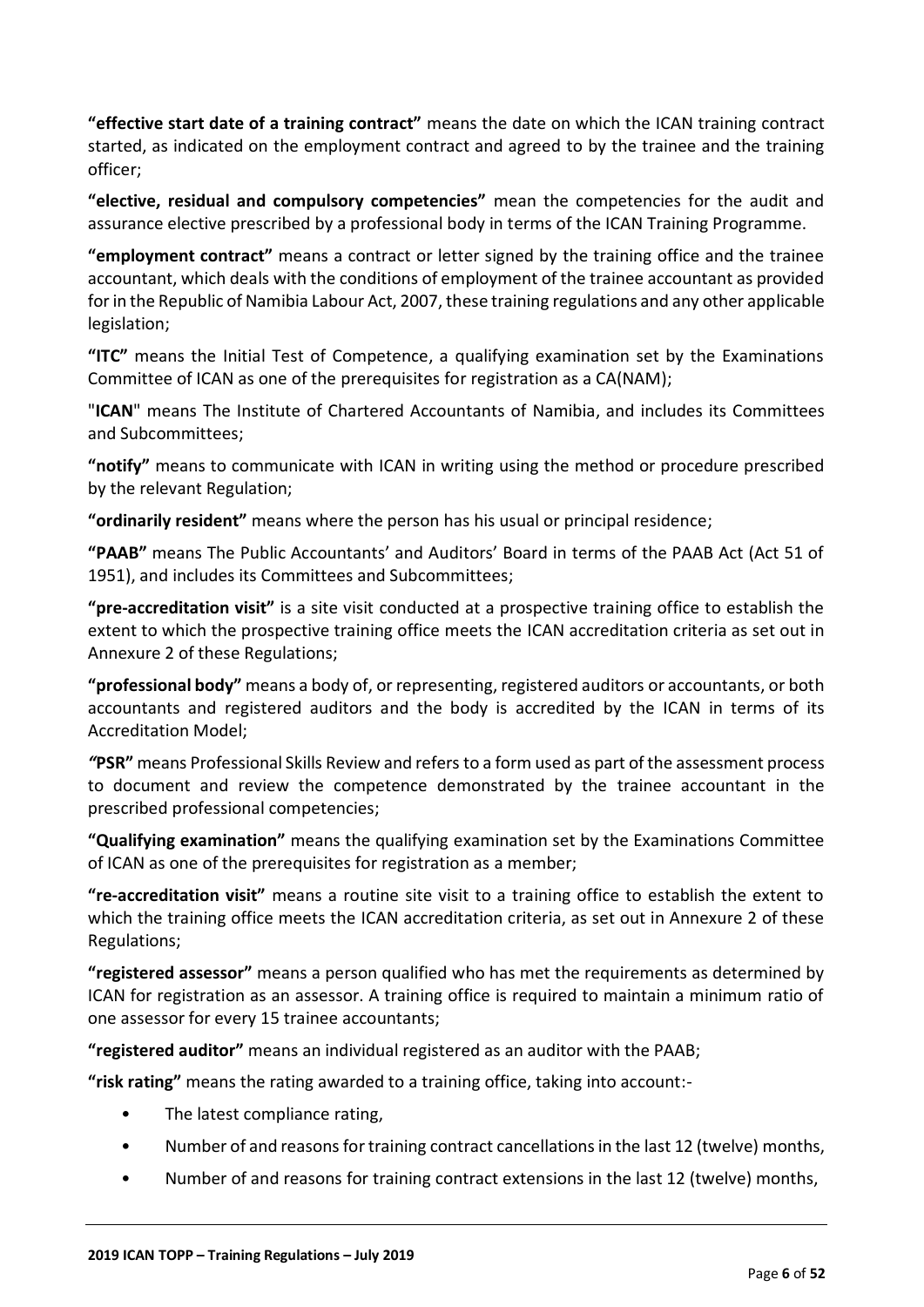- Number and nature of any trainee accountant complaints received in the last 12 (twelve) months,
- Response rate to trainee questionnaires,
- Responses to trainee questionnaires and the trainee exit survey,
- Performance of trainees in the relevant examination of the professional bodies and
- Any other information that ICAN is aware of that suggests that the training programme is not meeting other accreditation criteria.

**"RPL"** means recognition of prior learning which is the process through which the trainee accountants' prior learning (or work experience) is recognised by reducing the remaining term of the training contract after assessment of the trainee against the prescribed competencies;

**"RAA"** means a registered auditor and accountant and refers to an individual or firm registered as an accountant and auditor with the PAAB;

**"SAICA**" means the South African Institute of Chartered Accountants, and includes its Committees and Subcommittees;

*"***TSR"** means a Technical Skills Review and refers to a form used as part of the assessment process to document and review the competence demonstrated by the trainee accountant in the relevant technical competencies prescribed by ICAN;

**"trainee accountant"** means an individual who is employed by an accredited training office and who is serving under a ICAN training contract;

**"training contract"** means a contract, entered into and registered by ICAN, whereby a trainee accountant is duly bound to serve a training office for a specified period and is entitled to receive experience in the prescribed competencies, and which meets the requirements for a learnership agreement;

**"training office"** means an organisation, accredited by ICAN in terms of the accreditation criteria set out in Annexure 2 of these Regulations, whether within or outside the borders of Namibia, where prospective chartered accountants may be trained;

**"training officer"** means an individual who is a member of ICAN and who is responsible for performing the functions and duties ascribed to a training officer in terms of these Regulations;

**"TRECO"** means the Training and Education Committee of ICAN.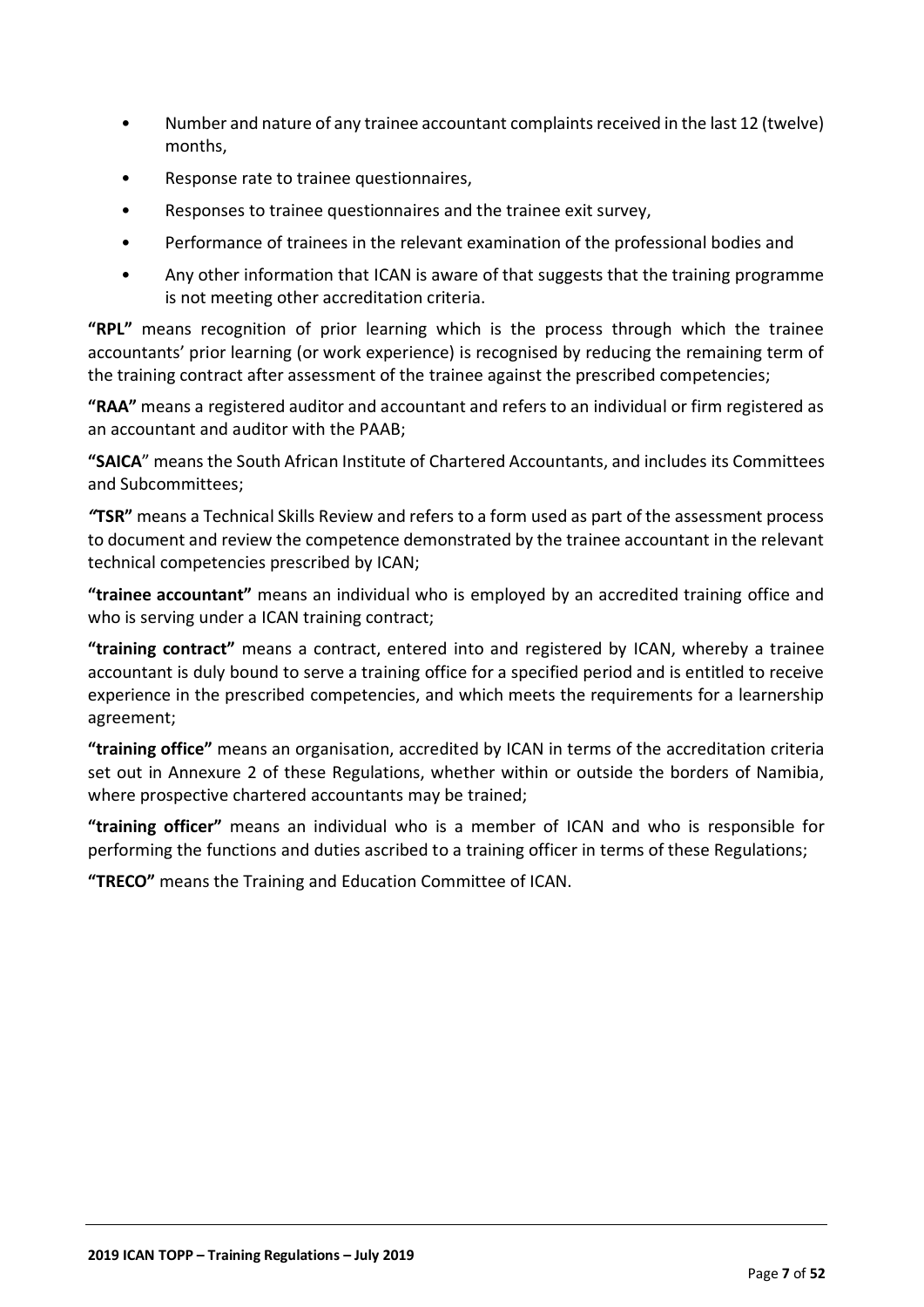# **CHAPTER 2 - ACCREDITATION AS A TRAINING OFFICE**

# **4. REQUIREMENTS FOR ACCREDITATION AND RE-ACCREDITATION AS A TRAINING OFFICE**

- 4.1. The main objective of accrediting a training office is to allow that office to train prospective auditors.
- 4.2. ICAN will consider and determine:–
	- 4.2.1. whether or not to accredit an organisation that has applied for accreditation;
	- 4.2.2. the accreditation period, i.e the duration of the accreditation of the training office;
	- 4.2.3. the accreditation quota, i.e. the maximum number of trainee accountants that an accredited training office is allowed to employ;
	- 4.2.4. the elective(s) that the training office may offer (Explanatory note: a training office may assign its trainee accountants to an elective according to its needs, within the limitation of the accreditation quota);
	- 4.2.5. whether or not to increase the accreditation quota if so requested by a training office on the prescribed form; and:
	- 4.2.6. whether or not to continue to accredit a training office.
- 4.3. In order to be accredited, the training office must meet or largely meet the accreditation criteria as prescribed by ICAN from time to time.
- 4.4. A training office (whether prospective or currently accredited) must:-
	- 4.4.1. demonstrate that it is economically sustainable and, in the case of organisations where trainees gain exposure based on allocation to client assignments, that it has an existing client base that will enable it to provide the prescribed range and depth of experience to prospective or current trainees;
	- 4.4.2. demonstrate that the trainees registered to that office are ordinarily resident within a reasonable distance from the accredited training office, albeit that the trainees may from time to time be required to perform their duties at another entity/unit/branch of the training office;
	- 4.4.3. comply with all the provisions of these Regulations relating to accreditation;
	- 4.4.4. ensure that a single assessor does not assess more than 15 trainees;
	- 4.4.5. The accreditation of a training office is valid for a specific period based on the risk rating achieved during the most recent re-accreditation visit, and continued accreditation is dependent on the office demonstrating, to ICAN's satisfaction through a process of re-accreditation visits, that it continues to meet the accreditation criteria contained in **Annexure 2**.
- 4.5. No organisation will be excluded from accreditation solely on the grounds of size or sector.
- 4.6. A training office (whether prospective or currently accredited) must demonstrate a commitment to provide the requisite experience for prospective chartered accountants and must provide adequate training structures/facilities.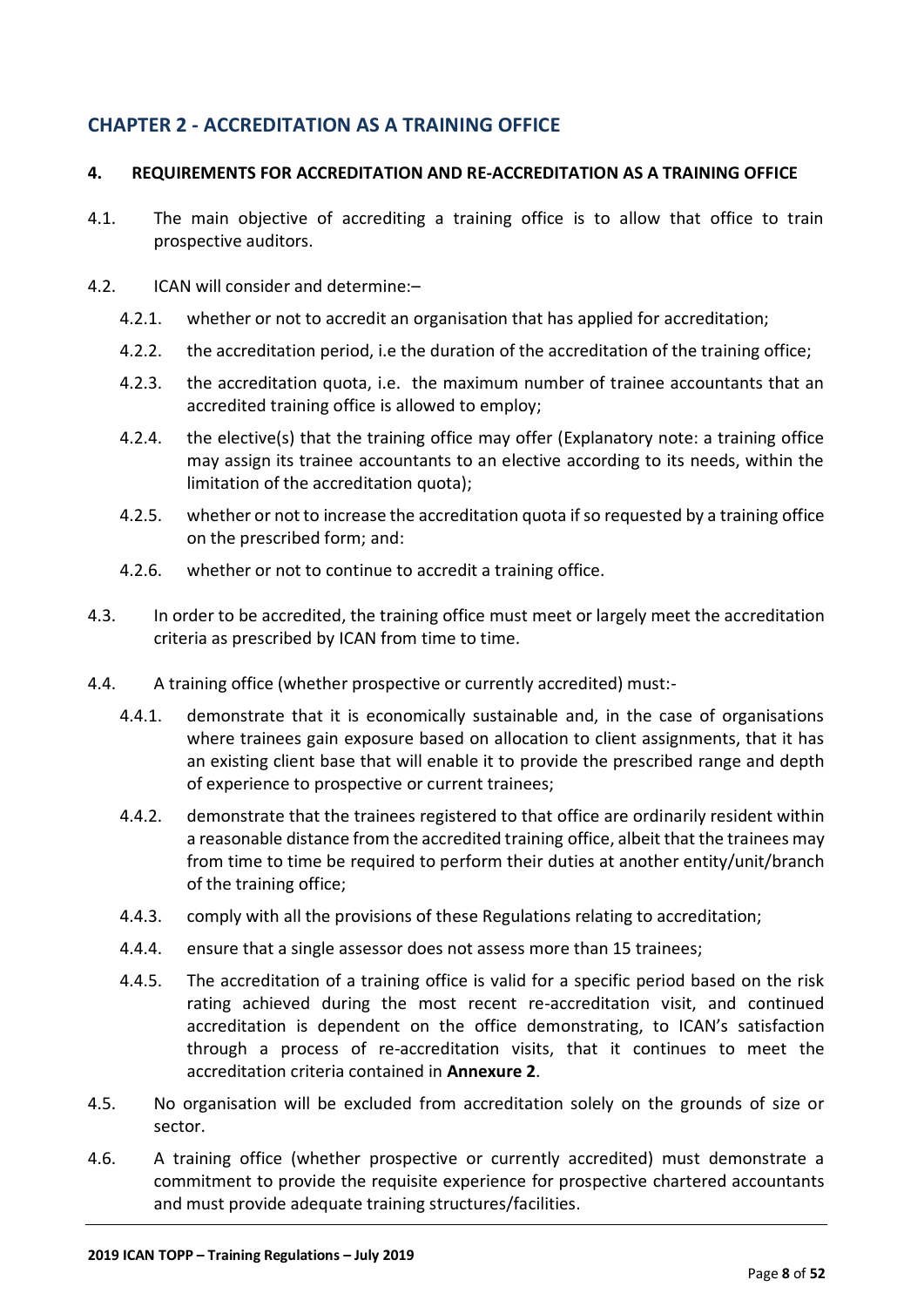# **5. LAPSE OR CANCELLATION OF ACCREDITATION**

- 5.1. Accreditation lapses automatically if no trainee accountants have been registered in a training office for a continuous period of 12 months, after which the organisation will have to re-apply for accreditation if it wishes to employ trainee accountants in the future.
- 5.2. Accreditation for a particular elective lapses automatically if no trainee accountants have registered for that elective in a training office for a continuous period of 12 months, after which the organisation will have to reapply for accreditation for the elective if it wishes to register trainee accountants for that elective in the future.
- 5.3. ICAN may cancel the accreditation of a training office that fails to comply with the Training Regulations.
- 5.4. In the event that a training office achieves a compliance rating of "4" for two successive re-accreditation visits, the office will be de-accredited.
- 5.5. A training office that has been de-accredited by ICAN may not apply for accreditation for 12 months from the date of de-accreditation. This does not apply in the case of deaccreditations referred to in 5.1 above.

### **Training Office Mentorship Programme**

- 5.6. Notwithstanding the provisions in 5.4 above, ICAN may, at its discretion make participation in a ICAN Training Office Mentorship Programme available to the training office.
- 5.7. The Mentorship Programme will be for a maximum period of 6 (six) months and the training office will be responsible for all costs associated with this programme.
- 5.8. Should a training office again achieve a rating of "4" following the completion of the Mentorship Programme, the office will be summarily de-accredited by ICAN. ICAN's decision in this regard will be based on the nature and extent of the shortcomings identified during the visit conducted after conclusion of the Mentorship Programme.

### **6. MISREPRESENTATION REGARDING ACCREDITATION**

- 6.1. It is a punishable offence for a non-accredited organisation to employ a prospective trainee accountant or to misrepresent itself to a prospective trainee accountant as a training office.
- 6.2. It is a punishable offense for an accredited training office to employ a prospective trainee accountant if it does not have sufficient accreditation quota to accommodate the prospective trainee accountant.
- 6.3. Contravention of this Regulation is considered to be unprofessional conduct and will be dealt with in terms of the ICAN By-laws (Annexure 8).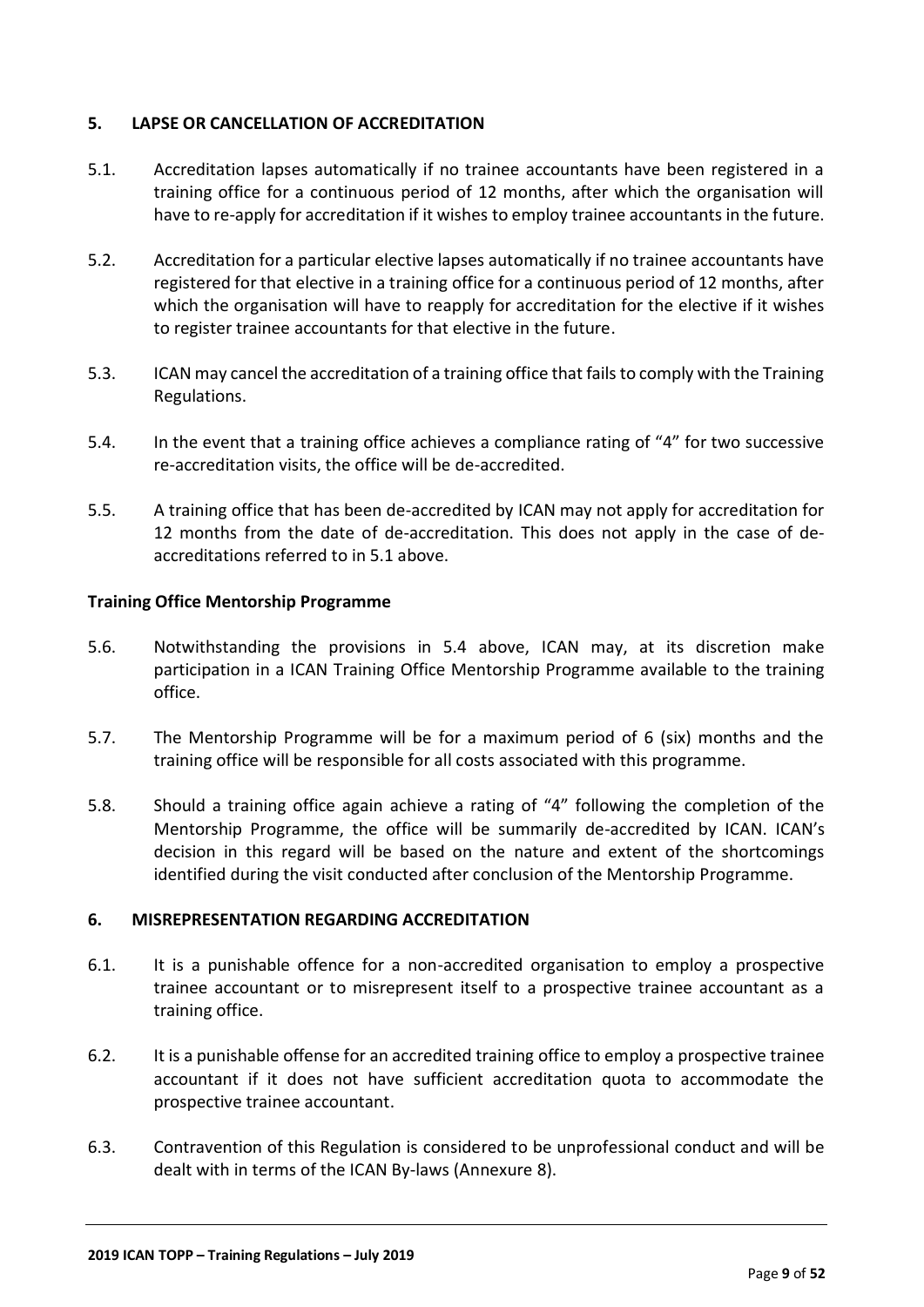# **CHAPTER 3 - THE TRAINING OFFICER**

### **7. REGISTRATION REQUIREMENTS**

7.1. Each training office must register 1 (one) person with ICAN as a training officer. The training officer must be an employee (as defined in the Labour Relations Act) of the training office or an employee or partner of the partnership that is accredited as a training office. An individual may be appointed as the training officer at more than one training office within the same company/partnership (national training officer), subject to the following condition:

The prescribed ratio of registered assessors to trainee accountants must be maintained at those training offices where the training officer is based. The registered assessors must be ordinarily resident within a reasonable distance from the accredited training office and must be employees (as defined in the Labour Relations Act) of the training office or an employee or partner of the partnership that is accredited as a training office.

- 7.2. An individual may be appointed as the training officer at more than one separate, unrelated training offices subject to the following conditions:
	- 7.2.1. The training officer must be a partner in or a director of all the training offices to which he has been appointed as training officer;
	- 7.2.2. If the affected training offices collectively have more than (15) fifteen trainees, additional assessors, who are not the training officer and who are Chartered Accountants must be appointed such that the ratio of (15) fifteen trainees to 1 (one) assessor is not exceeded. The registered assessor(s) must be ordinarily resident within a reasonable distance from the accredited training office and must be employees (as defined in the Namibian Labour Act) of the training office or an employee or partner of the partnership that is accredited as a training office.
- 7.3. The training officer must be available for the duration of an accreditation or reaccreditation site visit at each accredited training office for which he is responsible.
- 7.4. The training officer must, on behalf of the organisation, accept responsibility for the training of trainee accountants, in accordance with the requirements of ICAN.
- 7.5. The person registered as a training officer must be a Chartered Accountant (CA) and a registered assessor and must meet all the requirements stipulated in these Regulations and the accreditation criteria as set out in **Annexure 2** of these Regulations.
- 7.6. A training officer must meet the requirements to be registered by ICAN as an assessor, within eight months from the date of accreditation as a training office or appointment as a training officer.
- 7.7. When a training office has failed to meet the re-accreditation criteria (i.e. achieved an overall compliance rating of "4" for its most recent re-accreditation site visit) the training officer and each assessor in the training office must attend the next scheduled ICAN Assessment Refresher Workshop.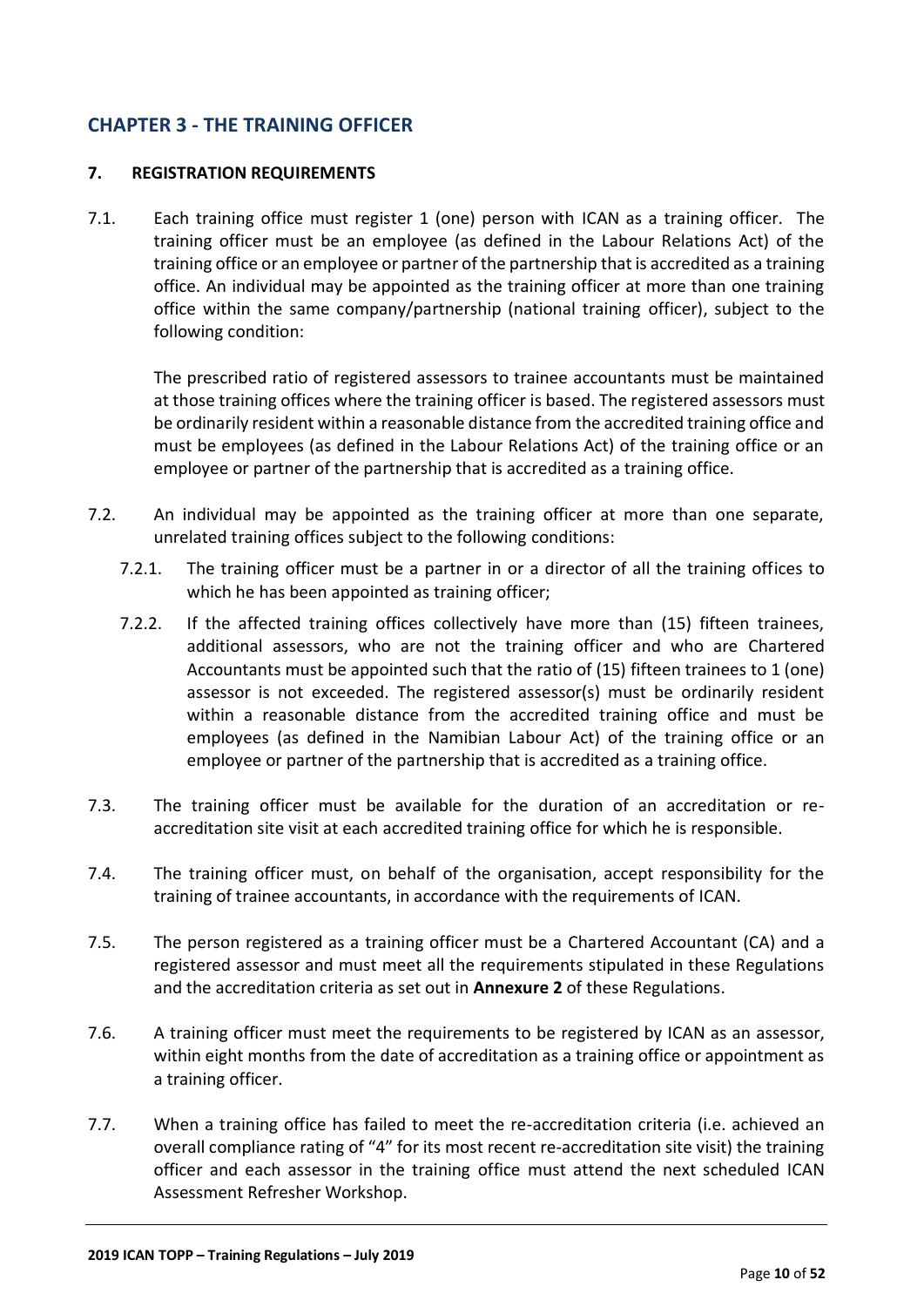- 7.8. The training officer must enjoy the full support of the top management of the training office and there must accordingly be direct reporting and communication lines between the training officer and executive management.
- 7.9. ICAN may refuse to register a person as a training officer, or may cancel a person's registration as a training officer, if such person has been found guilty in terms of the Regulations or the Code of Professional Conduct, by a committee of ICAN.

### **8. DUTIES OF A TRAINING OFFICER**

- 8.1. The training officer must fulfil his duties and responsibilities as set out in **Annexure 3** of these Regulations.
- 8.2. Failure by a training officer to perform the duties and responsibilities as set out in these Regulations is considered to be unprofessional conduct and will be dealt with in terms of the ICAN By-laws.

# **9. RESPONSIBILITIES OF EXECUTIVE MANAGEMENT IN RESPECT OF THE ICAN TRAINING PROGRAMME**

- 9.1. Although a training officer is required to carry out the duties ascribed to him in these Regulations, he is not solely responsible for the training of trainee accountants employed at the training office.
- 9.2. The training of trainee accountants employed at the training office is the joint responsibility of the entire management of that training office.
- 9.3. Senior managers, partners or directors or an authorised person must:-
	- 9.3.1. immediately notify ICAN of an imminent change in the circumstances that could affect the training of trainee accountants in an accredited training office; and
	- 9.3.2. appoint and register a replacement training officer on the prescribed form, when and if the need arises.

# **10. LIABILITY FOR FEES AND REIMBURSEMENT IN RESPECT OF SUCH FEES**

- 10.1. A training office, through its training officer, is liable for payment to ICAN of all fees (including late lodgement fees) in respect of the training contract, as prescribed by ICAN from time to time.
- 10.2. Late lodgement fees are payable by the training office for each month or part thereof that the lodgement of the requisite documents was overdue, calculated from the day following expiry of the due date for the submission of the said document/s.
- 10.3. Excessively late lodgement may be regarded as unprofessional conduct and will be dealt with in terms of the ICAN rules.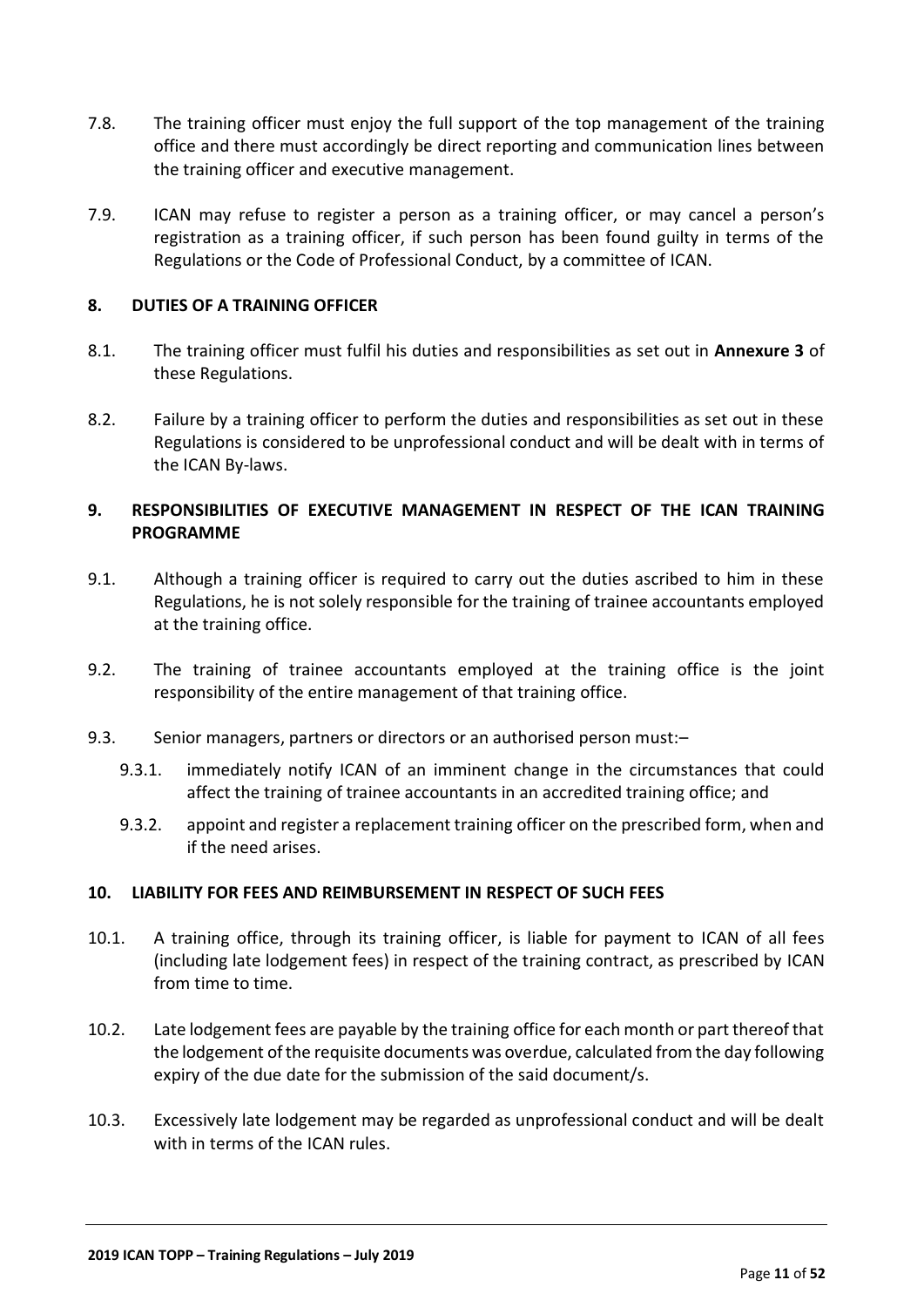- 10.4. The training office may require a trainee accountant whose training contract has been cancelled to reimburse the training office in respect of disbursements actually made by the training office to ICAN in terms of ICAN By-law 7(b).
- 10.5. The disbursements referred to in **Regulation 10.4** relate only to those for the original cancelled training contract period and only to those for which the training office has not received credit from ICAN.
- 10.6. It is a contravention of ICAN's By-laws, and may be deemed to be unprofessional conduct, for a training officer to require a trainee accountant to reimburse the training office in respect of any disbursements not referred to in **Regulation 10.4**.
- 10.7. Any other claim which the training office may have against the trainee accountant in terms of the employment contract for study loans and/or bursaries paid by the training office may be enforced by relying on the provisions of the employment contract.
- 10.8. It is a contravention of ICAN's By-laws, and may be deemed to be unprofessional conduct, for a training officer to require a trainee accountant to reimburse the training office in respect of any disbursements not referred to in **Regulation 10.4**.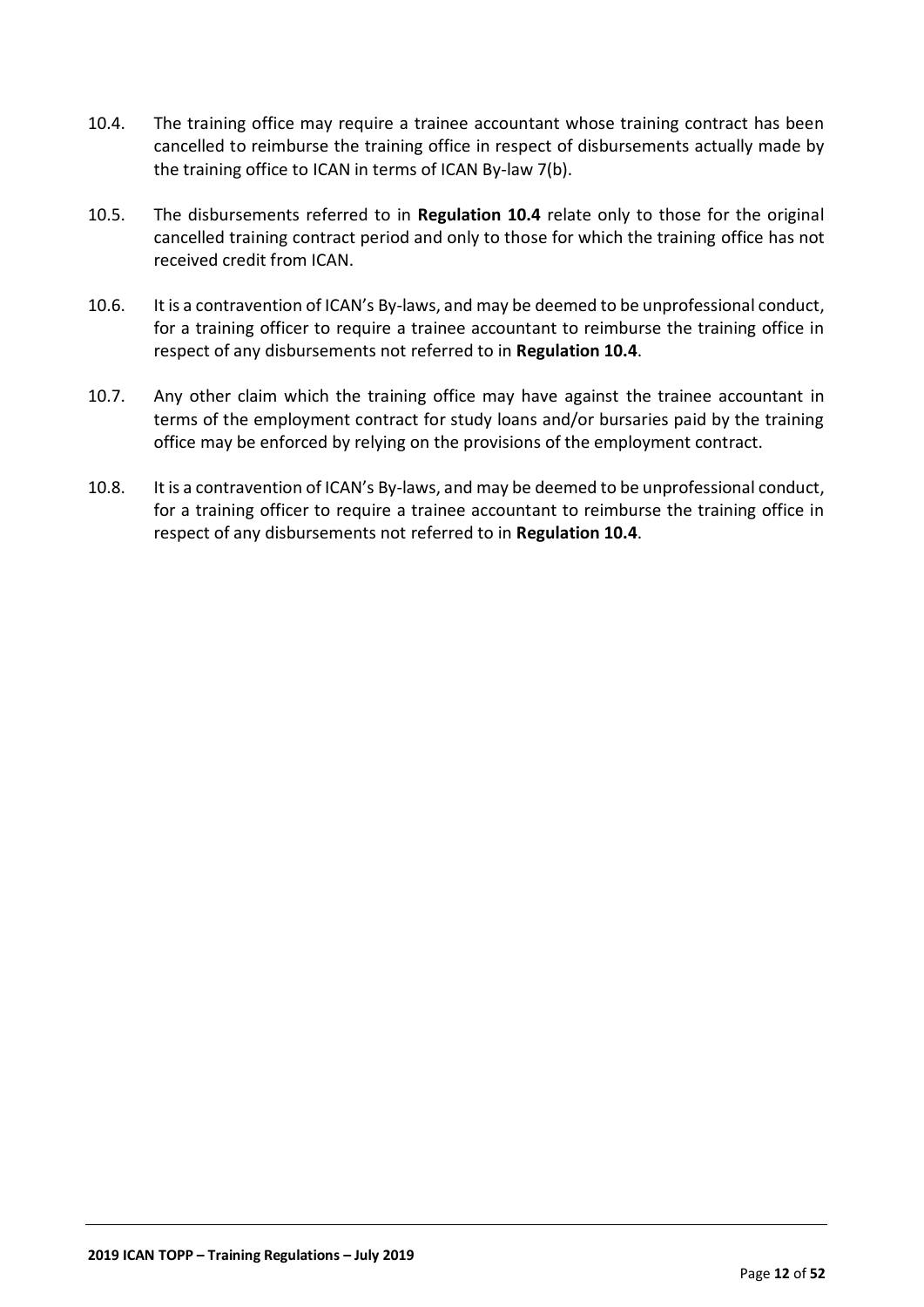# **CHAPTER 4 - THE TRAINEE ACCOUNTANT**

### **11. DUTIES AND RESPONSIBILITIES OF A TRAINEE ACCOUNTANT**

- 11.1. The trainee accountant must fulfil his duties and responsibilities as set out in **Annexure 2** of these Regulations.
- 11.2. Failure by a trainee accountant to perform any of the duties and/or responsibilities referred to in Regulation may be regarded as unprofessional conduct and will be dealt with in terms of the ICAN By-laws.

### **12. HOURS OF WORK AND OVERTIME**

- 12.1. A trainee accountant must be in the employ of a training office and must work sufficient hours per day to enable him to achieve the prescribed core experience hours as defined in **Regulation 16.1**.
- 12.2. The requirement for a trainee accountant to work overtime must be regulated by the employment contract, and must comply with the provisions of applicable legislation.

### **13. CONDITIONS OF EMPLOYMENT AND THE EMPLOYMENT CONTRACT**

- 13.1. Training offices are entitled to specify their own criteria for recruitment as well as terms and conditions of employment for trainee accountants within the ambit of applicable legislation and these Regulations.
- 13.2. Nothwithstanding the provisions of **Regulation 13.1**, failure by a trainee accountant or a training officer to comply with the provisions of applicable labour legislation may be regarded as unprofessional conduct and will be dealt with in terms of the ICAN By-laws.
- 13.3. The training office may not include as part of the conditions of employment, the requirement that any educational qualification or the applicable qualifying examinations be passed as a prerequisite for a trainee accountant to continue with his training contract.
- 13.4. Notwithstanding the provisions of **Regulations 14.1.2**, the training office may include as part of its conditions of employment, the requirement that the trainee must be enrolled for the CTA as a prerequisite for a trainee accountant to continue with his training contract.
- 13.5. The training office also may include as part of the conditions of employment, the requirement that the trainee must comply with the academic progress rule in respect of the CTA.
- 13.6. In the event of a conflict arising from the terms and conditions of the training contract and the terms and conditions of the employment contract, the terms and conditions of the training contract and the provisions of these Regulations will prevail.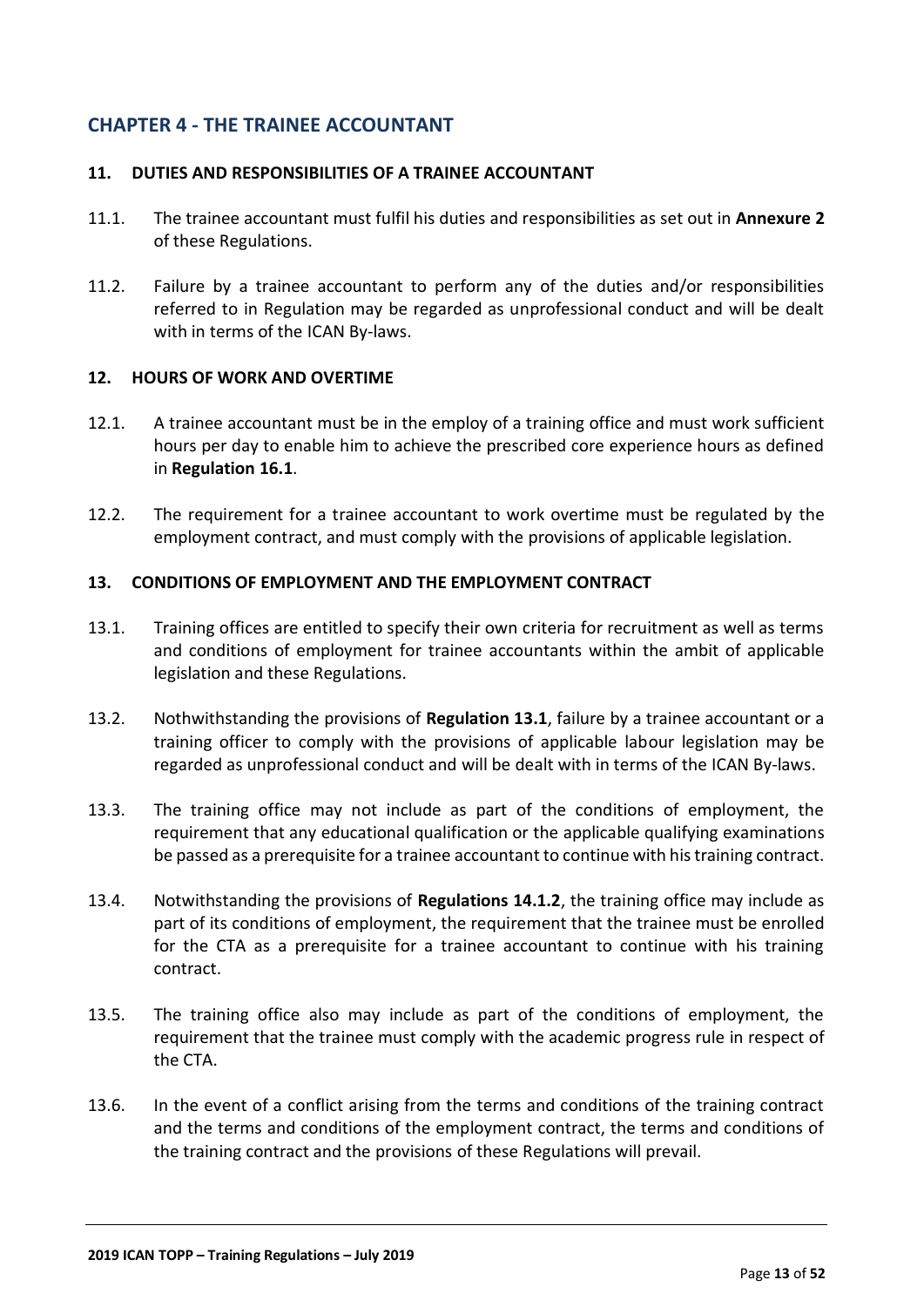13.7. ICAN has no jurisdiction in resolving disputes emanating from the employment contracts and does not become involved in the contractual relationship created by an employment contract. ICAN therefore does not prescribe salaries, study or any other type of leave or other terms and conditions of employment for trainee accountants and its guidelines on such matters, as may be issued from time to time, are not prescriptive.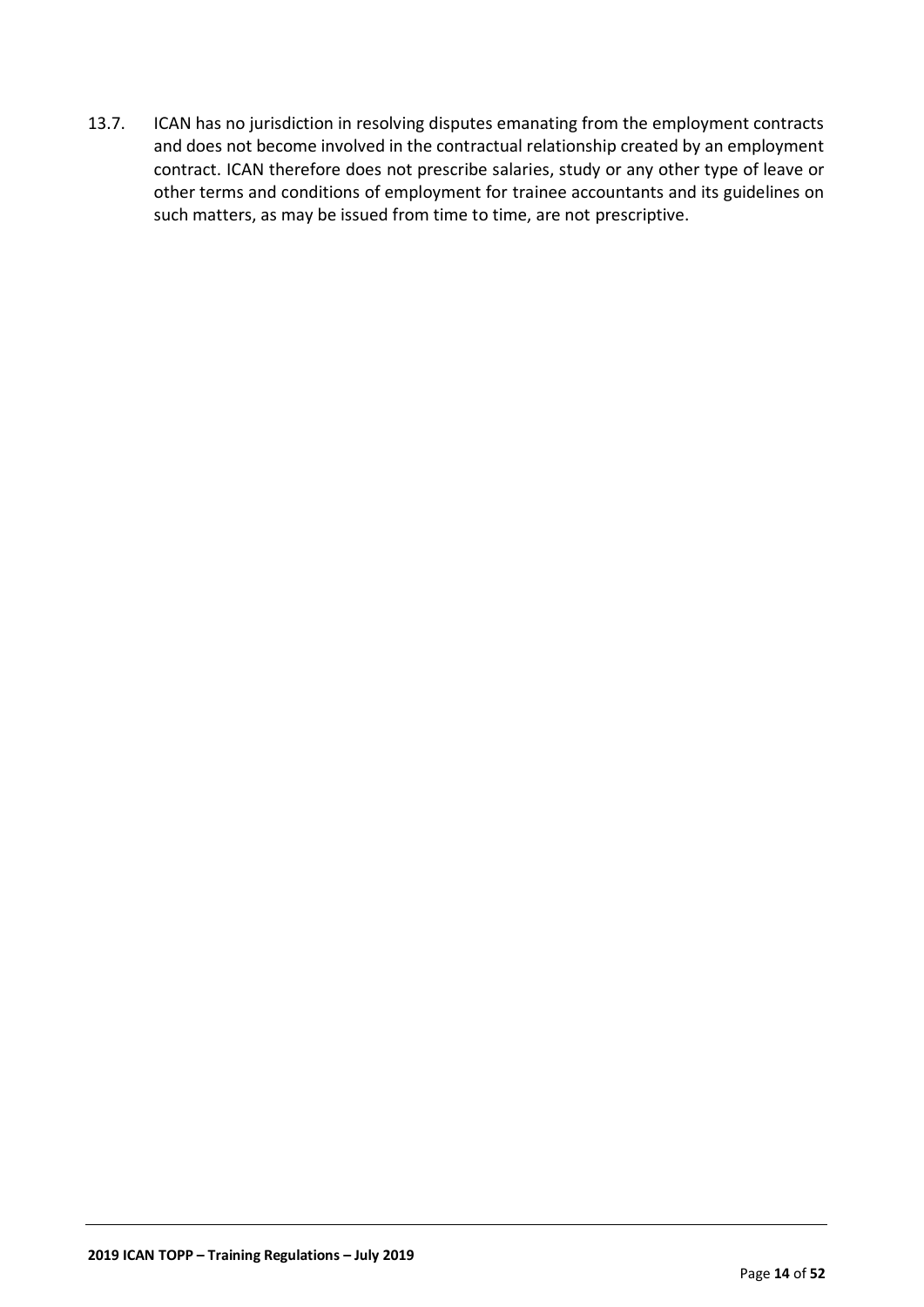# **CHAPTER 5 - TRAINING CONTRACT**

#### **14. ENTRY REQUIREMENTS FOR A TRAINING CONTRACT**

- 14.1. The entry requirements for a ICAN training contract are
	- 14.1.1. confirmation by the trainee accountant that he has entered into an employment contract with the training office; and
	- 14.1.2. written evidence, in the form of a copy of a certificate, or an admission letter on the relevant university/educational institution letterhead, to the satisfaction of the training officer that the trainee accountant is:–
		- a) the holder of an accredited BCom or an accredited bridging programme, or
		- b) registered for an accredited BCom or an accredited bridging programme; or
		- c) registered for a course directly leading to an accredited BCom or an accredited bridging Programme.
	- 14.1.3. written confirmation, to the satisfaction of the training officer, that the trainee accountant is taking academic recess in terms of **Regulation 22**.
- 14.2. Where written evidence relating to a trainee accountant's enrolment cannot be provided in terms of **Regulation 14.1.2**, the trainee accountant must undertake in writing that he will be accepted for registration by an accredited education institution at the commencement of the next academic year and the trainee accountant must provide the training officer with proof of enrolment within ten months from the effective start date of the training contract.
- 14.3. Should the trainee fail to provide the proof of enrolment in terms of **Regulation 14.2**, the training officer must cancel the training contract. (Also see **Regulations 21.1.2**)

### **15. PROBATIONARY PERIOD**

- 15.1. A basic probationary period of up to a maximum of six months, commencing on the date of employment in the capacity as a trainee accountant, is permissible, and may be stipulated in the employment contract.
- 15.2. A training office may not specify a probationary period for a trainee accountant that is not in accordance with **Regulation 15.1**.
- 15.3. Where, after expiry of the probationary period, the trainee accountant enters into a training contract with the training office where the probationary period was served, such probationary period forms part of the term of the training contract. However, the trainee accountant's training contract is only effective once it has been registered with ICAN.
- 15.4. When a person is employed in a capacity other than as a trainee accountant, and he subsequently becomes employed as a trainee accountant, the probationary period, if any, commences on the date on which the person becomes employed as a trainee accountant.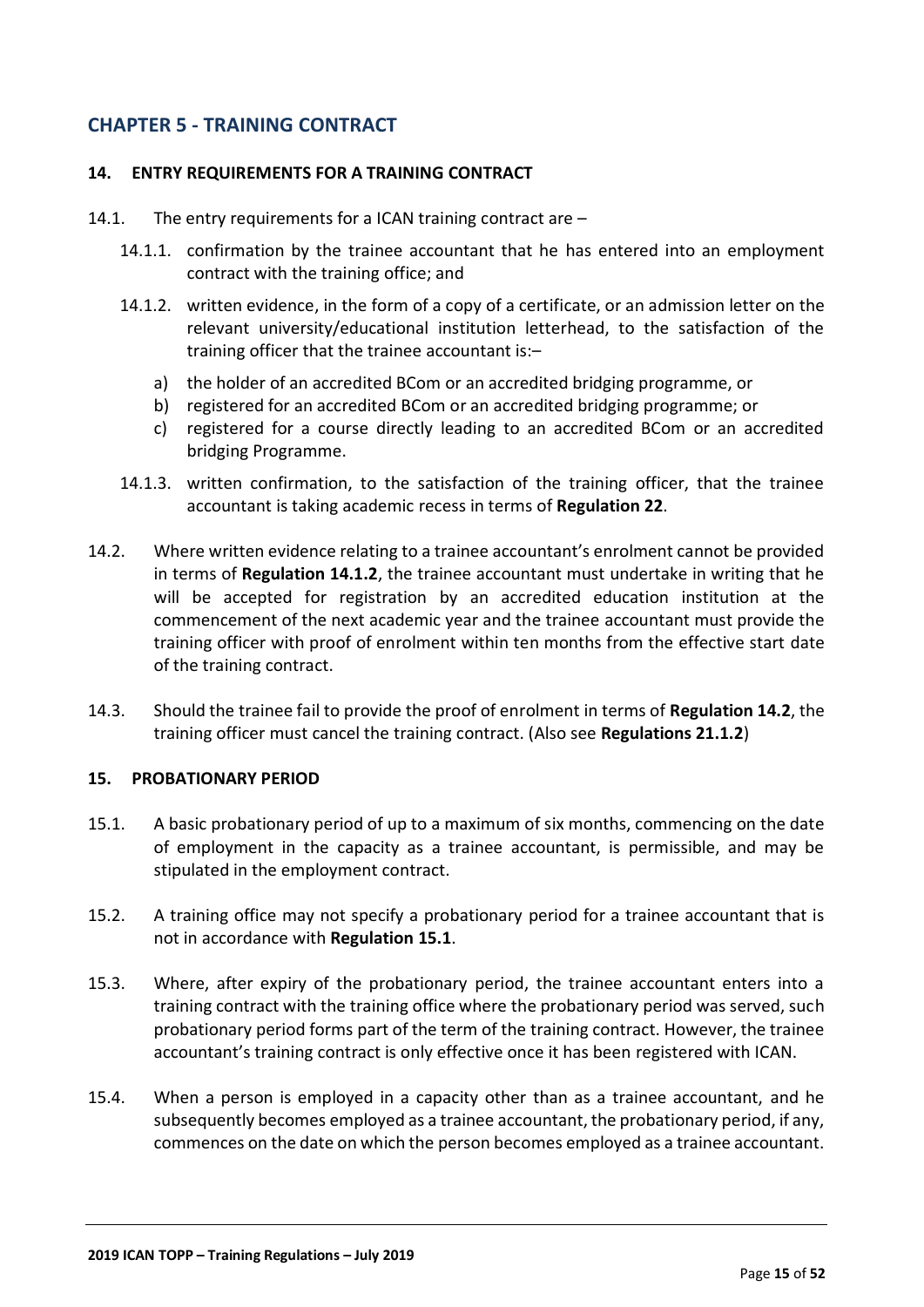# **16. TERM AND HOURS OF A TRAINING CONTRACT**

16.1. The basic term of a training contract and the required minimum hours of core experience, related to the prescribed compulsory, elective and residual competencies by the end of his/her training contract, at commencement of the training contract are as follows:

| contract | Qualification at the start of the training                                                                                                                                                                        | Basic term of the training contract                                                                                                                                                                      | Required<br>minimum<br>hours of core<br>experience |
|----------|-------------------------------------------------------------------------------------------------------------------------------------------------------------------------------------------------------------------|----------------------------------------------------------------------------------------------------------------------------------------------------------------------------------------------------------|----------------------------------------------------|
| 16.1.1.  | • CTA or equivalent<br>• Accredited BCom degree<br>• Accredited bridging<br>programme                                                                                                                             | 36 months                                                                                                                                                                                                | 3600                                               |
| 16.1.2.1 | • Non-accredited BCom<br>degree<br>• B Tech degree<br>• Non-relevant degree or<br>equivalent                                                                                                                      | 48 months. Remission as stipulated in<br>Regulation 16.2.2 is granted if the trainee<br>accountant achieves the CTA or the CTA 1<br>or an accredited B Com degree or an<br>accredited bridging programme | 4800                                               |
| 16.1.2.2 | • National Diploma in<br>Internal Auditing, Cost and<br><b>Management Accounting</b><br>or Taxation<br>• National Higher Diploma in<br>Internal Auditing, Cost and<br><b>Management Accounting</b><br>or Taxation | 48 months. Remission as stipulated in<br>Regulation 16.2.2 is granted if the trainee<br>accountant achieves the CTA or the CTA 1<br>or an accredited B Com degree or an<br>accredited bridging programme | 4800                                               |
| 16.1.3.  | • Matriculation certificate or<br>equivalent<br>• Any other educational<br>qualification not listed<br>above                                                                                                      | 60 months. Remission as stipulated in<br>Regulation 16.2.1 is granted if the trainee<br>accountant achieves an accredited BCom,<br>an accredited bridging programme or CTA<br>or the CTA1                | 6000                                               |

- 16.2. Academic remission will be granted on the basis of:-
	- 16.2.1. successful completion of an accredited BCom an accredited bridging programme, CTA1 or the CTA, during a 5 (five) year training contract by a trainee accountant contemplated in **Regulation 16.1.3**; or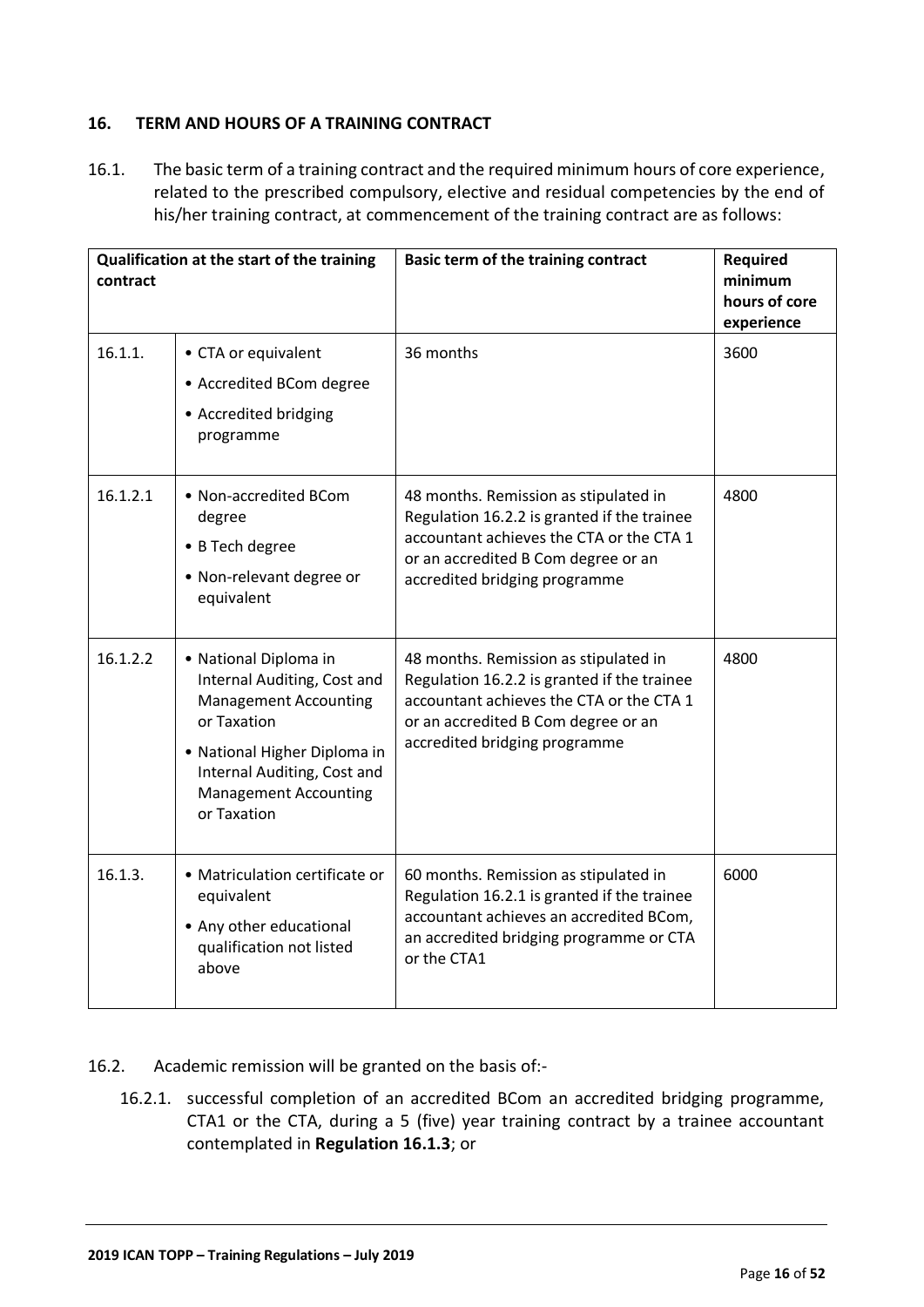- 16.2.2. successful completion of an accredited BCom, an accredited bridging programme, the CTA1 or the CTA during a 4 (four) year training contract by a trainee accountant contemplated in **Regulation 16.1.2**.
- 16.3. Academic remission will reduce the term of the training contract as follows:
	- 16.3.1. If the trainee accountant completes the qualification referred to in **Regulation 16.2.1** during the first 12 (twelve) months of the training contract, the training contract expires 36 (thirty-six) months from the date on which the trainee accountant completed the degree;
	- 16.3.2. If the trainee accountant completes the qualification referred to in **Regulation 16.2.1** during the last 12 (twelve) months of the training contract, the remission constitutes the remaining balance of the term of the contract;
- 16.4. If the trainee accountant completes the qualification referred to in **Regulation 16.2.1** or **16.2.2** at any other point in the training contract, the term of the training contract is reduced by 12 (twelve) months.
- 16.5. For purposes of **Regulations 16.3.1** and **16.3.2**, ICAN will consider the date of the completion of a qualification to be the closer of 30 June or 31 December of any year to the date on which the trainee accountant wrote the final paper to achieve the qualification.
- 16.6. Academic remission may only be granted once under the same training contract.

### **17. REGISTRATION OF A TRAINING CONTRACT**

- 17.1. The prospective trainee accountant must apply and the training office must approve the training contract within seven (7) months calculated from the effective start date of the training contract.
- 17.2. The trainee accountant must submit all supporting documents prescribed by ICAN together with his application for registration of the training contract.
- 17.3. The training officer must pay the applicable fees.

### **18. RECOGNITION OF PRIOR LEARNING**

- 18.1. The trainee may seek Recognition of Prior Learning (RPL) on the basis of:-
	- 18.1.1. previous relevant experience gained under a ICAN training contract; and/or
	- 18.1.2. previous relevant experience not gained under a ICAN training contract.
- 18.2. The trainee accountant must apply for RPL with ICAN, and the training officer must approve or decline the RPL application, within 12 (twelve) months of the effective start date of the training contract.
- 18.3. Where RPL is sought in terms of **Regulation 18.1.1,** the training officer may, based on his assessment of the trainee accountant, reduce the term of the contract by a period not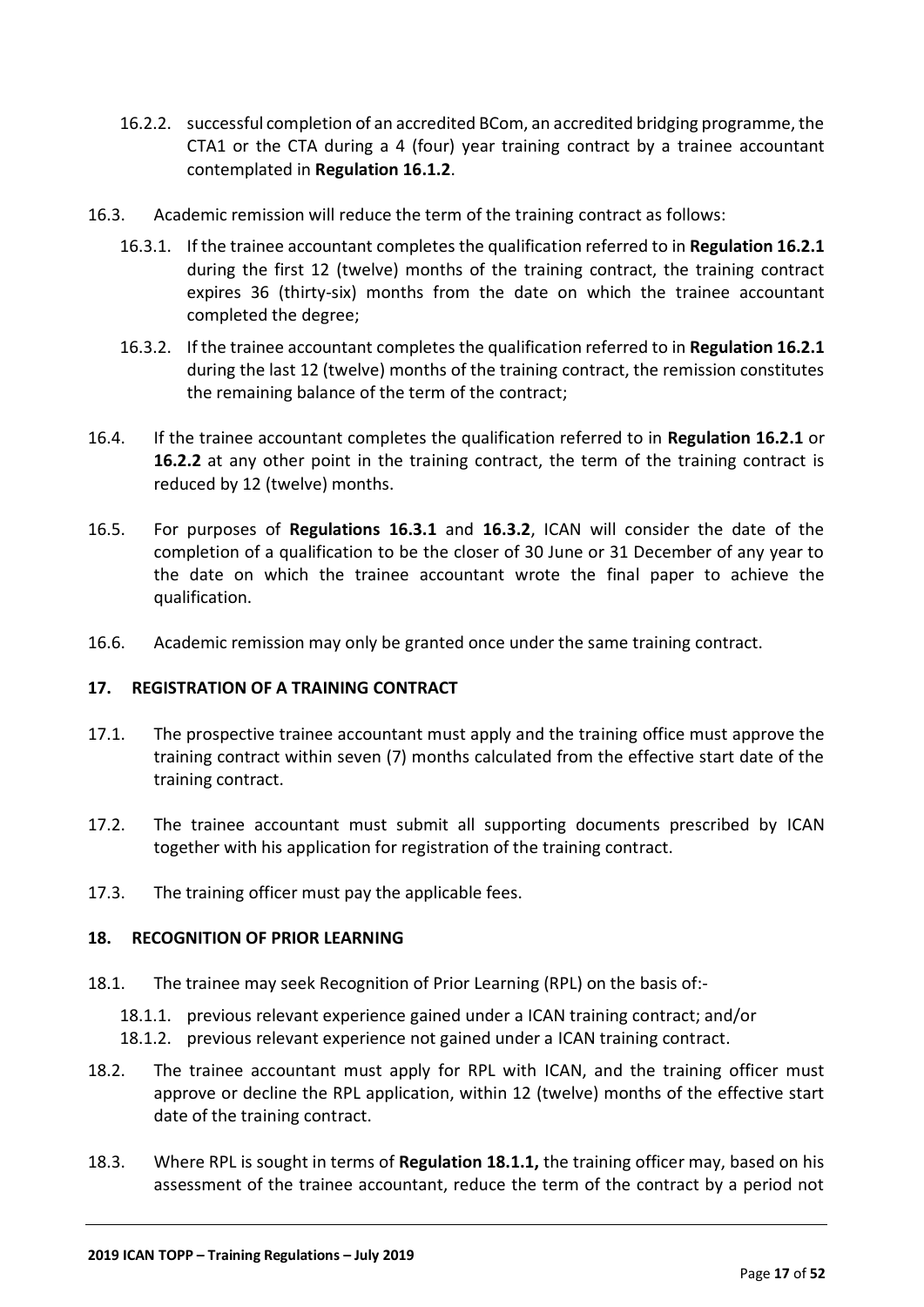exceeding the time served by the trainee accountant under the previous ICAN training contract.

- 18.4. Where RPL is sought in terms of **Regulation 18.1.2**, the training officer may, based on his assessment of the trainee accountant, reduce the term of the contract by a period not exceeding 12 (twelve) months.
- 18.5. Temporary periods of employment, including vacation work, are not automatically recognised towards the fulfilment of the term of a training contract, and must be considered by the training officer in terms of **Regulation 18.1.2**.

# **19. SECONDMENT OF A TRAINEE ACCOUNTANT**

- 19.1. Secondment means the temporary transfer of a trainee accountant to another organisation for a defined period of time.
- 19.2. During the period of secondment, the trainee accountant must be involved in work that is relevant to the prescribed competencies as determined by ICAN.
- 19.3. The trainee accountant must remain a permanent employee of the training office and the original training contract must remain in force.
- 19.4. The training officer must remain responsible for the trainee accountant, regardless of whether or not the trainee accountant reports to the training officer during the period of the secondment, and the training officer remains responsible to ensure that the trainee accountant is assessed as prescribed by ICAN.

### **20. SUSPENSION OF A TRAINING CONTRACT**

- 20.1. The training officer and the trainee accountant must apply for the suspension of a training contract in the prescribed manner, and they must include with the application the supporting documents prescribed by ICAN.
- 20.2. The training officer and the trainee accountant must record the application for suspension within 30 (thirty) days after the commencement of the suspension.
- 20.3. The permissible grounds for the suspension of a training contract are  $-$ 
	- 20.3.1. full-time study for a period of more than two months but no more than a total of 12 months over the total term of the training contract towards the achievement of an accredited degree, bridging programme or the CTA or equivalent; or
	- 20.3.2. maternity leave for a period in accordance with labour legislation; or
	- 20.3.3. severe illness, that prevents a trainee from continuing work under normal conditions.
- 20.4. Both the trainee accountant and the training office must agree to the suspension of a training contract on the grounds outlined in **Regulation 20.3.1, 20.3.2** and **20.3.3**.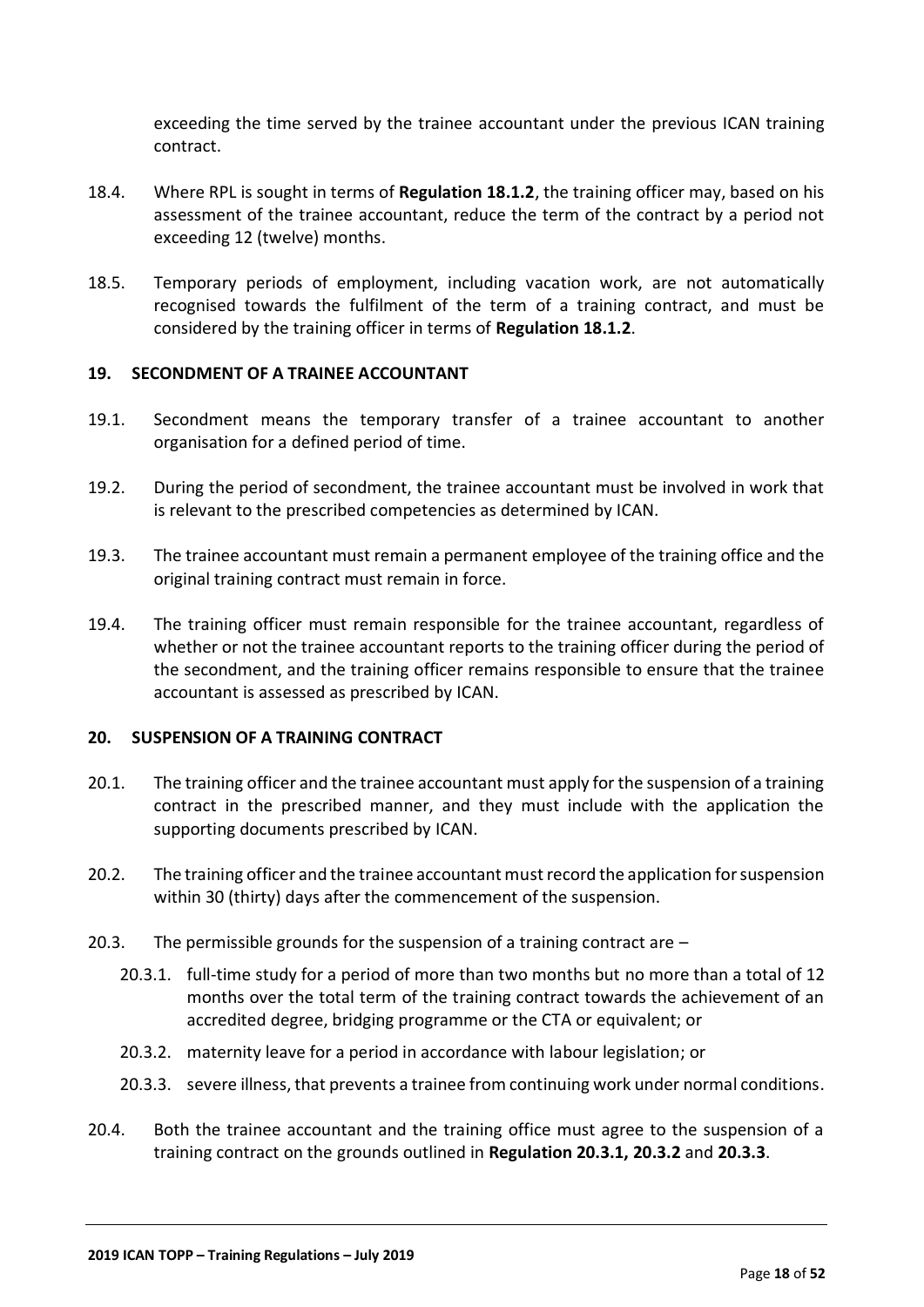- 20.5. By agreeing to suspend a training contract, the training officer acknowledges the training office's obligation to re-engage the trainee accountant when the period of suspension expires, and the trainee accountant acknowledges his obligation to return to the training office when the period of suspension expires.
- 20.6. Within 30 days after a trainee accountant has returned to the training office after an approved suspension of a training contract, the training officer must notify ICAN in the prescribed manner of the exact period that the trainee accountant was absent from the training office and the term of the training contract is automatically extended accordingly.
- 20.7. During the period of the suspension of the trainee accountant's contract, the trainee accountant remains subject to all the provisions of these regulations, including the academic progress rule (**Regulation 21.3**) but the trainee is not required to complete any assessment forms during this period.
- 20.8. ICAN does not record suspensions for periods of absence of two months or less in total over the entire term of the training contract and applications for suspension in respect of such periods of absence are not required.

# **21. CANCELLATION OF A TRAINING CONTRACT**

#### **Cancellations that attract a cancellation penalty**

#### **General cancellation**

- 21.1. The training officer **must** cancel the trainee accountant's contract immediately if the trainee accountant:–
	- 21.1.1. is no longer studying for a course that will eventually lead to an accredited BCom or an accredited bridging programme or equivalent. This includes circumstances where:-
		- a trainee accountant is unable to gain admission in the next academic year to continue to study for an accredited degree or an accredited bridging programme or the CTA or equivalent, or
		- where a trainee accountant fails to sit for an examination or any examination paper related to an accredited BCom or an accredited bridging programme without a reasonable explanation, acceptable to the training officer, unless the trainee accountant is taking a calendar year academic recess in terms of **Regulation 22**;
	- 21.1.2. does not provide the prescribed proof of enrolment within 10 (ten) months of the effective date of the training contract, in the case of a contract that is registered in terms of **Regulation 14.2**, unless the trainee accountant is taking a calendar year academic recess in terms of **Regulation 22**;
	- 21.1.3. fails to return to the training office after a period of approved suspension of the training contract;
	- 21.1.4. is absent from the training office in spite of ICAN's decision or the training office's decision not to grant an application for the suspension of the training contract;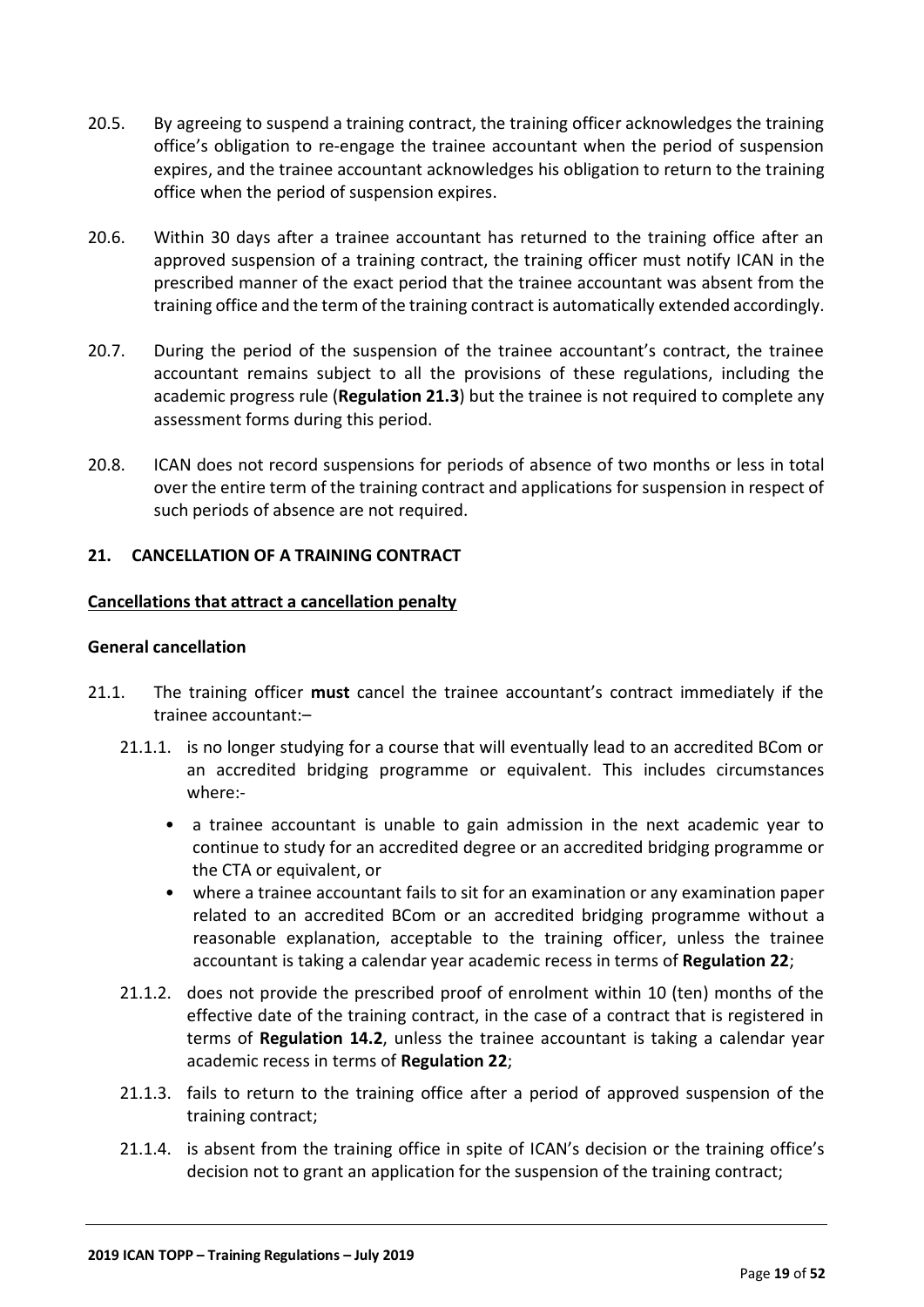- 21.1.5. has resigned from the training office or has voluntarily cancelled the training contract;
- 21.1.6. has absconded;
- 21.1.7. has been dismissed; or
- 21.1.8. has been found guilty of any act or omission which at the discretion of ICAN, necessitates the cancellation of the training contract.
- 21.2. The Training officer **may** cancel the trainee accountant's training contract if the trainee fails to:-
	- 21.2.1. initiate and/or correctly complete two successive assessment forms within the time frames prescribed by the training office's assessment policy.
	- 21.2.2. achieve all the prescribed competencies by the end of the training contract (also see **Regulation 26**).

#### **Cancellation due to the academic progress rule:**

- 21.3. Should the trainee accountant fail an academic year in an accredited undergraduate or bridging programme for the first time, the training officer **must**, within 30 (thirty) days of receiving the trainee accountant's results, issue a written notification to the trainee accountant, informing the trainee accountant that, should he fail the same academic year again in the following year of his training contract, **Regulation 21.4** will be applied.
	- 21.3.1. The notification must also outline the options under **Regulation 21.4** and be signed by the training officer and the trainee accountant.
	- 21.3.2. Failure by the training officer to issue the notification does not negate any of the provisions of this section of the Regulations.
- 21.4. If the trainee accountant fails the same academic year in an accredited undergraduate or bridging programme for the second time, the training officer **must** either:–
	- 21.4.1. cancel the training contract; OR
	- 21.4.2. allow the trainee accountant to continue under the existing training contract for one further academic year (a discretionary year).
- 21.5. Should the trainee accountant still be in contravention of the academic progress rule at the end of the discretionary year referred to in **Regulation 21.4.2**, the training officer **must** cancel the training contract, provided that such cancellation does not take place within 6 (six) months from the end of the training contract, in which case the training contract may be discharged, subject to **Regulation 24**.
- 21.6. The training officer must inform the trainee accountant in writing of which option outlined in **Regulation 21.4** has been applied, as well as the reasons for its application.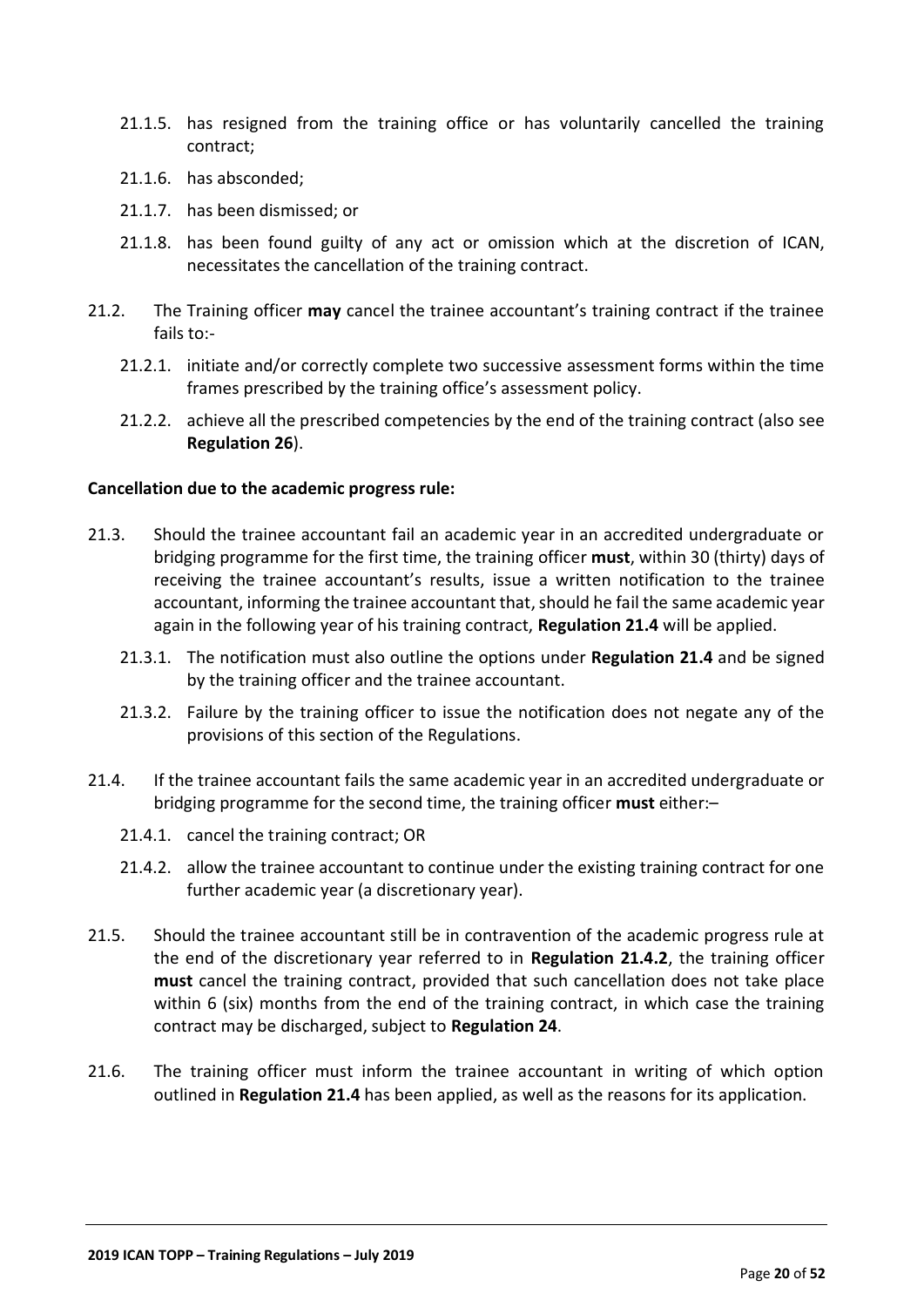# **Disciplinary cancellation (also refer to Regulation 30)**

- 21.7. The training officer **must** cancel a training contract if:-
	- 21.7.1. the trainee accountant has been found guilty of unprofessional conduct in terms of ICAN's regulations;
- 21.8. the training officer **may** cancel a training contract if:
	- 21.8.1. the trainee accountant is found by the training office to have contravened these Regulations or breached the provisions of the training contract.
- 21.9. ICAN may cancel or instruct the cancellation of a training contract if:-
	- 21.9.1. in the opinion of ICAN, the trainee accountant is disqualified from registration as a member of ICAN, despite meeting the other registration requirements; or
	- 21.9.2. the trainee accountant fails to request for the contract to be discharged within three months after the end date of the training contract.

#### **Entering into a new training contract following the cancellation of a previous contract**

- 21.10. Should a trainee accountant wish to continue with his training after his training contract has been cancelled on the grounds contemplated in **Regulations 21.1, 21.2, 21.4** and 21.7, the following are applicable:–
	- 21.10.1. a new training contract must be entered into and lodged with ICAN in terms of **Regulation 17**; and
	- 21.10.2. the trainee accountant may apply for RPL in terms of **Regulation 18**.
	- 21.10.3. Notwithstanding **Regulation 21.10.2**, an automatic penalty of six (6) months will be imposed on the term of a new training contract following the cancellation of the previous one.
- 21.11. In the event that a trainee accountant with a previously cancelled contract, enters into a new training contract the trainee accountant will be required, under the new contract, to serve a minimum period of six months, after remission, penalties and any other adjustments to the term of contract have been made.

#### **Cancellations that do not attract a cancellation penalty**

- 21.12. Notwithstanding the provisions of **Regulation 21.10**, the penalty on cancellation of a training contract is not imposed in circumstances where the contract is cancelled for the following reasons:
	- 21.12.1. Relocation by the trainee accountant to a place from which he cannot reasonably commute to the existing training office. ICAN has the sole discretion to determine what circumstances constitute relocation. The relocation must arise from circumstances beyond the control of the trainee accountant, and must not result from the voluntary move by the trainee accountant from one training office to another;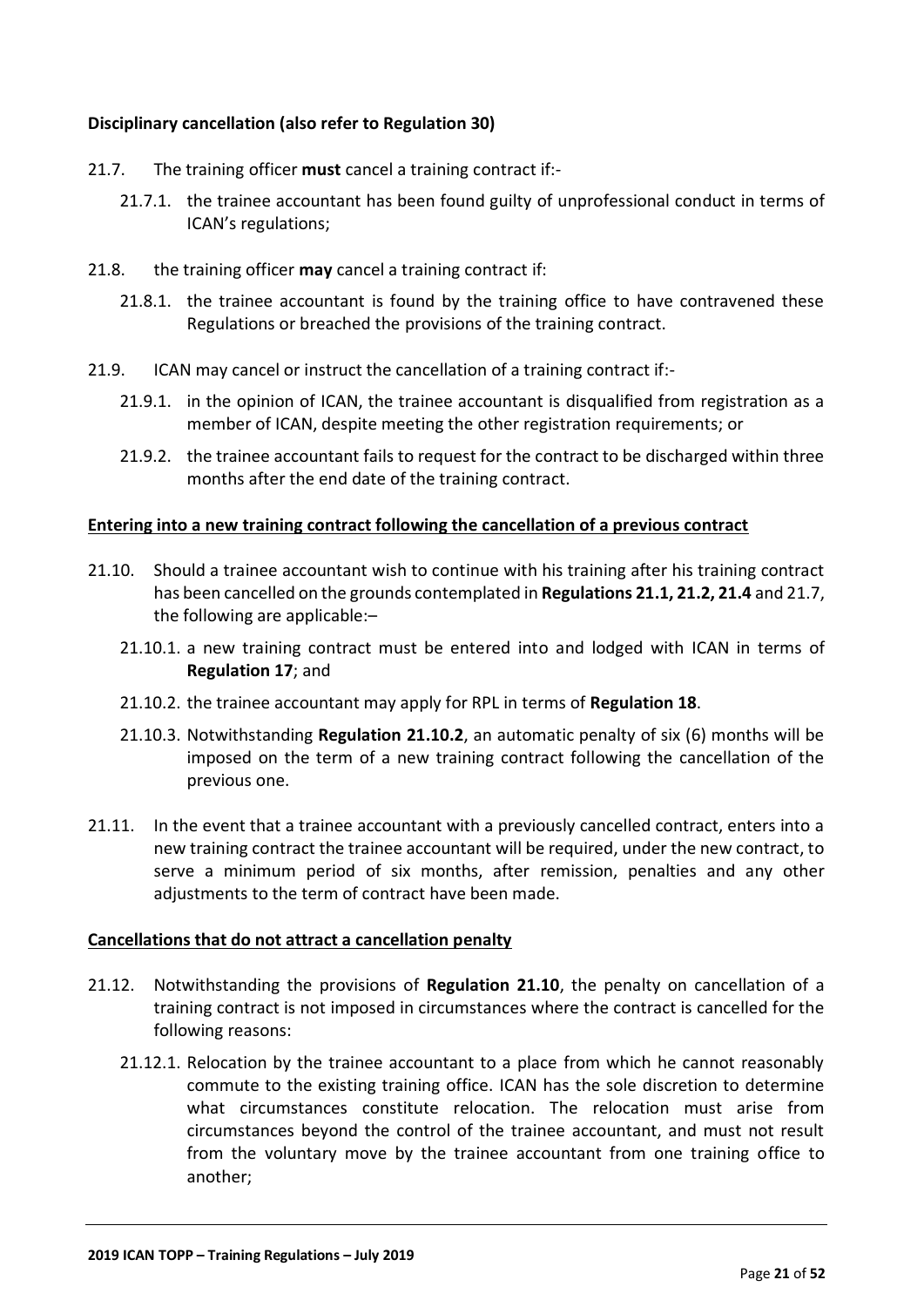- 21.12.2. Transfer of a trainee accountant between related offices of an accredited training office;
- 21.12.3. The merger or de-merger of training offices resulting in the trainee's position being made redundant;
- 21.12.4. De-accreditation of the training office by ICAN;
- 21.12.5. The training office has ceased to exist;
- 21.12.6. Retrenchment of the trainee accountant;
- 21.12.7. The trainee has been incapacitated; or
- 21.12.8. Cancellation of the training contract for purposes of full-time study. If the trainee successfully completes an accredited BCom or an accredited bridging programme or an accredited CTA between the date on which the previous contract was cancelled and the date on which the new contract was entered into, provided that:
	- a. the training officer had denied the trainee's application for suspension for full-time study (see **Regulation 20.3.1**), and
	- b. the period between the cancellation date of the original contract and the effective date of the new contract is not less than five months and not more than 24 months, and
	- c. the trainee does not cancel his training contract for purposes of full-time study more than once at undergraduate level and more than once at post-graduate level.

### **Administration of cancellations**

- 21.13. The training officer, and where appropriate, the trainee accountant, must notify ICAN of the cancellation of the training contract in the prescribed manner, and must include all supporting documents prescribed by ICAN.
- 21.14. The notification of cancellation must be lodged within 30 (thirty) days after the date of the cancellation of the training contract.
- 21.15. ICAN may investigate all the circumstances relating to a cancellation, and the cancellation of a training contract will only become effective once ICAN has confirmed the cancellation.
- 21.16. Termination of an employment contract automatically leads to the cancellation of a training contract, but the converse does not necessarily have the same effect.

### **22. ACADEMIC RECESS**

22.1. Notwithstanding the provisions of **Regulations 21.3** and **21.4**, a trainee accountant who is studying towards either an accredited undergraduate or bridging programme or the CTA or equivalent, is permitted to take one recess period of a maximum of 12 (twelve) months from his academic studies, at any point in his contract, with the restriction that only one recess per contract term is allowed.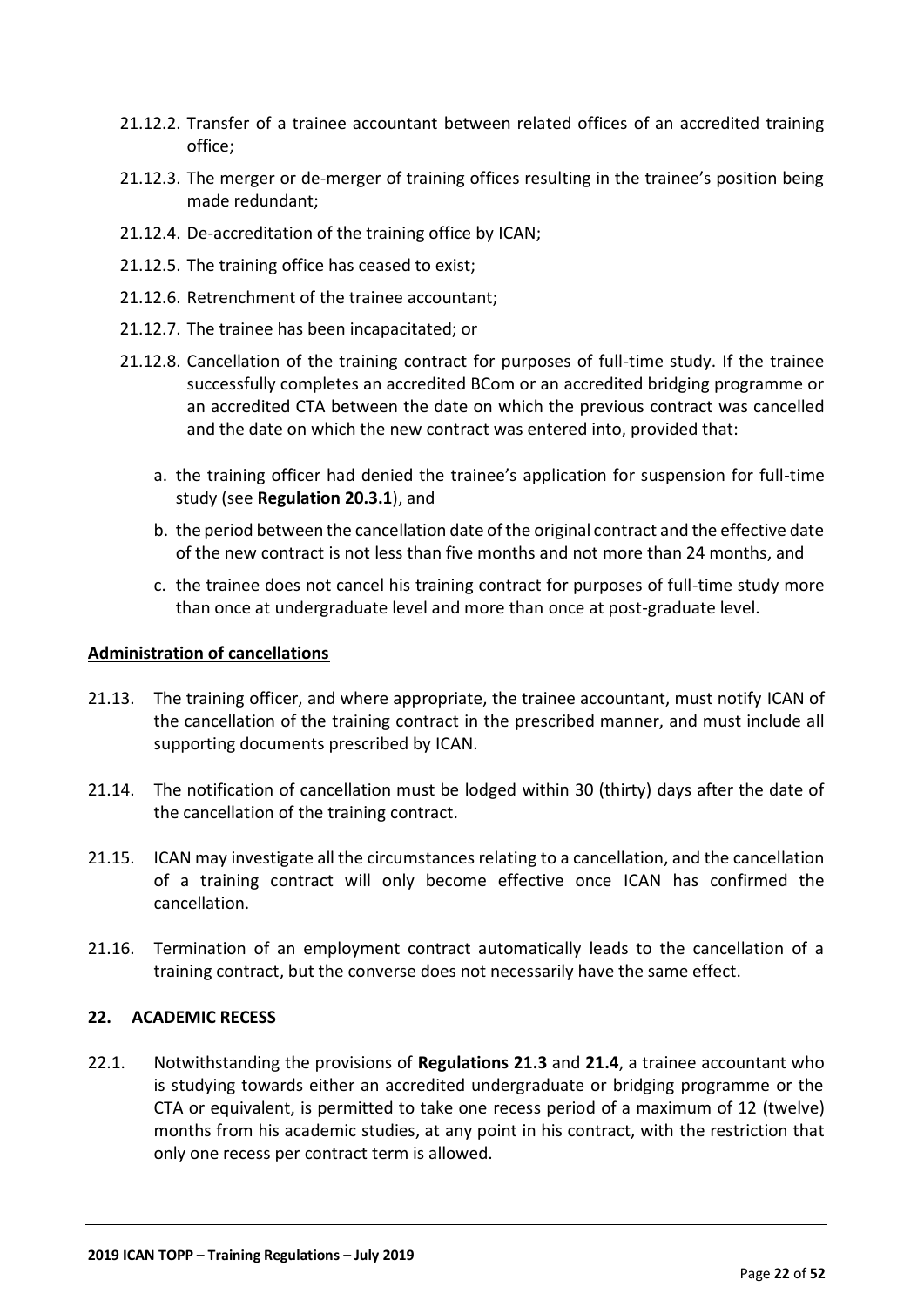- 22.2. The trainee will be exempt from the academic progress requirement during the academic recess period.
- 22.3. The permissible grounds for an academic recess are:–
	- 22.3.1. financial hardship;
	- 22.3.2. severe illness; or
	- 22.3.3. family responsibility.
- 22.4. The trainee accountant must apply in advance for the academic recess in the prescribed manner.
- 22.5. In the case where the training officer declines the trainee's application, the trainee may appeal to ICAN if, in his view, the training office has unreasonably withheld his approval.

# **23. EXTENSION OR CANCELLATION OF A TRAINING CONTRACT**

- 23.1. If the trainee accountant has not achieved the required number of core hours, the training officer, after having issued the written notification referred to in **Regulation 26.2**, **must** apply for an extension of the training contract for a minimum of 3 (three) months and up to a maximum of 12 (twelve) months with the purpose of allowing the trainee accountant to gain the required core hours.
- 23.2. If the trainee accountant has not achieved the required competencies, after having issued the written notification in **Regulation 26.2**, the training officer **may** choose to either apply for the cancellation of the training contract **or** apply for the extension of the training contract for a minimum of 3 (three) months and up to a maximum of 12 (twelve) months if the trainee accountant, after having been given exposure to all the relevant prescribed competencies, will not have achieved competence in all the prescribed compulsory, elective and residual competencies by the registered end date of his training contract (also see **Regulations 21.2.2** and **26.4**).
- 23.3. Should the trainee achieve the prescribed core experience hours or achieve competence in all the prescribed compulsory, elective and residual competencies before the end of the extended training contract period, the training officer may discharge the contract.
- 23.4. If, by the end of the extended period of the training contract, the trainee accountant has not achieved the prescribed core experience hours or competence in all the prescribed competencies, the training contract **must** be cancelled.
- 23.5. The training officer must notify ICAN of the extension of the training contract in the prescribed manner and 30 (thirty) days before the original end date of the training contract.
- 23.6. ICAN may investigate the reasons for an extension and may, where appropriate, require additional information from the training officer regarding the extension.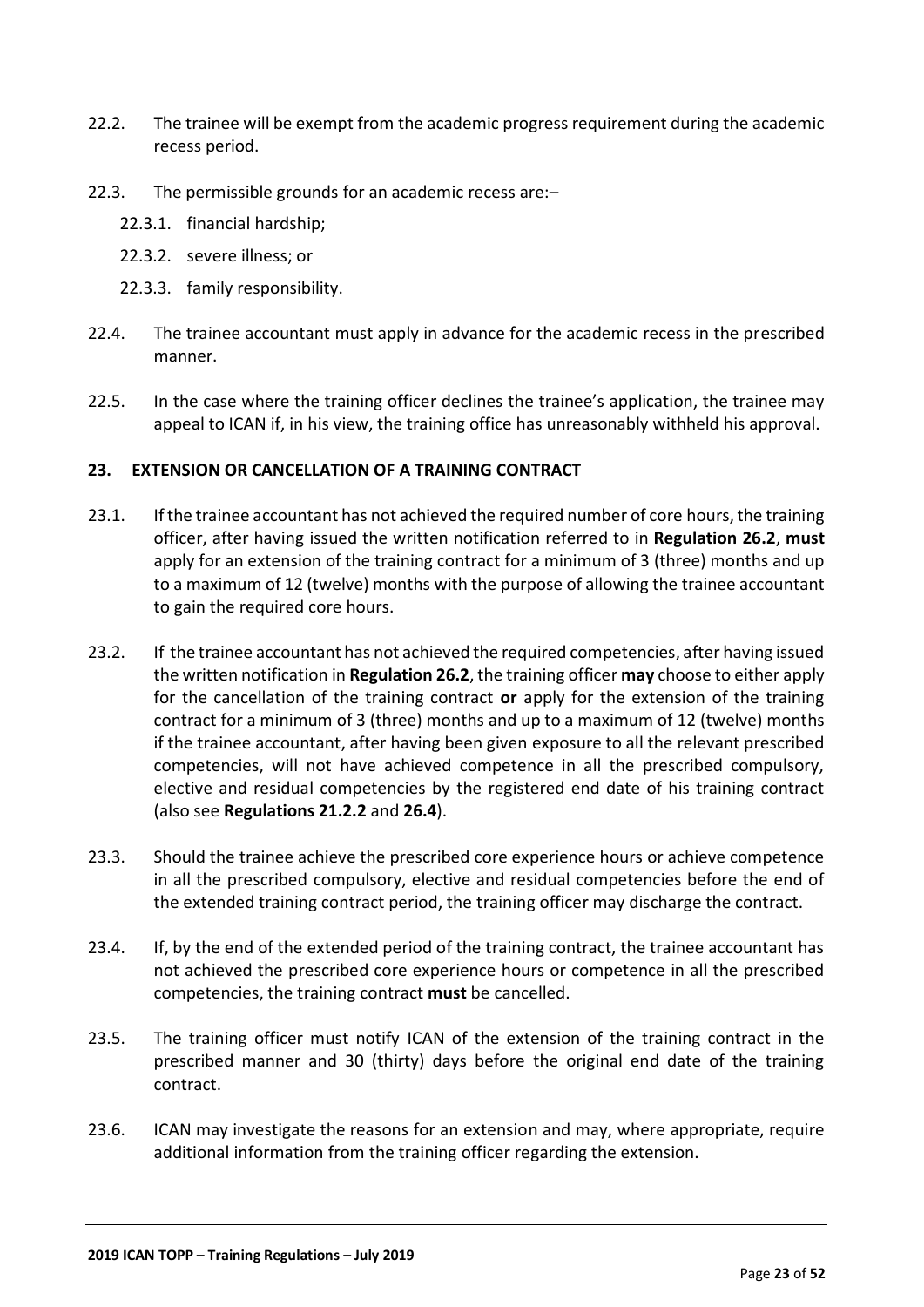23.7. ICAN may reverse the extension if, in its opinion, the training officer's reasons do not justify such extension.

# **24. DISCHARGE OF A TRAINING CONTRACT**

- 24.1. The training officer and the trainee accountant must request that the training contract be discharged within 60 (sixty) days after the end date of the training contract if the trainee accountant has –
	- 24.1.1. completed the prescribed minimum hours of core experience;
	- 24.1.2. completed the full term of the contract, including approved remissions, extensions and any penalties; and
	- 24.1.3. achieved the following competencies prescribed by ICAN:
		- a. the compulsory competencies;
		- b. at least one, but no more than 3 (three), elective competencies; and
		- c. the remaining relevant residual competencies.
- 24.2. If the trainee accountant is in possession of an accredited degree or equivalent, ICAN will, upon receipt of the Certificate of Completion from the training officer, discharge the training contract and issue a Confirmation of Discharge.
- 24.3. Notwithstanding the receipt of the Certificate of Completion from the training officer, if the trainee accountant is not in possession of an accredited degree, bridging programme or the CTA1, or equivalent, ICAN will not discharge the training contract nor issue a Confirmation of Discharge. Instead, the trainee accountant's contract will be deemed to have been completed but not yet discharged and ICAN will issue a confirmation of completion.
- 24.4. If all the requirements for the discharge of a training contract have been met, ICAN will provide the trainee accountant with a Confirmation of Discharge and the training officer with confirmation that the discharge has been registered.
- 24.5. Should the training contract be discharged more than 5 (five) years after the date on which the term of the training contract was completed, the training officer will only upon request be provided with a confirmation that the discharge has been registered.

### **25. EXEMPTION FROM TRAINING UNDER A TRAINING CONTRACT**

- 25.1. Application for exemption from training under a training contract is applicable to individuals who are not currently under a training contract.
- 25.2. Application must be made in writing to ICAN and ICAN may grant or refuse such an application in its sole and absolute discretion.
- 25.3. Only the following persons may apply for an exemption under a training contract:
	- 25.3.1. persons who have successfully completed the ITC,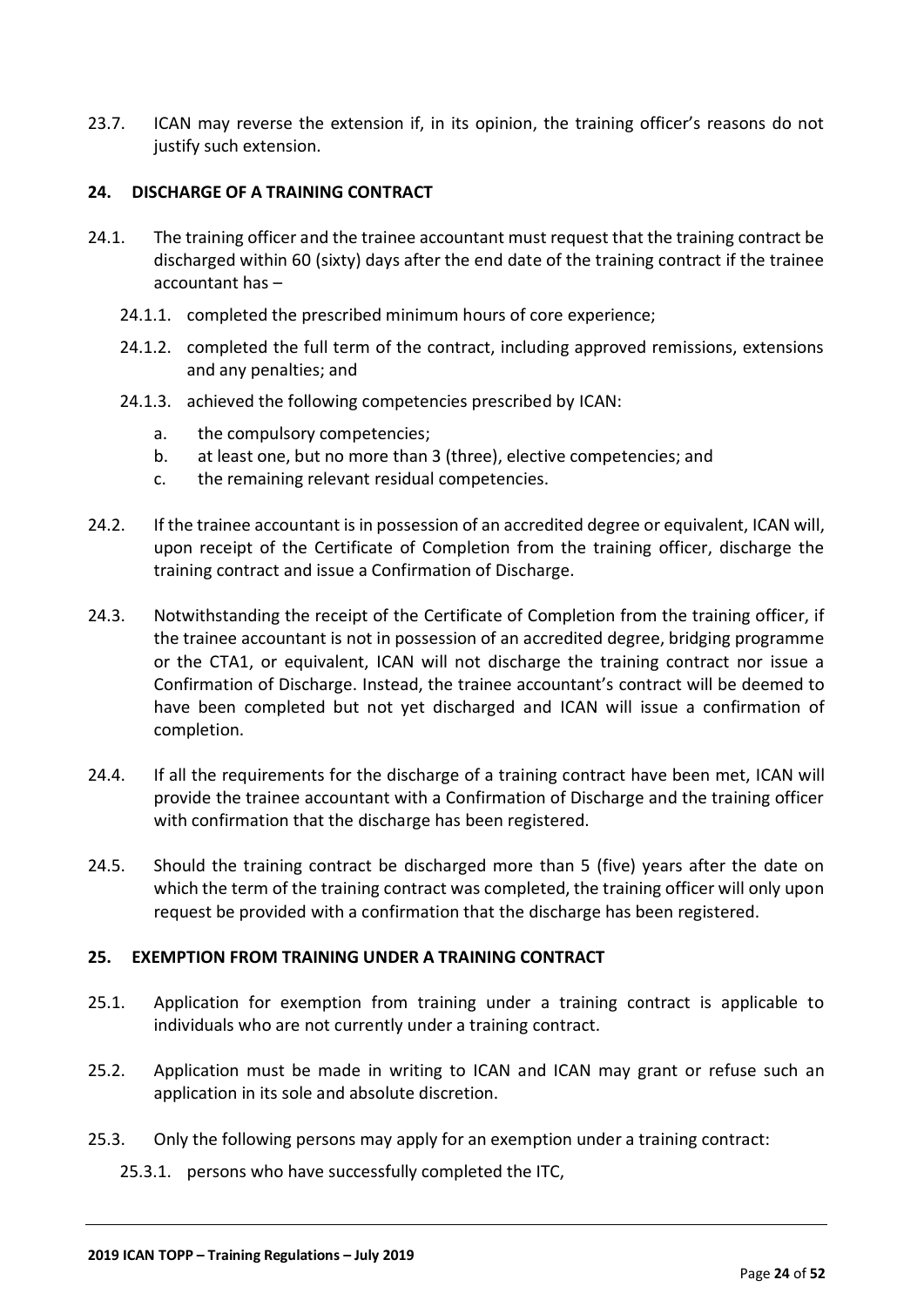- 25.3.2. persons who meet the conversion requirements as stipulated in the reciprocity agreements that ICAN has with other professional bodies.
- 25.4. Applicants must provide the following information in support of their applications:
	- 25.4.1. academic transcripts;
	- 25.4.2. curriculum vitae;
	- 25.4.3. portfolio of work;
	- 25.4.4. Evidence from employers and associates of work performed and responsibilities fulfilled; and
	- 25.4.5. Any other relevant evidence.
- 25.5. Applicants may be required to undergo an assessment in the manner prescribed by ICAN.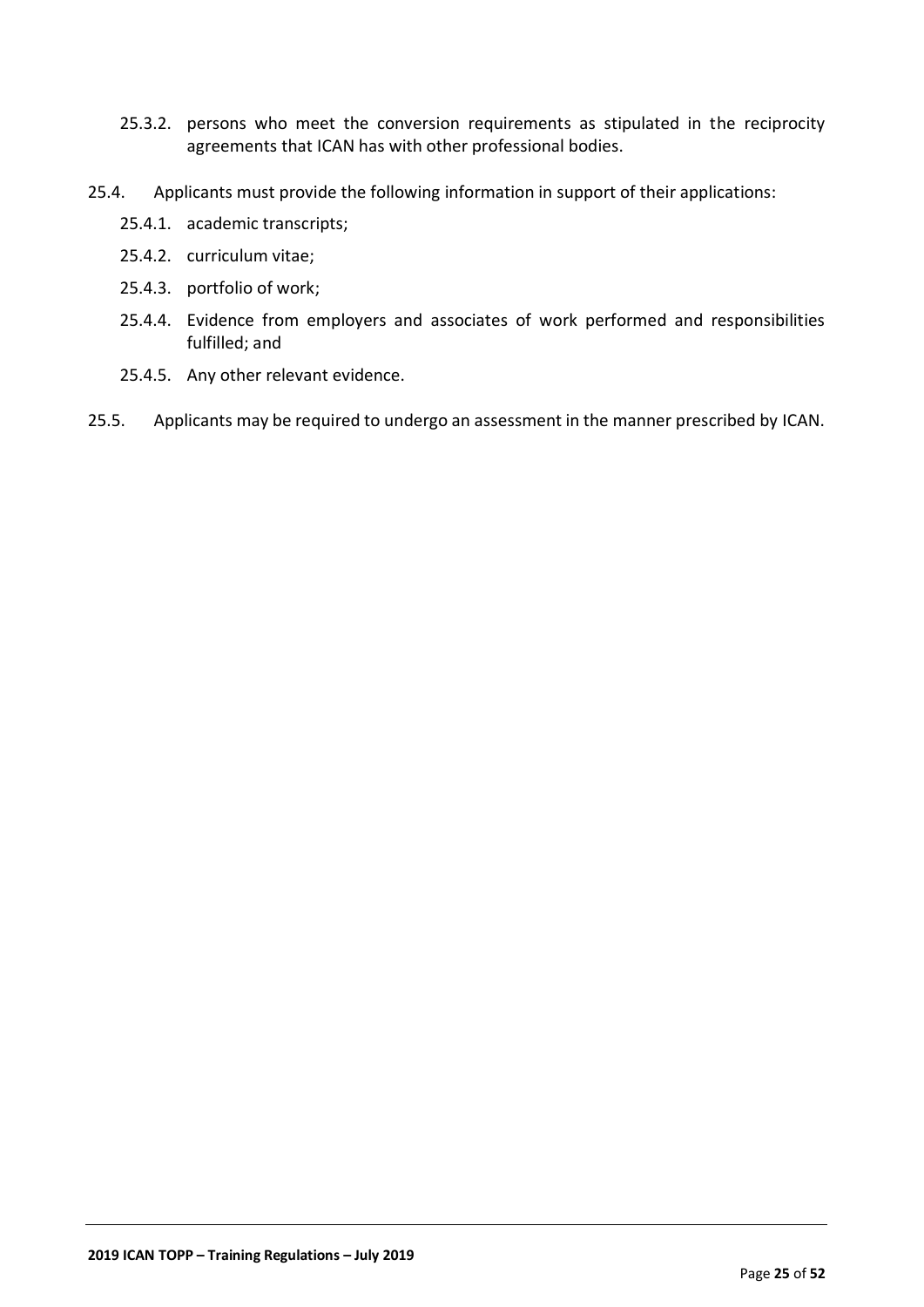# **CHAPTER 6 - CORE EXPERIENCE, ASSESSMENT AND OTHER RELATED MATTERS**

# **26. NOTIFICATION IN RESPECT OF A TRAINEE WHO IS UNLIKELY TO ACHIEVE COMPETENCE AND/OR PRESCRIBED CORE EXPERIENCE HOURS**

- 26.1. A trainee accountant must gain experience and achieve competence in all the prescribed competencies, and must achieve the minimum core experience hours prescribed by ICAN from time to time.
- 26.2. If the trainee accountant is unlikely to have achieved all the prescribed competencies or minimum core experience hours by the end of the training contract, the training officer must issue a written notification to the trainee accountant, no later than 5 (five) months before the end of the training contract, that the training contract is unlikely to be completed.
- 26.3. The written notification must:-
	- 26.3.1. list the competencies in which the trainee accountant has not yet achieved competence and/or indicate the number of core experience hours the trainee must still achieve;
	- 26.3.2. outline a developmental plan to enable the trainee accountant to achieve the required competence or core experience hours by the end of the training contract;
	- 26.3.3. inform the trainee accountant that, notwithstanding the completion of the developmental plan as outlined in the notification, that:
		- a. failure to achieve the minimum core experience hours will nevertheless result in the extension of the training contract at the end of the training contract in terms of **Regulation 23.1**, and
	- b. failure to achieve the prescribed competencies may result in the extension or the cancellation of the training contract at the end of the training contract period in terms of **Regulation 23.4;**
	- 26.3.4. be signed by the training officer and the trainee accountant.
- 26.4. If, by the end of the training contract, the trainee accountant has still not achieved the competencies as prescribed by ICAN, the training officer must either extend or cancel the training contract (also see **Regulation 23.1** and **23.2**).

### **27. ASSESSMENT OF A TRAINEE ACCOUNTANT'S COMPETENCE**

- 27.1. Both the training officer and the trainee accountant must participate in and comply with the accreditation criteria as prescribed by ICAN in these Regulations and the official ICAN Assessment Policies and the ICAN Assessment Forms.
- 27.2. The training officer must keep a record of a trainee accountant's practical experience, including time records, and the completed assessment forms for a period of 3 (three) years after the discharge of a training contract or from the date that the trainee accountant left the training office.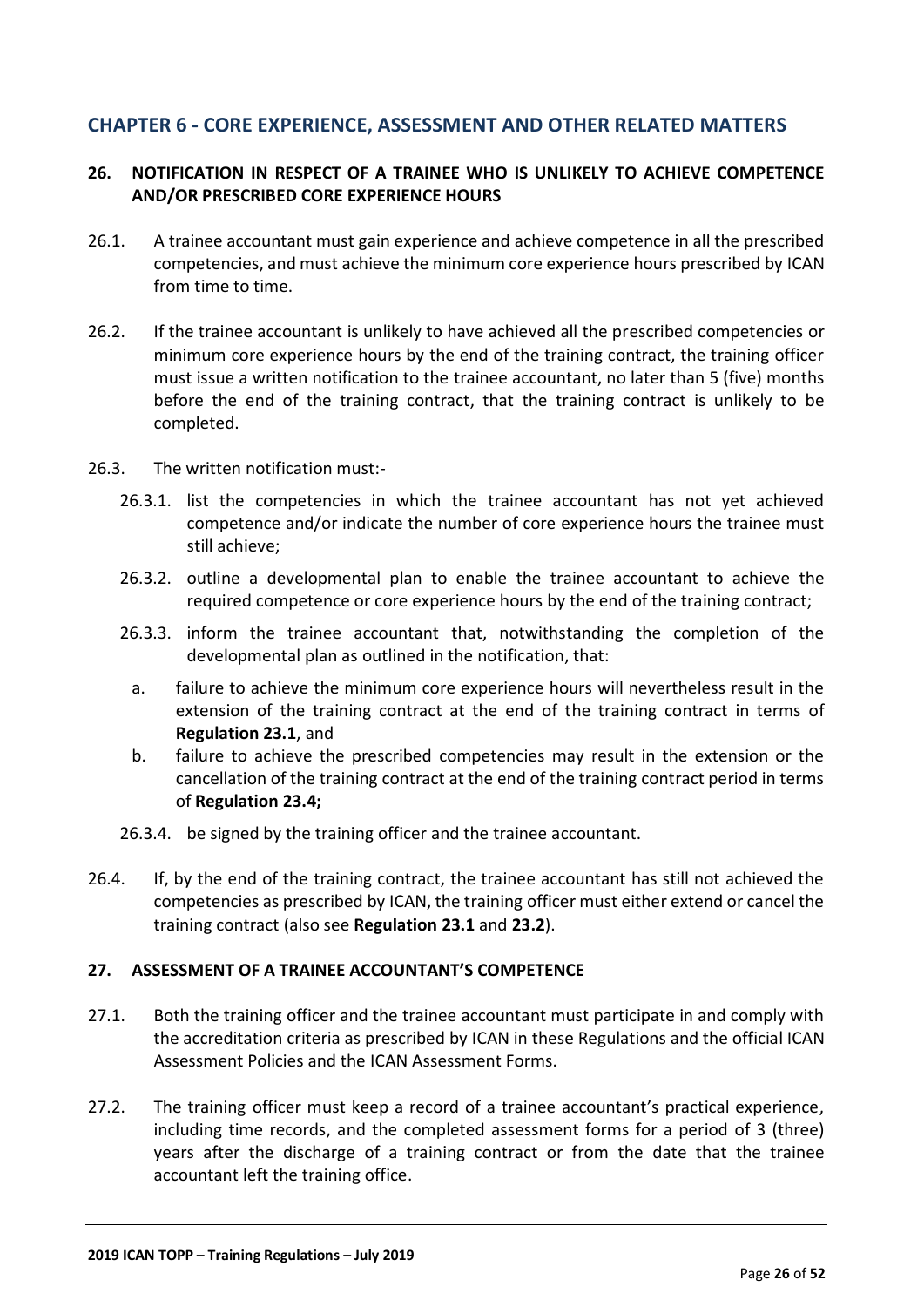# **CHAPTER 7 – DISPUTE RESOLUTION AND DISCIPLINARY PROCESSES**

### **28. CONFIRMATIONS, VALIDATIONS AND CERTIFICATES**

- 28.1. ICAN will validate the following matters by providing written confirmation to the training officer, and where applicable, the trainee accountant, of-:
	- 28.1.1. accreditation as a training office;
	- 28.1.2. registration as a training officer;
	- 28.1.3. registration of a change of training officer;
	- 28.1.4. registration of a training contract;
	- 28.1.5. exemption from training under a training contract;
	- 28.1.6. cancellation of a training contract; and
	- 28.1.7. discharge of a training contract.
- 28.2. ICAN will also issue the following certificates, as appropriate:
	- 28.2.1. Certificate of registration as a registered assessor.

# **29. DISPUTES**

#### **Disputes between trainees and training officers**

- 29.1.1. Should a trainee accountant and his training officer be unable to resolve a dispute on a matter relating to the training contract, either party may refer the dispute to ICAN for arbitration.
- 29.1.2. The decision of the arbitrator will be final and binding on both parties, therefore no party can appeal this decision.
- 29.2. The arbitration process is explained in detail in **Annexure 5** of these Regulations.
	- 29.2.1. ICAN requires that the aggrieved party to a training contract first seek satisfaction by approaching the other party regarding his complaint, before declaring a dispute or referring the matter to ICAN for arbitration.
	- 29.2.2. Each party to the dispute will bear any travel and other costs relating to the attendance of the arbitration proceedings.
- 29.3. ICAN will under no circumstances arbitrate in disputes relating to the employment contract and such disputes must be referred to the Labour Commissioner or other relevant bodies.
- 29.4. ICAN will only be involved in a matter relating to an employment contract where the dispute has a direct bearing on the training contract/s, such as retrenchment.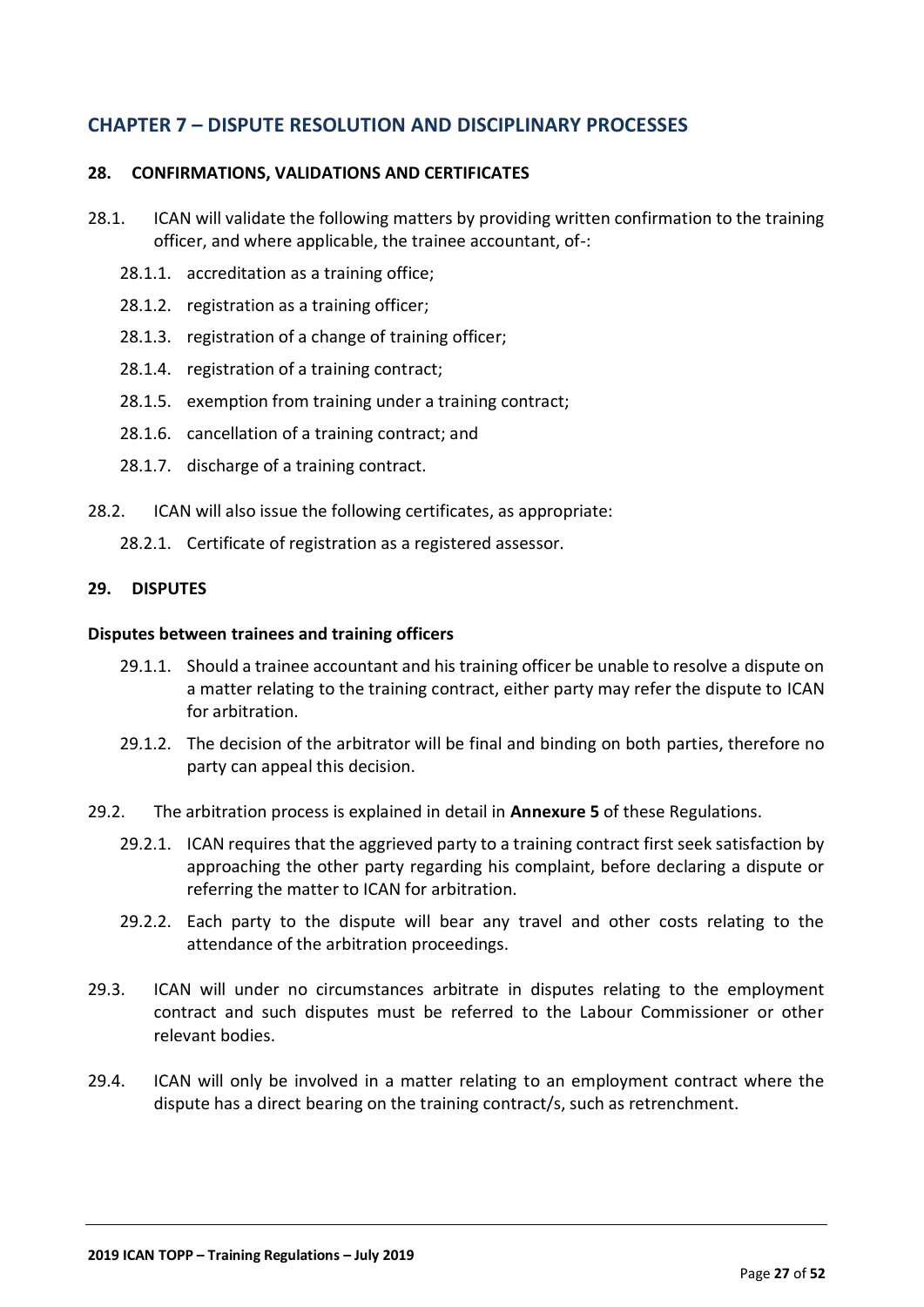### **Disputes between trainees and ICAN**

- 29.5. Should a trainee accountant feel aggrieved by the manner in which the ICAN Secretariat has applied/interpreted the Training Regulations, the trainee accountant may refer the matter to the relevant Subcommittee of ICAN for an appeal.
- 29.6. The appeal to the relevant Subcommittee of ICAN is made by notifying the ICAN Secretariat of the intention to appeal their decision.
- 29.7. A decision made by the relevant Subcommittee of ICAN may also be appealed to the ICAN Council.
- 29.8. The decision made by the ICAN Council is final and binding.

#### **30. DISCIPLINARY PROCESS**

- 30.1. The Disciplinary Rules contained in ICAN's By-laws apply to trainee accountants and training officers.
- 30.2. A training officer must bring to ICAN's attention any circumstances that may constitute unprofessional conduct on the part of a trainee accountant, and vice versa, in accordance with the procedures prescribed in **Annexure 4** of these Regulations.
- 30.3. If the complaint relates to an allegation of improper conduct, a fit and proper hearing by the Investigation Committee of ICAN, will be conducted to determine whether a trainee accountant is fit and proper to continue with an existing training contract or to register a new contract.
- 30.4. If the complaint relates to an allegation of improper conduct, a fit and proper hearing, by the Investigation Committee of ICAN, will be conducted to determine whether a training officer is fit and proper to continue as an existing training officer.
- 30.5. If a trainee accountant or a former trainee accountant is found guilty of improper conduct, the relevant committee must:-
	- 30.5.1. cancel an existing training contract;
	- 30.5.2. refuse the prospective trainee accountant permission to register a new training contract;
	- 30.5.3. impose conditions in respect of an existing or new training contract;
	- 30.5.4. extend the term of a training contract;
	- 30.5.5. refuse to recognise all or part of the previous training record/experience; and/or
	- 30.5.6. reprimand and/or caution the trainee accountant.
- 30.6. If a training officer or former training officer is found guilty of improper conduct, the relevant Committee must apply the appropriate penalty.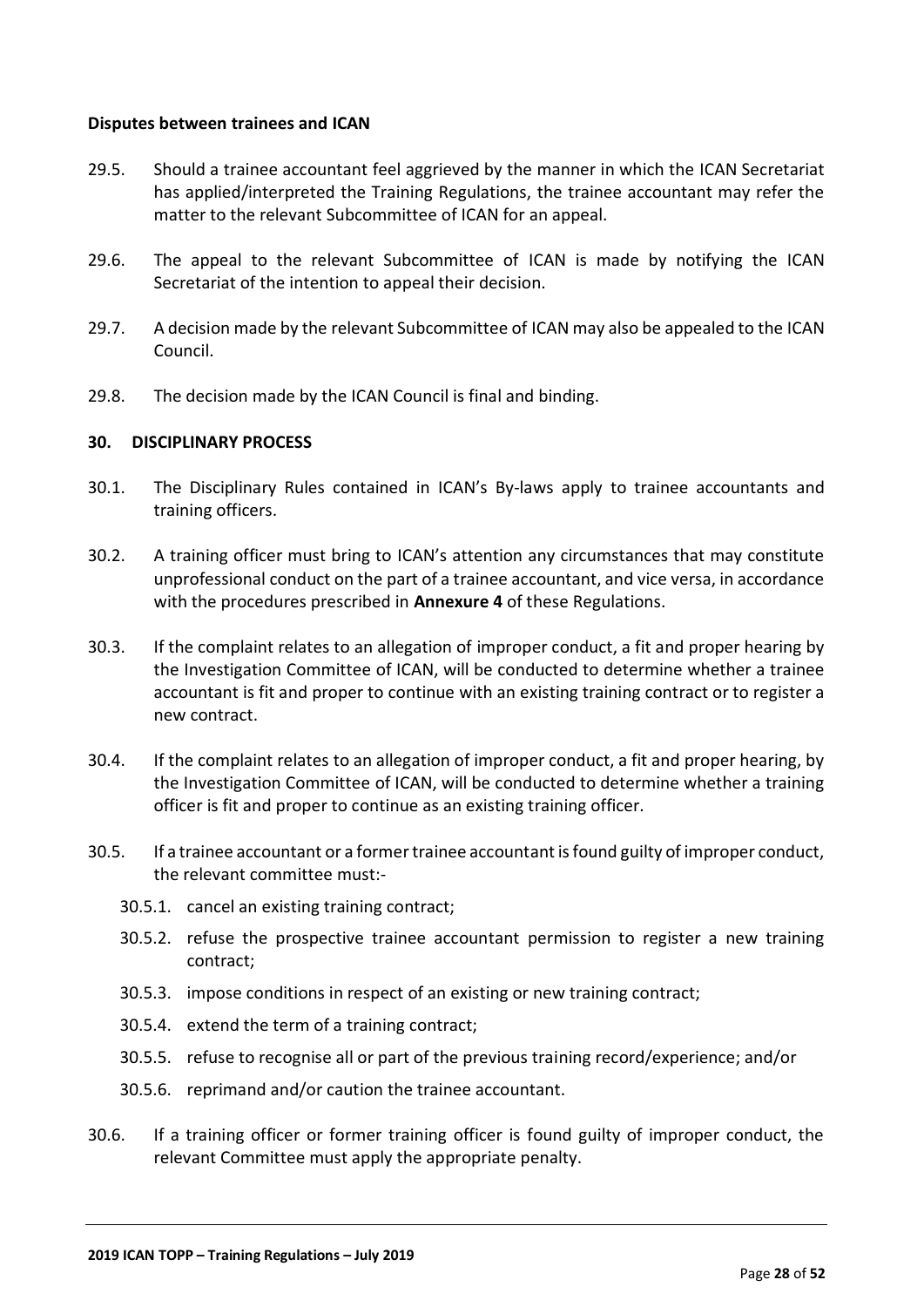# **CHAPTER 8 – TRANSITIONAL ARRANGEMENTS AND COMMENCEMENT**

#### **31. REPEAL AND TRANSITIONAL ARRANGEMENTS**

- 31.1. Any matter requiring a decision that was submitted to ICAN before these Regulations came into effect, will be dealt with and finalised in terms of the applicable Training Regulations, as if these Regulations, had not come into operation.
- 31.2. ICAN will consider the date indicated on each submission as the effective date when determining which Training Regulations should be applied.

### **32. SHORT TITLE, COMMENCEMENT AND AMENDMENTS**

- 32.1. These Regulations, which are applicable to all current and new training contracts, will be known as the ICAN Training Regulations 2019, and will come into operation on 16 July 2019, except where otherwise indicated.
- 32.2. Any amendments of or additions to these Regulations that may affect the training contract are deemed to have been incorporated in the training contract upon promulgation, notwithstanding that notice of such amendments or additions may not have been given to the parties.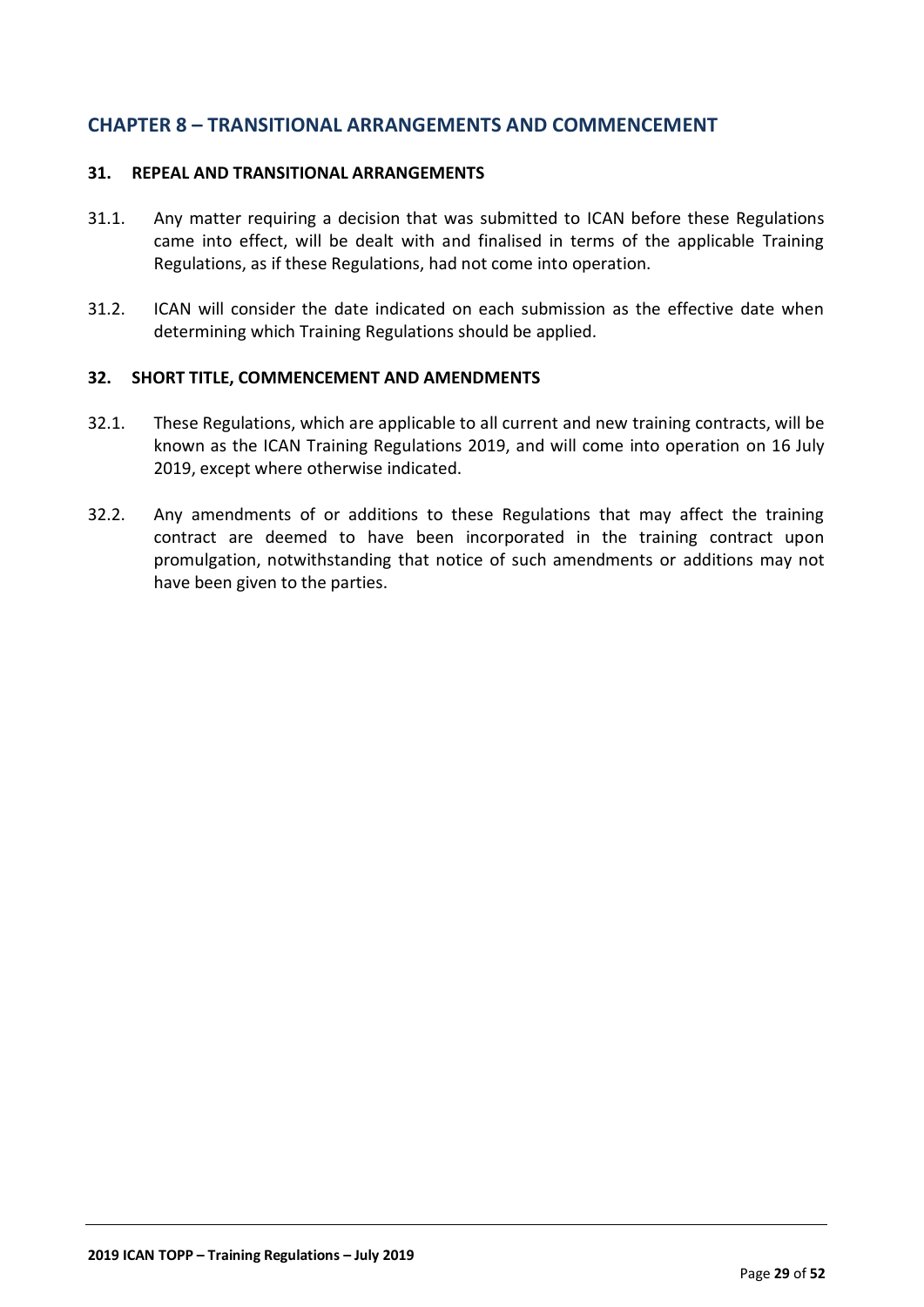# **ANNEXURE 1 - ACCREDITED ACADEMIC QUALIFICATIONS**

| <b>University Name</b>                                                | <b>Undergraduate Qualification</b>                                                                                                                                                             | <b>Bridging</b><br>Programme                                                                                                               | <b>CTA or equivalent</b><br>(post graduate programme that allows<br>access into part one of the qualifying<br>examination)                                                                      |
|-----------------------------------------------------------------------|------------------------------------------------------------------------------------------------------------------------------------------------------------------------------------------------|--------------------------------------------------------------------------------------------------------------------------------------------|-------------------------------------------------------------------------------------------------------------------------------------------------------------------------------------------------|
| Independent Institute<br>of Education - Monash<br><b>South Africa</b> | <b>B Bus Sci (Acc)</b><br>Bachelor in Business Science with<br>a specialisation in Accounting<br>2012 onwards                                                                                  | Not offering                                                                                                                               | PG Dip (Acc)<br>Post graduate Diploma in Accounting<br>2013 onwards                                                                                                                             |
| Independent Institute<br>of Education - Varsity<br><b>College</b>     | <b>B</b> Acc<br><b>Bachelor of Accounting</b>                                                                                                                                                  | Not offering                                                                                                                               | Not offering                                                                                                                                                                                    |
| Sandton, Durban<br>Pretoria, Cape Town                                | 2019 onwards<br>2020 onwards                                                                                                                                                                   |                                                                                                                                            |                                                                                                                                                                                                 |
| Institute of Accounting<br>Science                                    | Not offering                                                                                                                                                                                   | Not offering                                                                                                                               | PG Dip (Acc)<br>Postgraduate Diploma in Accounting<br>2018 onwards                                                                                                                              |
| <b>Milpark Education</b>                                              | Not offering                                                                                                                                                                                   | Not offering                                                                                                                               | <b>PGDA</b><br>Postgraduate Diploma in Accounting<br>2019 onwards                                                                                                                               |
| Nelson Mandela<br>University                                          | <b>B Com (Accounting for Chartered</b><br>Accountants)<br><b>Bachelor of Commerce</b><br>(Accounting for Chartered<br>Accountants)<br><b>B Com (Ratorionum)</b><br><b>Bachelor of Commerce</b> | <b>PGDA</b><br>Postgraduate<br>Diploma in<br>accountancy<br>2013 onwards                                                                   | <b>PGDA</b><br>Postgraduate Diploma in Accounting<br>2017 onwards<br><b>B Com Hons (Accounting)</b><br><b>Bachelor of Commerce Honours</b><br>(Accounting)                                      |
|                                                                       | (Rationium)<br>CA modules only                                                                                                                                                                 |                                                                                                                                            |                                                                                                                                                                                                 |
| North-West University                                                 | <b>B Com (Chartered Accountancy)</b><br><b>Bachelor of Commerce</b><br>(Chartered Accountancy)<br><b>B Com (Forensic Accountancy)</b><br><b>Bachelor of Commerce (Forensic</b><br>Accountancy) | <b>B Com Hons</b><br>(Financial<br>Accountancy)<br>Bachelor of<br>Commerce<br><b>Honours</b><br>(Financial<br>Accountancy)<br>2014 onwards | <b>B Com Hons (Chartered Accountancy)</b><br><b>Bachelor of Commerce Honours</b><br>(Chartered Accountancy)<br>Up to 2019<br><b>PGDA</b><br>Postgraduate Diploma in Accountancy<br>2020 onwards |
| <b>Rhodes University</b>                                              | <b>B</b> Com<br><b>Bachelor of Commerce</b><br>(with CA subjects)                                                                                                                              | Not offered                                                                                                                                | <b>PGDA</b><br>Postgraduate Diploma in Accounting<br><b>B Com Hons (Financial Accounting)</b><br><b>Bachelor of Commerce Honours</b><br>(Financial Accounting)                                  |
| University of Cape<br>Town                                            | <b>B Com Financial Accounting (CA</b><br>Stream)<br><b>Bachelor of Commerce Financial</b><br><b>Accounting (Chartered</b><br>Accountancy Stream)                                               | Not offered                                                                                                                                | <b>PGDA</b><br>Postgraduate Diploma in Accounting                                                                                                                                               |
|                                                                       | <b>B Bus Sci Finance (CA Stream)</b><br><b>Bachelor in Business Science</b><br>Finance (Accounting)<br>(Chartered Accountancy Stream)                                                          |                                                                                                                                            |                                                                                                                                                                                                 |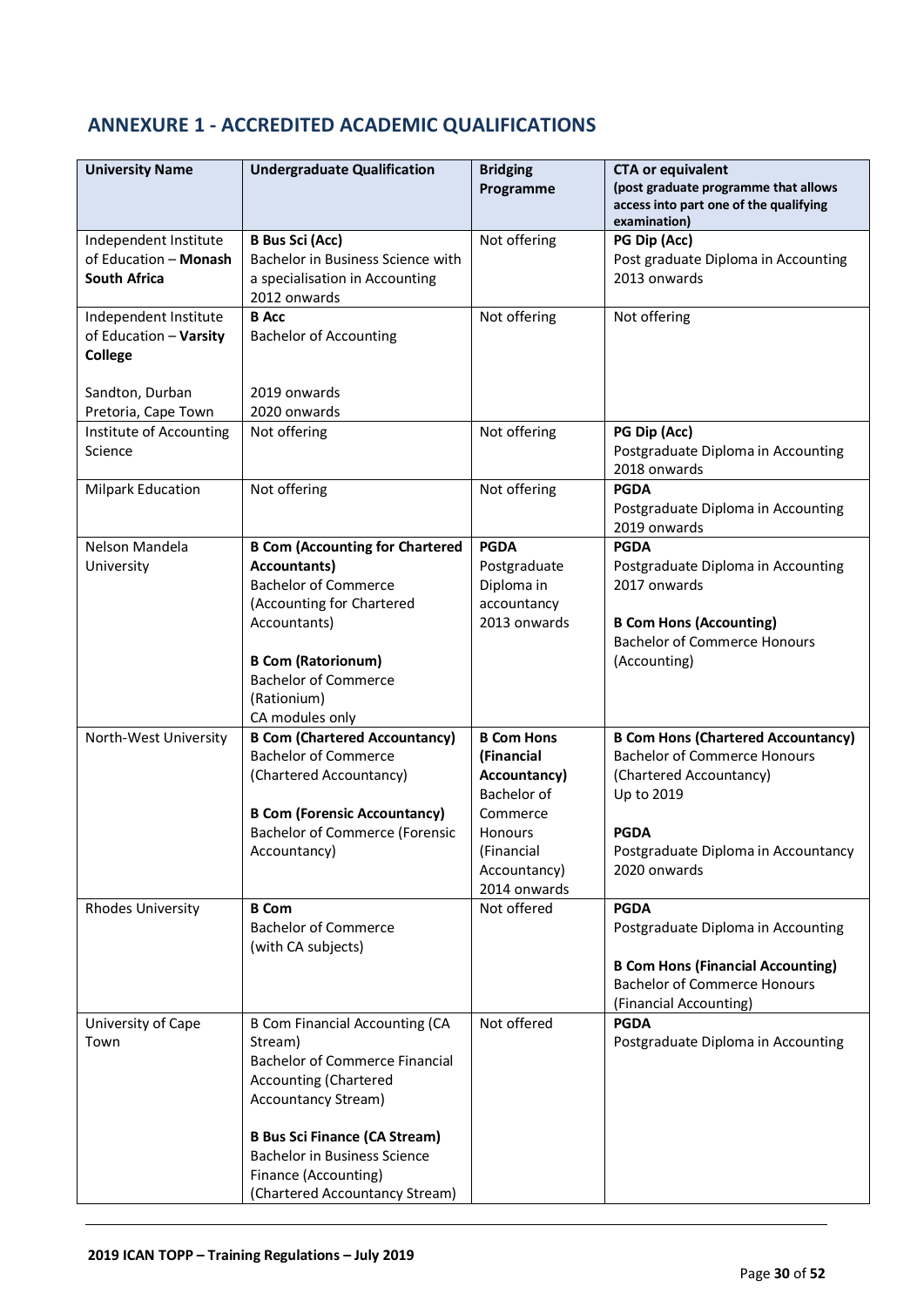| <b>University Name</b>          | <b>Undergraduate Qualification</b>                                                                                                                                                           | <b>Bridging</b><br>Programme                                                                                                                                     | <b>CTA or equivalent</b><br>(post graduate programme that allows<br>access into part one of the qualifying<br>examination)                                                                                                                                                       |
|---------------------------------|----------------------------------------------------------------------------------------------------------------------------------------------------------------------------------------------|------------------------------------------------------------------------------------------------------------------------------------------------------------------|----------------------------------------------------------------------------------------------------------------------------------------------------------------------------------------------------------------------------------------------------------------------------------|
| University of Fort Hare         | <b>B Com (Accounting)</b><br><b>Bachelor of Commerce</b><br>(Accounting)<br>3 year programme<br><b>B Com (Accounting)</b><br><b>Bachelor of Commerce</b><br>(Accounting)<br>4 year programme | Advanced<br>Diploma in<br>Accouting                                                                                                                              | <b>PGDA</b><br>Postgraduate Diploma in Accounting                                                                                                                                                                                                                                |
| University of Free State        | <b>B</b> Acc<br><b>Bachelor of Accounting</b>                                                                                                                                                | <b>B Com Hons</b><br>(Accounting)<br>Bachelor of<br>Commerce<br><b>Honours</b><br>(Accounting)<br>PGDip (GA)<br>Postgraduate<br>Diploma (General<br>Accountancy) | <b>B Acc Hons</b><br><b>Bachelor of Accounting Honours</b><br>PGDip (CA)<br>Postgraduate Diploma (Chartered<br>Accountancy)                                                                                                                                                      |
| University of<br>Johannesburg   | <b>B</b> Acc<br><b>Bachelor of Accounting</b><br>2012 onwards<br><b>B Com (Accounting)</b><br><b>Bachelor of Commerce</b><br>(Accounting)                                                    | <b>BCTA</b><br><b>Bridging</b><br>Certificate in the<br>Theory of<br>Accounting                                                                                  | <b>PGDAS</b><br>Bridging Certificate in the Theory of<br>Accounting.<br>2017 onwards<br><b>B Com Hons (Accounting with</b><br>specialization in Chartered<br>Accountancy)<br><b>Bachelor of Commerce Honours</b><br>(Accounting with specialization in<br>Chartered Accountancy) |
| University of Kwazulu-<br>Natal | <b>B Com (Accounting)</b><br><b>Bachelor of Commerce</b><br>(Accounting)                                                                                                                     | Not offered                                                                                                                                                      | <b>PGDA</b><br>Postgraduate Diploma in Accounting<br><b>B Com Hons (Accounting)</b><br><b>Bachelor of Commerce Honours</b><br>(Accounting)                                                                                                                                       |
| University of Limpopo           | <b>BAccSc-Bcompt</b><br><b>Bachelor of Accounting Science</b><br>2014 onwards                                                                                                                | <b>B Com Hons</b><br>(Accountancy)<br>Bachelor of<br>Commerce<br>Honours<br>(Accountancy)<br>2016 onwards                                                        | <b>PGDA</b><br>Postgraduate Diploma in Accounting<br>2017 onwards                                                                                                                                                                                                                |
| University of Pretoria          | <b>B Com (Accounting Sciences)</b><br><b>Bachelor of Commerce</b><br>(Accounting Science)                                                                                                    | Not offered                                                                                                                                                      | <b>PGDA</b><br>Postgraduate Diploma in Accounting<br>&<br><b>CTA</b><br>Certificate in the Theory of<br>Accountancy                                                                                                                                                              |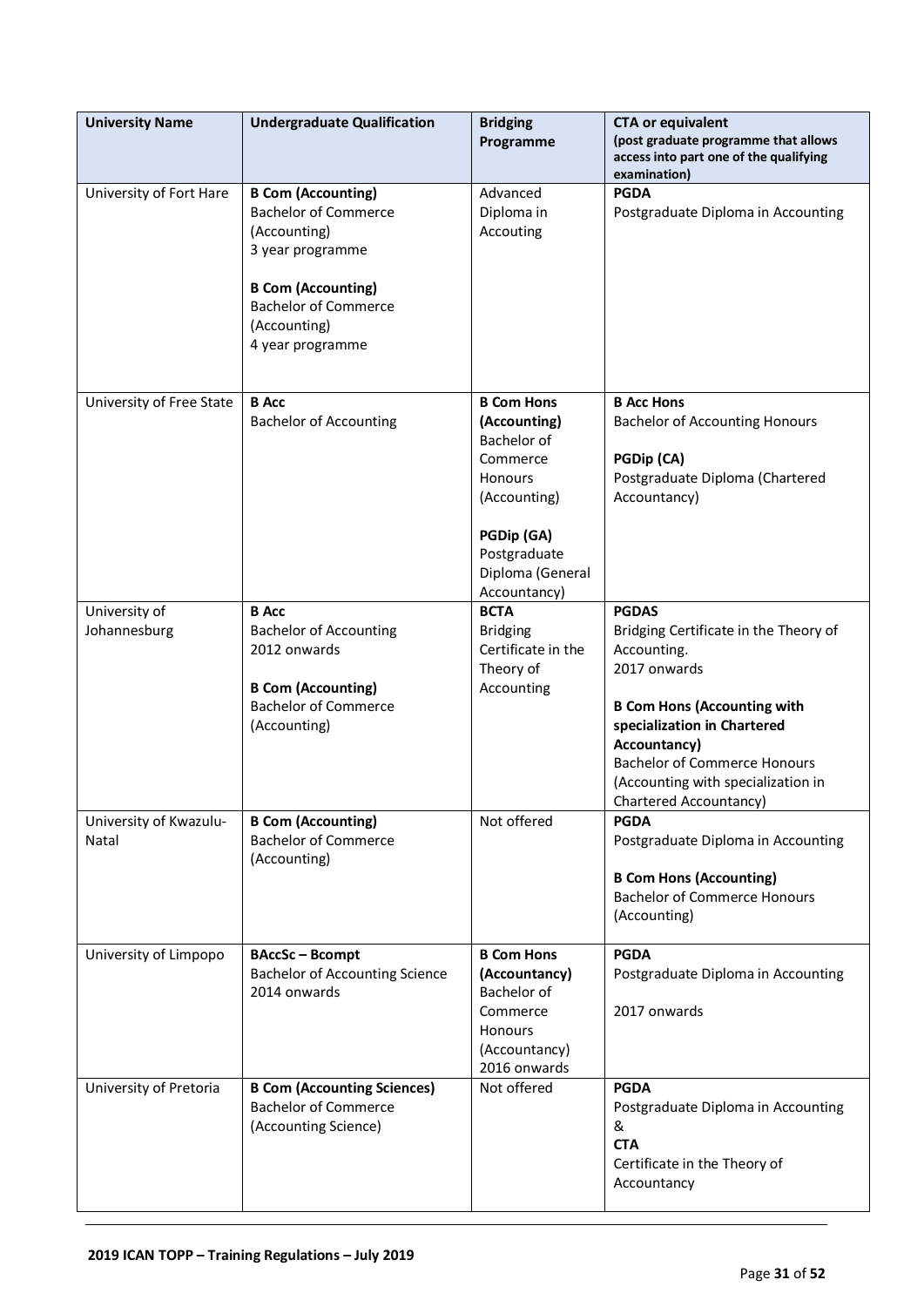| <b>University Name</b>             | <b>Undergraduate Qualification</b>                                                                                                                                                                                                                                                                                                     | <b>Bridging</b><br>Programme                                                                    | <b>CTA or equivalent</b><br>(post graduate programme that allows<br>access into part one of the qualifying<br>examination)                                    |
|------------------------------------|----------------------------------------------------------------------------------------------------------------------------------------------------------------------------------------------------------------------------------------------------------------------------------------------------------------------------------------|-------------------------------------------------------------------------------------------------|---------------------------------------------------------------------------------------------------------------------------------------------------------------|
| University of South<br>Africa      | <b>BCompt (Financial Accounting)</b><br><b>Bachelor of Accounting Sciences</b><br>in Financial Accounting (NOT<br>Internal audit and Management<br>Accounting and Taxation)<br><b>BCompt (Financial Accounting)</b><br>(Foundation Stream)<br><b>Bachelor of Accounting Sciences</b><br>in Financial Accounting<br>(Foundation Stream) | Adv.Dip.<br>(Accounting<br>Sciences)<br>Advanced<br>Diploma in<br>Accounting<br><b>Sciences</b> | CTA (Level 1)<br>Postgraduate Diploma in Accounting<br><b>Sciences</b><br>&<br>CTA (Level 2)<br>Postgraduate Diploma in Applied<br><b>Accounting Sciences</b> |
| University of<br>Stellenbosch      | <b>B</b> Acc<br><b>Bachelor of Accounting</b><br><b>B Acc LLB</b><br>Bachelor of Accounting and<br><b>Bachelor of Laws</b>                                                                                                                                                                                                             | Not offered                                                                                     | <b>B Acc Hons</b><br><b>Bachelor of Accounting Honours</b>                                                                                                    |
| University of Western<br>Cape      | <b>B Com (Accounting)</b><br><b>Bachelor of Commerce</b><br>(Accounting)                                                                                                                                                                                                                                                               | <b>ADA</b><br>Advanced<br>Diploma in<br>Accounting                                              | <b>B Com Hons (Accounting)</b><br><b>Bachelor of Commerce Honours</b><br>(Accounting)<br><b>PGDA</b><br>Postgraduate Diploma in Accounting                    |
| University of the<br>Witwatersrand | <b>B</b> Acc Sci<br><b>Bachelor of Accounting Sciences</b>                                                                                                                                                                                                                                                                             | Not offered                                                                                     | <b>PGDA</b><br>Postgraduate Diploma in Accounting<br><b>B Acc Sci (Hons)</b><br>Bachelor of Accounting Sciences with<br><b>Honours</b>                        |
| University of Zululand             | <b>B Com (Accounting Sciences)</b><br>Bachelor of Commerce in<br><b>Accounting Science</b><br>2018 onwards                                                                                                                                                                                                                             | Not offered                                                                                     | Not offered                                                                                                                                                   |
| <b>Walter Sisulu</b><br>University | <b>BCompt</b><br><b>Bachelor of Accounting Sciences</b><br>2017 onwards                                                                                                                                                                                                                                                                | Not offered                                                                                     | Not offered                                                                                                                                                   |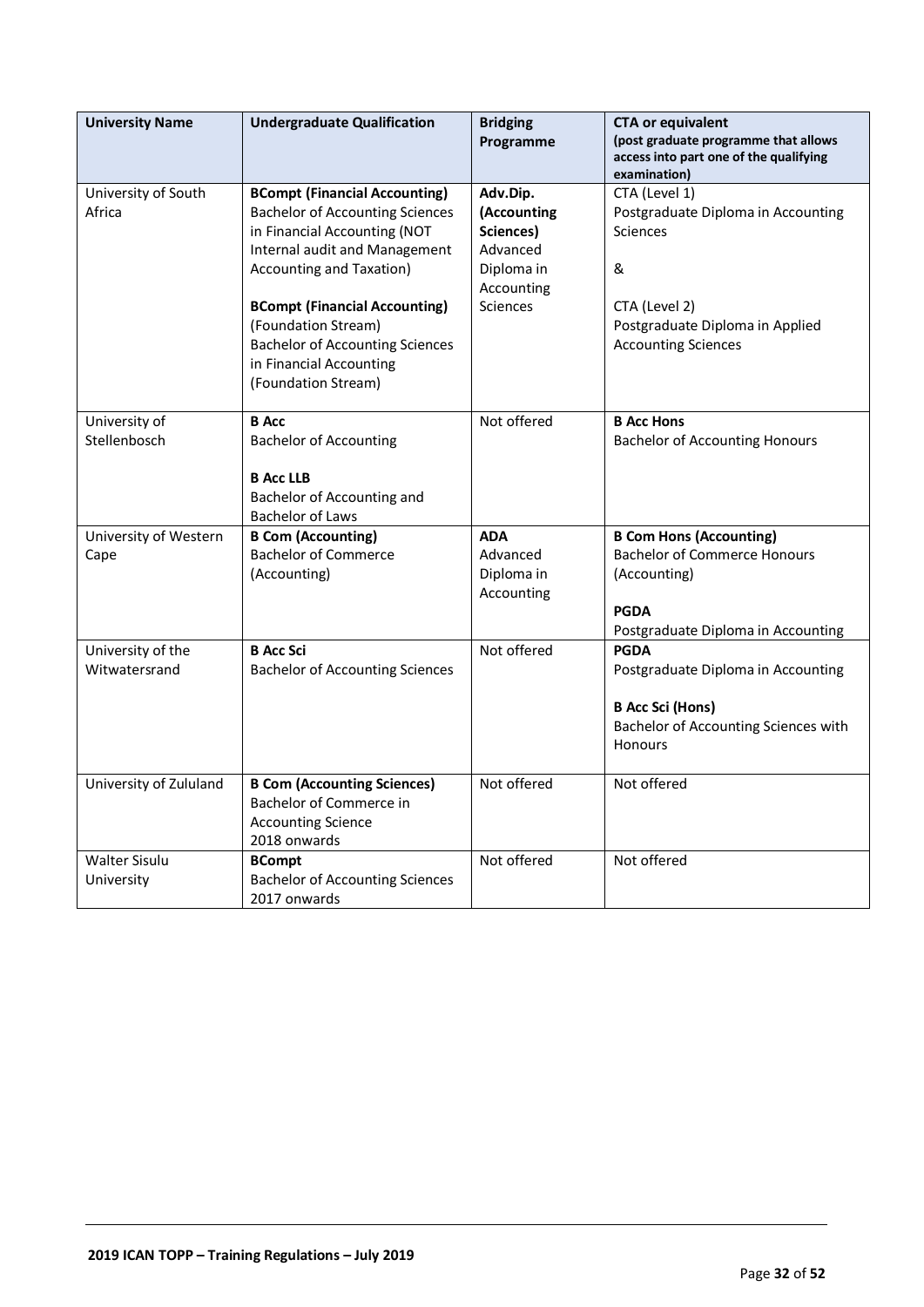# **ANNEXURE 2 - ACCREDITATION CRITERIA**

Refer to the Policy relating to the Accreditation and Re-Accreditation of Training Offices for the relevant accreditation criteria.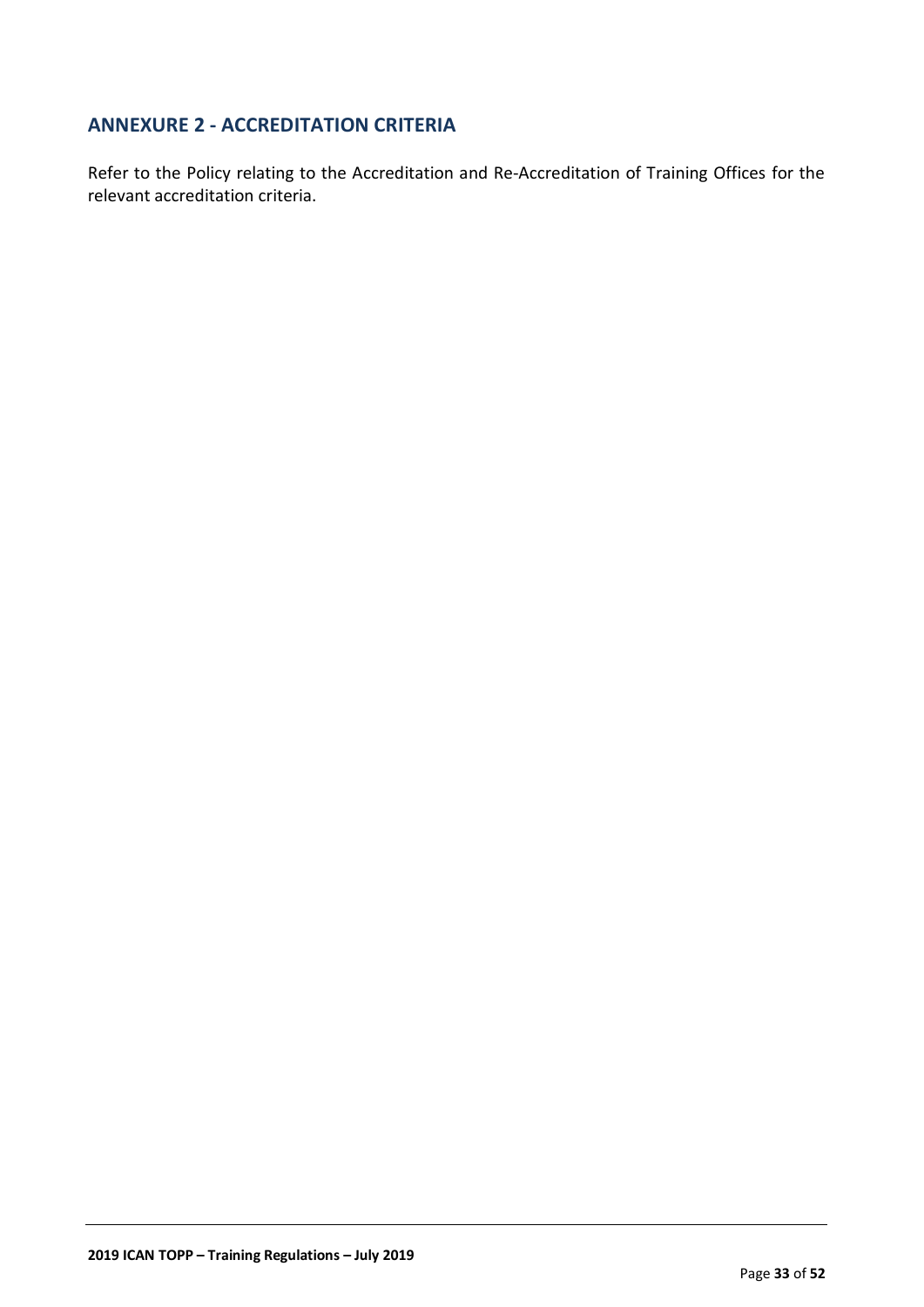# **ANNEXURE 3 - DUTIES OF THE TRAINING OFFICER AND THE TRAINEE ACCOUNTANT**

### **1. Duties of the training officer**

The training officer must:

- 1.1. Give the trainee accountant every reasonable opportunity to obtain sufficient exposure to the prescribed competencies, as defined by ICAN from time to time, to enable him to apply his knowledge in a variety of relevant situations;
- 1.2. Train the trainee accountant in the standards of professionalism and ethics, which are expected of registered accountants and auditors;
- 1.3. Comply with his duties in terms of all applicable legislation, including, but not limited to,
	- 1.3.1. The Labour Act, No. 11 of 2007
	- 1.3.2. The Affirmative Action Act, No. 29 of 1998
- 1.4. Provide appropriate facilities to train the trainee accountant;
- 1.5. Provide the trainee accountant with adequate supervision;
- 1.6. Conduct assessment, or cause it to be conducted;
- 1.7. Provide trainee accountants with appropriate support to achieve academic progress.
- 1.8. Keep up to date records of training and experience and periodically discuss the trainee accountant's progress with him;
- 1.9. Advise the trainee accountant of:
	- 1.9.1. the terms and conditions of his employment contract, and
	- 1.9.2. the training office policies and procedures;
- 1.10. Apply the same disciplinary, grievance and dispute resolution procedures to the trainee accountant as to any other employee;
- 1.11. The trainee accountant must be employed in the office of the organisations firm that has been accredited by ICAN;
- 1.12. Fulfil the obligations imposed on him by ICAN, pertaining to the training of a trainee accountant;
- 1.13. Bear the cost of fees (including late lodgement penalties) payable to ICAN in terms of the training contract and any other applicable fees;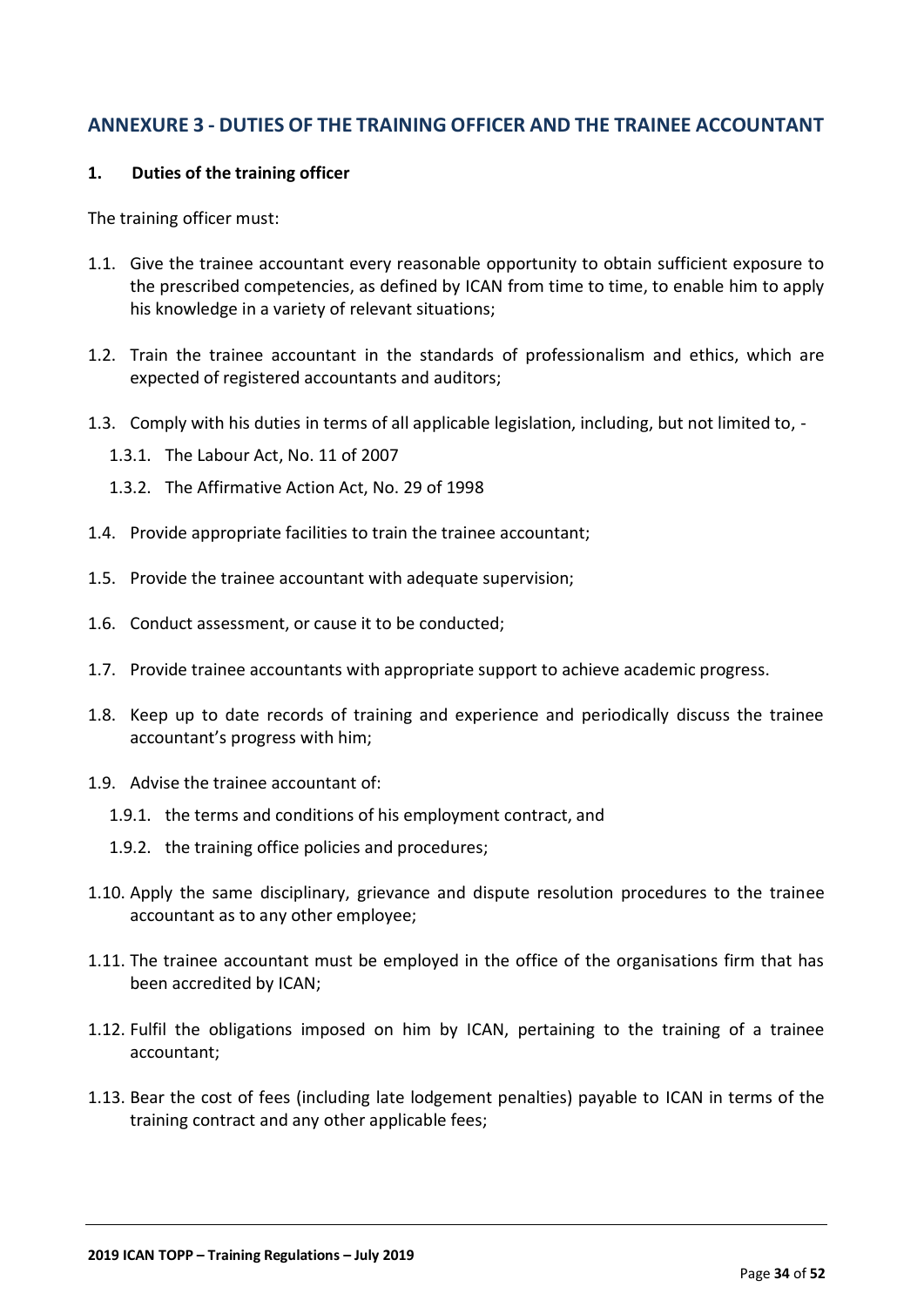- 1.14. Inform ICAN in writing of circumstances where, in the opinion of the training officer the trainee accountant has conducted himself in a manner that may constitute unprofessional conduct; and
- 1.15. Make available to ICAN all documents regarding the alleged improper conduct of the trainee accountant, including the transcript of any disciplinary hearing leading to the trainee accountant's dismissal from the training office.

### **2. Duties of the trainee accountant**

The trainee accountant must:

- 2.1. Diligently serve the training office in the profession of a chartered accountant;
- 2.2. Diligently pursue his studies in the theory and practice of the profession of a chartered accountant and notify the training officer immediately should he cease to registered for a course that would lead to the eventual award of an accredited undergraduate or bridging programme;
- 2.3. Not engage in any other business or occupation during the currency of his training contract without the express written authority of the training officer;
- 2.4. At all times keep the affairs of the training office and its clients confidential and not breach any codes of professional conduct, disciplinary rules or by-laws that apply to the profession of a chartered accountant;
- 2.5. Comply with the training office policies and procedures;
- 2.6. Complete any timesheets;
- 2.7. Complete assessment forms within the prescribed time frames and completion guidelines;
- 2.8. Agree that the training officer will be entitled, and is authorised to, disclose to ICAN any circumstances which in the opinion of the training officer may constitute improper conduct on the part of the trainee accountant. The trainee accountant must further agree to the training officer making available to ICAN all information regarding disciplinary procedures in the training office in which the trainee accountant may have been involved, including the record of those procedures; and
- 2.9. Prior to leaving the training office and within 30 days after completion of the duration of the training contract, apply for the training contract to be discharged.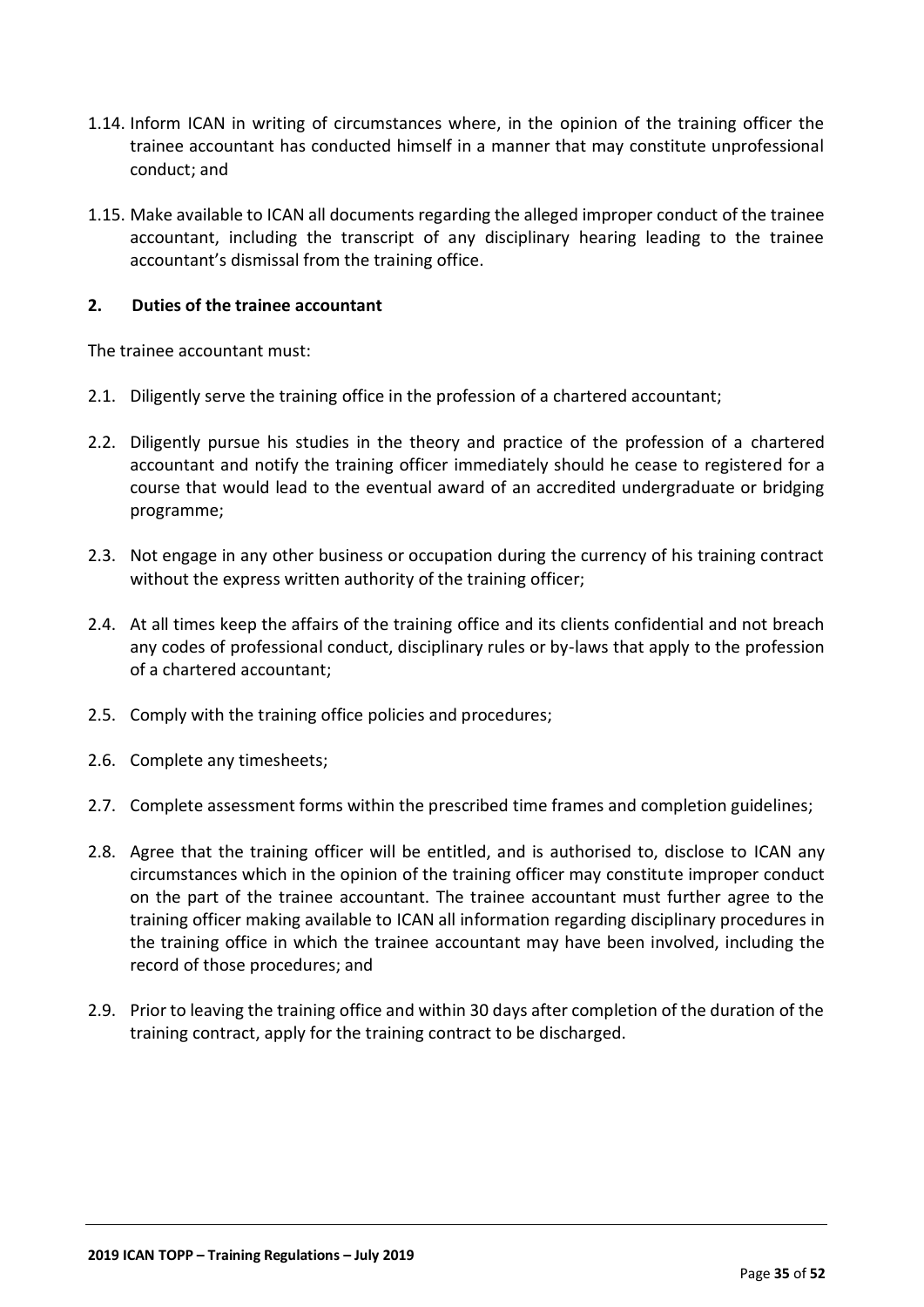# **ANNEXURE 4 - COMPLAINTS PROCEDURE AND OTHER REFERRALS**

| Name of                                                                                                                                                                                                                                                                                                                                                                                                                                 | Format for detailing the                                                                                                                                                                                                                                         | <b>ICAN's role</b>                                                                                                           |
|-----------------------------------------------------------------------------------------------------------------------------------------------------------------------------------------------------------------------------------------------------------------------------------------------------------------------------------------------------------------------------------------------------------------------------------------|------------------------------------------------------------------------------------------------------------------------------------------------------------------------------------------------------------------------------------------------------------------|------------------------------------------------------------------------------------------------------------------------------|
| complainant                                                                                                                                                                                                                                                                                                                                                                                                                             | complaint                                                                                                                                                                                                                                                        |                                                                                                                              |
| Training officer OR<br>The complaint must be in<br>1.<br>Trainee accountant<br>writing in the form of a<br>sworn affidavit;<br>The complaint must contain<br>2.<br>the following information:<br>Name of complainant,<br>$\bullet$<br>Name of respondent/<br>$\bullet$<br>other party,<br>Name of training office;<br>$\bullet$<br>and<br>Details of the complaint,<br>$\bullet$<br>together with any relevant<br>supporting documents. |                                                                                                                                                                                                                                                                  | Upon receipt of the complaint, the<br>1.<br>Secretariat will acknowledge receipt<br>thereof.                                 |
|                                                                                                                                                                                                                                                                                                                                                                                                                                         | The complaint will then be forwarded to<br>2.<br>the respondent or the other party, for his<br>response.                                                                                                                                                         |                                                                                                                              |
|                                                                                                                                                                                                                                                                                                                                                                                                                                         | If the Secretariat considers that there<br>3.<br>may be substance to the complaint, the<br>respondent's response together with the<br>complaint will be submitted to the<br>relevant committee for a decision.<br>In certain instances, the respondent may<br>4. |                                                                                                                              |
|                                                                                                                                                                                                                                                                                                                                                                                                                                         | be required to appear before the<br>relevant committee to respond to the<br>allegations against him.                                                                                                                                                             |                                                                                                                              |
|                                                                                                                                                                                                                                                                                                                                                                                                                                         |                                                                                                                                                                                                                                                                  | The training officer and the trainee<br>5.<br>accountant will be informed in writing of<br>the decision that has been taken. |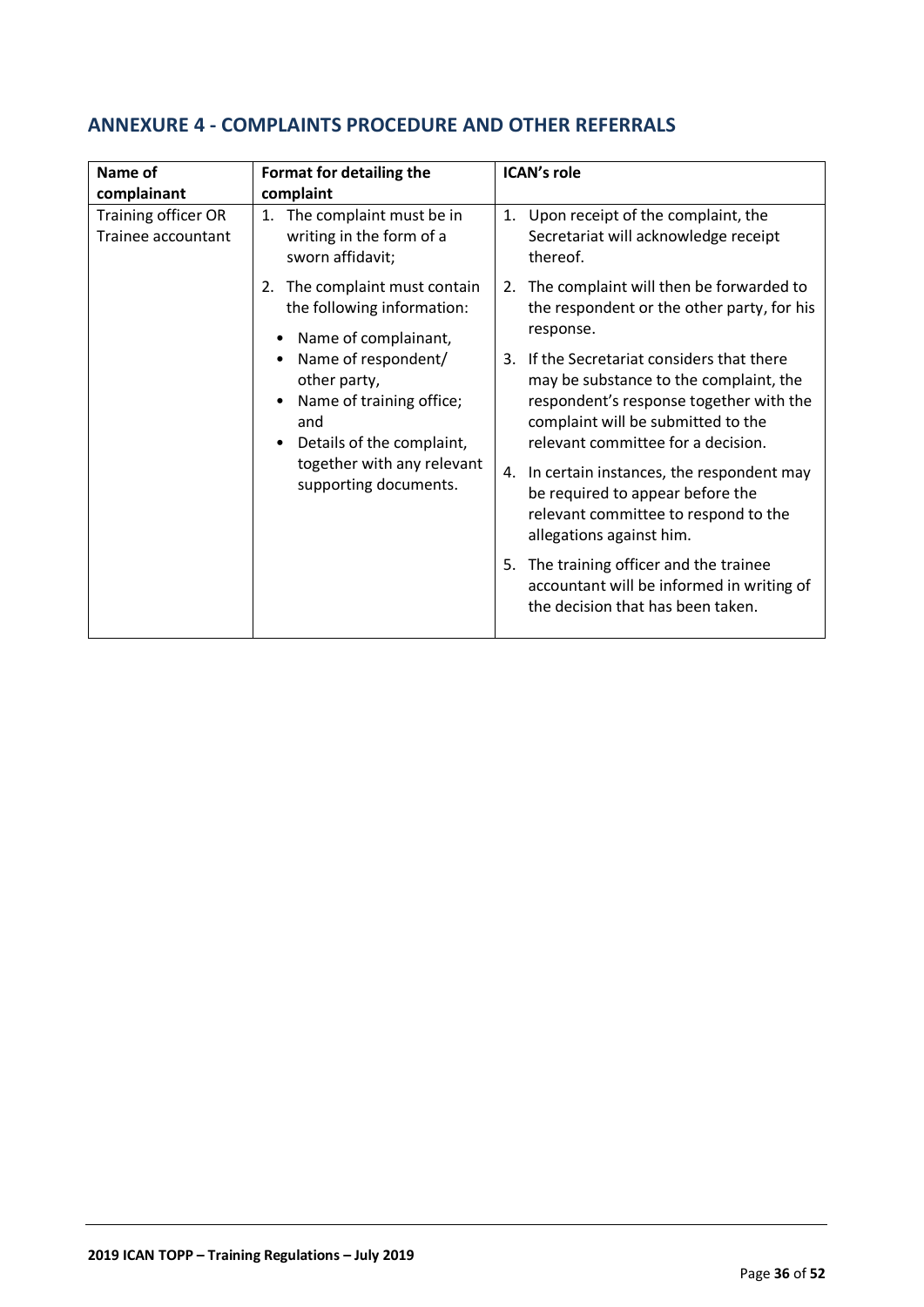# **ANNEXURE 5 - ARBITRATION PROCESS IN THE EVENT OF A DISPUTE ABOUT A TRAINING CONTRACT**

ICAN will inform the parties at least ten working days in advance of the date of the arbitration meeting.

# **1. Format of the arbitration meeting**

- 1.1. Both parties, that is, the training officer and the trainee accountant, present their opening statements.
- 1.2. The training officer leads evidence and calls witnesses if necessary.
- 1.3. The trainee accountant cross-examines the training officer and the witnesses.
- 1.4. The training officer re-examines witnesses.
- 1.5. The trainee accountant presents his case, leads evidence and calls witnesses, if necessary.
- 1.6. The training officer cross-examines the trainee accountant and the witnesses.
- 1.7. The trainee accountant re-examines the witnesses.
- 1.8. The Chairperson asks questions of clarity to both parties.
- 1.9. The Chairperson makes a ruling that is binding on both parties.

### **2. Rules governing the proceedings**

- 2.1. No party is allowed legal representation at the proceedings.
- 2.2. Documentary evidence is required (substantiated with sufficient proof). Examples include, but are not limited to:
	- 2.2.1. Progress reviews/appraisals,
	- 2.2.2. Evaluations/assessments,
	- 2.2.3. Development plans, or
	- 2.2.4. Targets/standards attained.
- 2.3. The same witness may be called by both parties.
- 2.4. A witness may only be present at the hearing when giving evidence.
- 2.5. The proceedings will be in English and ICAN may provide an interpreter if informed in advance.
- 2.6. The proceedings will be minuted (not verbatim).

### **3. General information**

- 3.1. Parties need to be well prepared for the hearing.
- 3.2. Parties need to bring admissible evidence to support their case.
- 3.3. Sufficient copies of documentation need to be made available for all parties.
- 3.4. The duration of the arbitration proceedings may take four hours or more.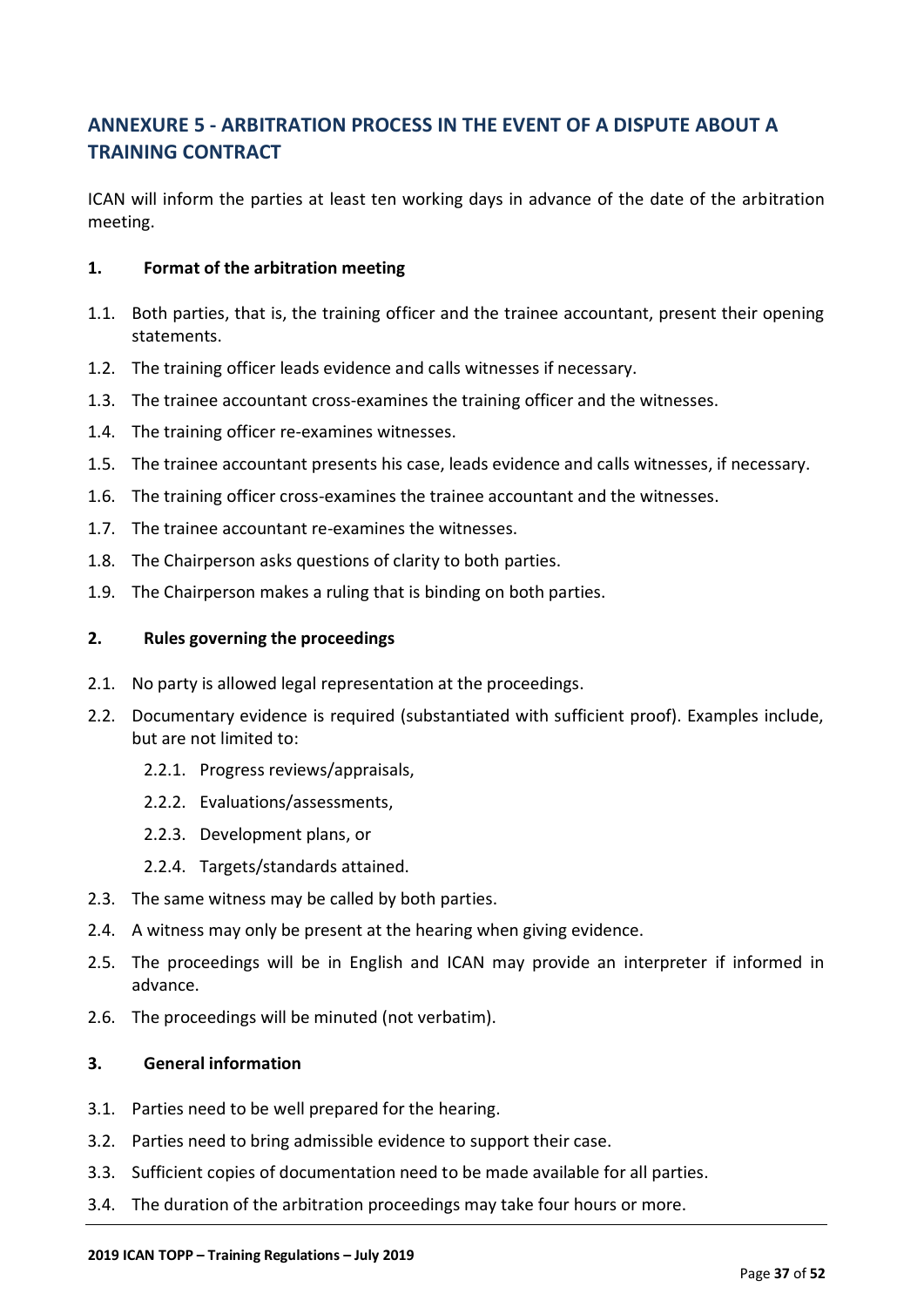# **ANNEXURE 6 - APPEALS OF ASSESSMENT DECISIONS**

### **1. Introduction**

- 1.1 The aim of the appeals process is to ensure that trainees who feel aggrieved by an assessor's decision have a mechanism that they can use to voice their disagreement with the decision.
- 1.2 Appeals can be brought for the following reasons:
	- a. Unfair assessments;
	- b. Invalid assessments;
	- c. Unreliable assessments;
	- d. The assessors' judgement, if the trainee considers that it was biased;
	- e. Inadequate expertise and experience of the assessor, if it influenced the assessment; and
	- f. Unethical practices.

#### **2. Scope**

The appeals procedure applies to all disputes in terms of the final (summative assessment stage of the training contract of a trainee accountant.

#### **3. Implementation of this policy**

The registered assessor must ensure that candidates who dispute assessment decisions are given the opportunity to appeal. The training officer must ensure that the appeals process is followed.

#### **4. Procedure for appeal**

Documentation required: Completed relevant ICAN assessment forms.

#### **5. Stage One – Initial discussion between the trainee and the assessor**

- 5.1 The trainee accountant must, within 3 (three) working days of the assessment decision, discuss the reasons for his appeal of the assessment decision with the assessor concerned.
- 5.2 The assessor must consider the reasons advanced by the trainee accountant and respond by:
	- 5.2.1 amending the trainee's assessment record; or
	- 5.2.2 furnishing the trainee with a clear explanation or a repeat explanation of the assessment decision following a re-evaluation of the evidence.
- 5.3 This should take place within 3 (three) working days of receiving the trainee's appeal.
- 5.4 If the trainee accountant agrees with the outcome at this stage, the appeal will not proceed any further.
- 5.5 If the trainee accountant does not agree with the outcome of his discussion with the assessor, the appeal will proceed to Stage Two. Within 5 (five) working days.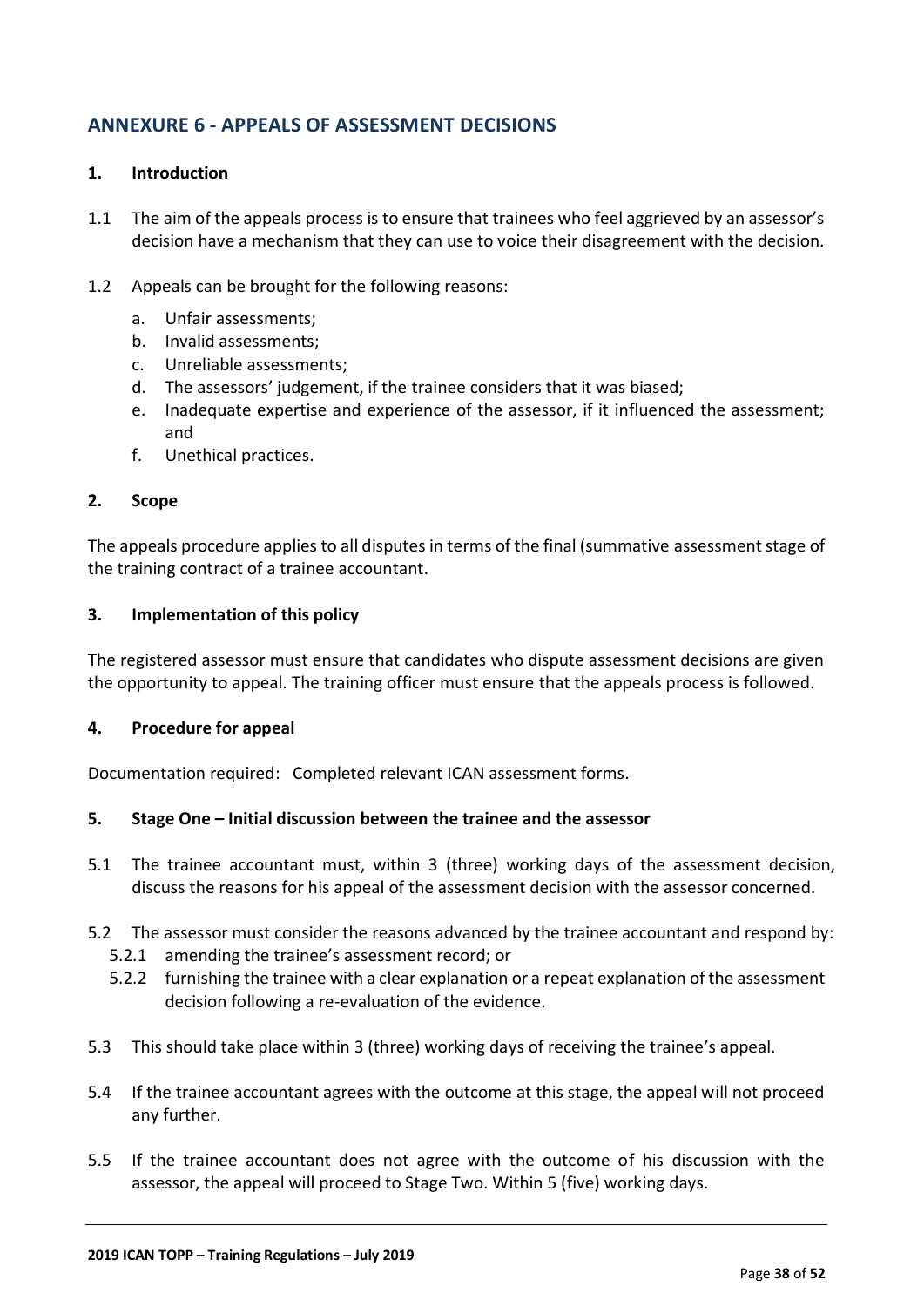# **6. Stage Two – Conducting the appeal**

- 6.1 The assessor must provide the training officer with the following documents within 3 (three) working days after the initial discussion between the trainee and the Assessor:
	- 6.1.1 Completed relevant ICAN assessment forms.
- 6.2 If the assessor is also the training officer, then another assessor within the training office should fill this role. If there is no other assessor within the training office, ICAN should provide an independent assessor to fill this role.
- 6.3 The training officer (or alternate assessor) will conduct a second assessment by evaluating these documents within 5 (five) working days of receiving them.
- 6.4 In the event that the training officer (or alternate assessor) does not agree with the original assessor's assessment decision, s/he must complete the summative assessment for the trainee. In this event, there is no requirement for the original assessor to amend their decision.
- 6.5 In the event that the training officer (or alternate assessor) agrees with the original assessment decision, s/he must communicate this to the trainee within 3 (three) working days of completing the second assessment.
- 6.6 Should the trainee remain unhappy with the second assessment decision, the appeal must proceed to Stage Three, within 5 (five) working days.

# **7. Stage Three**

- 7.1 ICAN will, within 10 (ten) working days of receiving the appeal, convene a panel consisting of:
	- a. The training officer; and
	- b. The original assessor; and
	- c. The alternative assessor (if applicable)
	- d. a ICAN external moderator; and
	- e. a member of ICAN TRECO.
- 7.2 The ICAN external moderator and the TRECO member bear the responsibility of making the final decision.
- 7.3 The panel will consider the following documents:
	- a. Completed assessment documents;
	- b. Completed Final assessment forms;
	- c. Any written comments from the trainee (e.g background details); and
	- d. Any written comments from the training officer (e.g background details).

The panel will inform the trainee of its decision within 5 (five) working days after having convened the panel. Should the final decision not agree with the original and second assessment, the external moderator will conduct the summative assessment. The panel's decision regarding the trainee's appeal will be final.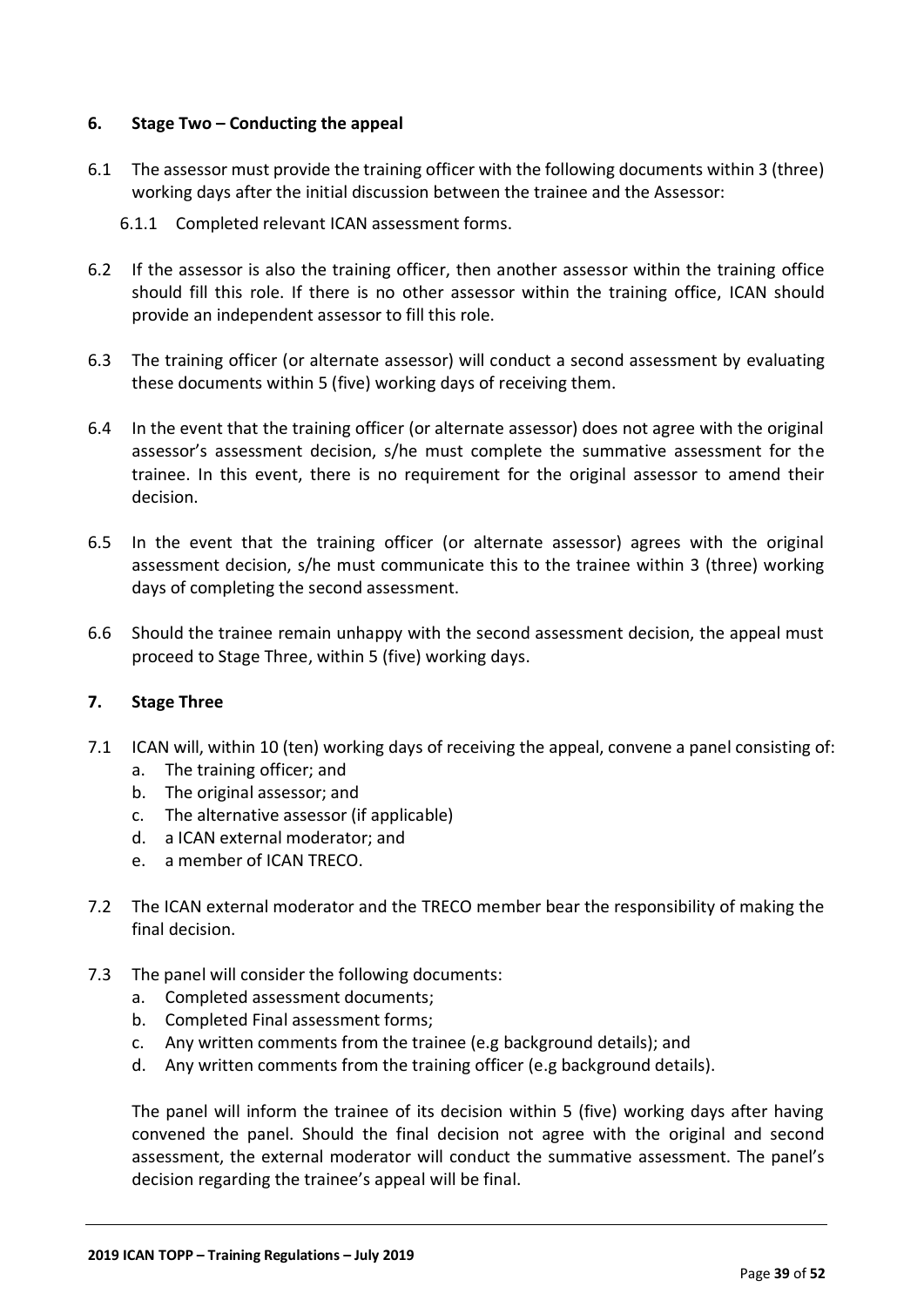# **ANNEXURE 7 - REQUIREMENTS FOR SIMULATION**

### **1. What is a Simulation?**

A simulation is an activity or activities that serve as a replacement for practical (on-the-job) experience. Simulation of experience is an acceptable method of providing trainees with the opportunity to become competent. The guidelines for providing simulations, rather than practical experience, are outline below:

- A simulation must be linked to specific competencies and tasks in order to clearly demonstrate what is expected and to provide clarity to the trainee as to the purpose of the simulation;
- Simulation must include an assessment of the trainee using the same ratings and assessment documents as the assessments of practical experience and as required by Criterion of the accreditation criteria for training offices. The rating scale used to assess trainee achievement under simulation is the same scale used for practical experience:
	- 1: Not capable;
	- 2: Capable with frequent supervision/intervention;
	- 3: Capable with limited/periodic supervision/intervention; and
	- 4. Capable without supervision/intervention.;
- Ratings obtained for any/all simulations must be captured into a TSR and PSR and form part of the evidence demonstrating the trainee's ultimate competence at the conclusion of the training programme;
- As with practical experience assessments, feedback must be provided to the trainee on their achievements in the simulation; and
- As often carried out with practical work experience, simulations may also include an element of training before the simulated work tasks are allocated and undertaken. Such training would typically constitute the organisations' approach on the tasks being simulated and therefore may take the form similar to that undertaken for, for example, for firm audit methodology training in an audit and assurance environment where trainees are typically instructed on the firm's approach in completing audit and assurance activities. The duration and extent of such pre-simulation training will be dependent on the firm, taking into account the tasks being simulated, whether they are basic or advanced, and the firm's approach to the tasks.

### **2. Why use Simulations?**

The accreditation criteria prescribe that practical experience must constitute the most significant portion of the trainee's learning experience. However, ICAN recognised that it may not be possible for a training office to offer their trainees practical experience relating to certain competencies or certain of the tasks that comprise a competency. In such instances the training office may provide simulations to replace the practical experience.

Simulations may not constitute more than 10% of the total number of compulsory (Pervasive Professional Skills' Accounting and External Reporting) and elective tasks; and no more than 50% of the total number of residual tasks.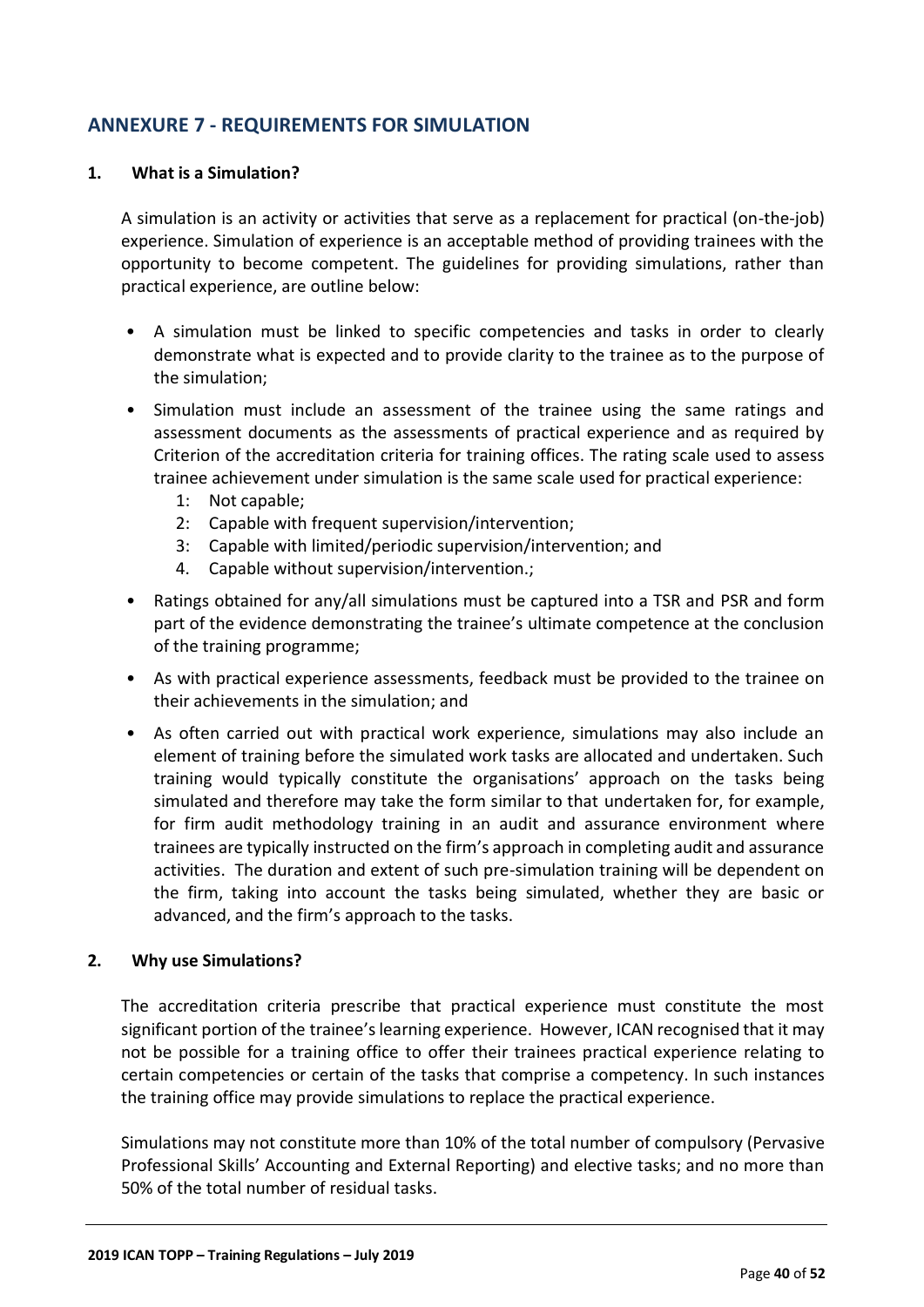# **3. When should Simulations take place?**

The only way for a training office to determine whether simulations are necessary is to consider the practical experience available at that training office. In this way gaps can be identified and simulations can be developed or sourced from a training provider to replace the practical experience. The training offices' Generic Training Plan should be completed in detail, and should reflect the mode of exposure (i.e either practical experience or simulations) and details of the activities to be performed by trainees to demonstrate the competence. The Generic Training Plan will also serve as evidence that practical experience constitutes the most significant portion of the trainee's learning experience (as defined above and in the accreditation criteria.) As part of this process the training office can determine the most appropriate time for simulations. The training office can then take into account is specific circumstances e.g peak period of the year, study leave etc.

# **4. How do we know if an intervention is a Simulation?**

As simulations are meant to replace practical experience, all elements of the simulation should be aligned, as closely as possible, to practical experience. In the development of a simulation, or in considering the simulation offerings of a training provider, the training office should therefore consider the following:

- Does the simulation mirror the conditions of the actual work place as closely as possible?
- Given the number of competencies and tasks, is the duration of the simulation (including the assessment) appropriate?
- Which competencies or tasks is the simulation meant to address? Depending on the competencies and tasks the level of complexity (e.g Advanced vs Basic) may differ. A simulation for a competency or task requiring an Advanced level of complexity should not necessarily be of the same duration as simulations for residual competences at a Basic level of complexity.
- Is the simulation designed in such a way that it does not lead the trainee to the "correct" expected answer?

As the simulation must result in an assessment of the trainee, feedback should, as for practical experience, be given on an individual basis. This would have an effect on the number of trainees that a facilitator could reasonably assess considering that the facilitator will be "playing the role" of supervisor (see the description of the ratings in the rating scale). In essence, the facilitator must be in a position to judge whether or not the trainee would be able to perform the simulated task to a level 4 competence in the real (not simulated world). Training offices are reminded that a registered assessor retains responsibility for the final signoff of competence for the tasks that are simulated. This applies in all instances i.e whether presented by a training provider or internally developed.

### **Very important:**

Knowledge is primarily gained in an academic environment, while the development of skills is associated with practical experience. Tests are an assessment of knowledge (knowing that) and not practical experience (being able to). If the proposed assessment is a test with right and wrong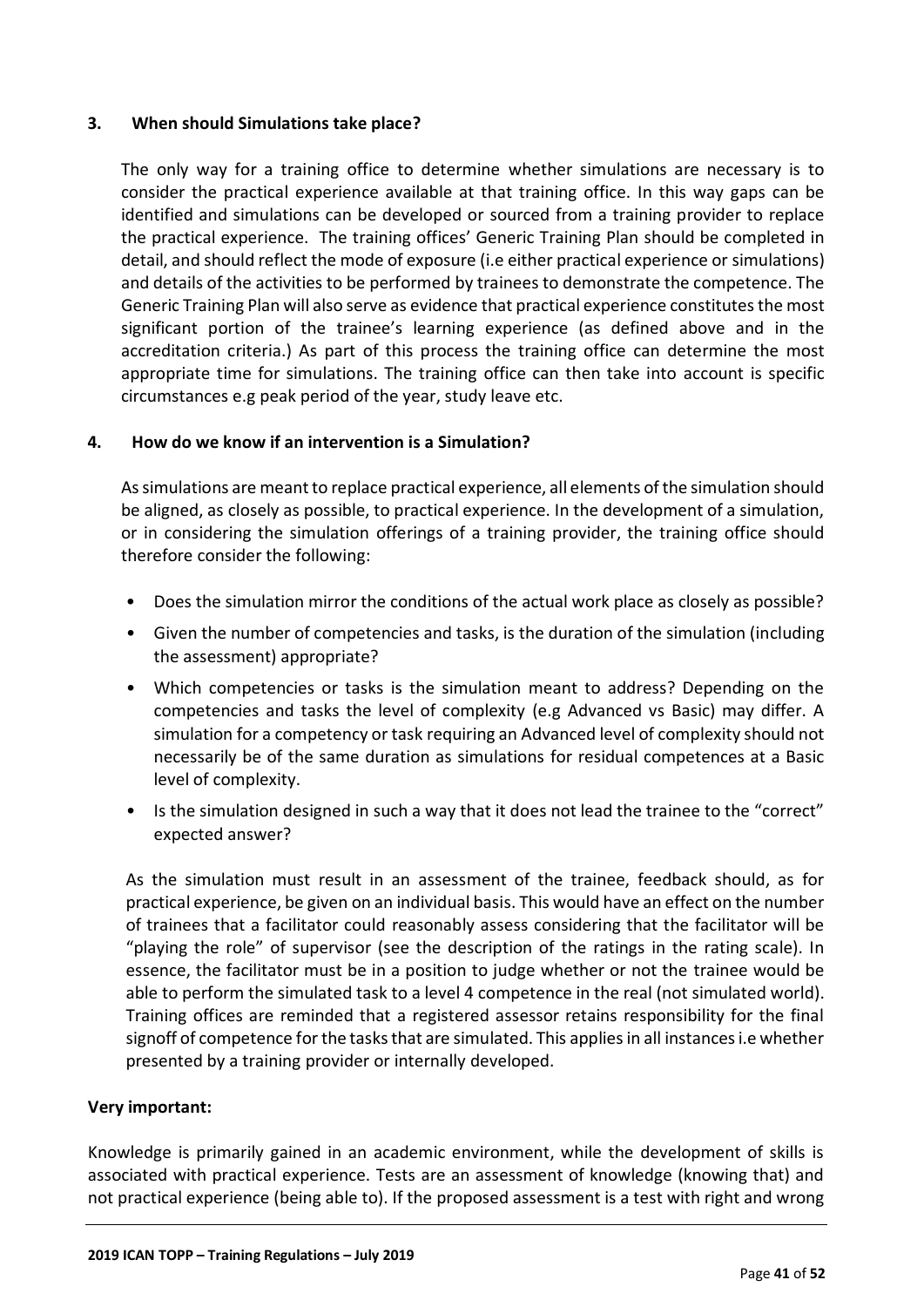answers, a mark or percentage, it is not a simulation (see example below). Training offices may also not consider the content of a trainee's academic qualifications as activities that replace practical experience.

A simulation should be of such a nature that, following the completion thereof, evidence has been proficed, and captured in a TSR or PSR, the trainee "being able to do".

**Example:** For the competency  $TX(R)1 - Calculates income tax payable & preparse income tax$ return for an individual.

# **Correct approach:**

- Give trainee an actual tax form and information. The trainee must then be able to complete the tax return with relevant supporting documentation.
- Competent or not: Can trainee actually complete the return and document the figures in the correct places on the actual return with no intervention.
- Note: this also reflects the approach to assessment of competence in the relevant professional bodies examination, where candidates' results are not marks or percentages, but "Not attempted", "Not competent", "Limited competence", "Competent" or "Highly competent'.

#### **Incorrect approach:**

- Ask trainee to write a test: Q1 Explain what you should include in tax calculation; Q2 Calculate the tax payable per individual.
- Answer: 80%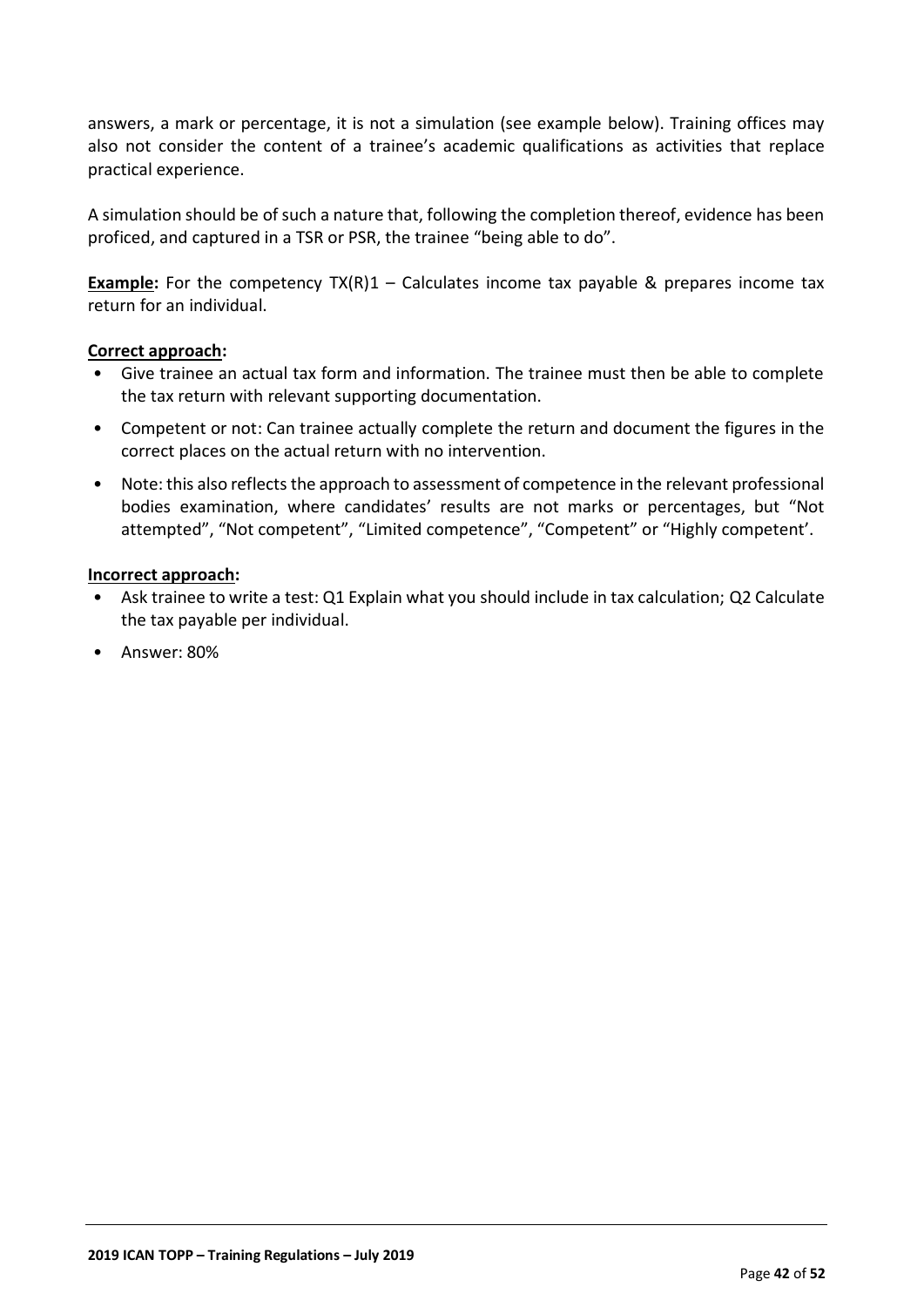# **ANNEXURE 8 - ICAN BY-LAWS - APPLICABLE TO TRAINEE ACCOUNTANTS**

### **1. APPLICATION FOR REGISTRATION AS A TRAINEE ACCOUNTANT**

Application for registration as a trainee accountant under a training contract shall be made to the ICAN Council in a form prescribed by the ICAN Council. Each applicant shall:

- i) pay the registration fee, if any, and the annual levy for the current year as determined from time to time;
- ii) certify in the prescribed form that the information given by him or her therein is true and correct in every detail;
- $\frac{1}{10}$  in the event of his or her registration, undertake to observe the provisions of the By-Laws, Training Regulations and rules framed thereunder from time to time in force; and
- iv) satisfy the ICAN Council in such manner as it may require that at the date of his or her application, he or she is qualified for registration under By-Law 2, and that he or she is a fit and proper person to be registered as a trainee accountant.

# **2. QUALIFICATION FOR REGISTRATION AS A TRAINEE ACCOUNTANT**

Subject to the provisions of By-Law 1, qualification for registration as a trainee accountant shall be proof to the satisfaction of the ICAN Council that the applicant has met the entry requirements for a training contract as per the Training Regulations, prescribed by the ICAN Council.

# **3. CANCELLATION OF REGISTRATION AS A TRAINEE ACCOUNTANT**

- a) The ICAN Council shall cancel the registration of any trainee accountant who subsequent to his or her registration as a trainee accountant:
	- i) is removed from an office of trust on account of misconduct; or
	- ii) is convicted of theft, fraud, forgery, or uttering a forged document or perjury and sentenced in respect thereof to imprisonment without the option of a fine or to a fine of an amount to be determined by the ICAN Council from time to time and published by the ICAN Council for the information of the members and trainee accountants.
- b) The Disciplinary Committee may in its discretion order the cancellation of the registration of any trainee accountant whose estate is provisionally or finally sequestrated or who enters into an arrangement with his or her creditors subsequent to his or her registration as a trainee accountant: Provided, however, that before doing so, the Disciplinary Committee shall afford such affiliate an opportunity, within 21 days after being called upon by the Disciplinary Committee to do so, to satisfy the committee that there were exceptional circumstances relating to the sequestration or arrangement which would justify the committee's not exercising its discretion to order the cancellation of his or her registration.
- c) When the registration of a person is cancelled in terms of By-Law 3(a) or (b) the ICAN shall remove his or her name from the register immediately.
- d) A person whose registration has been cancelled in terms of By-Law 3(a) or (b) may apply for his or her reregistration as a trainee accountant after the expiry of a period of 10 years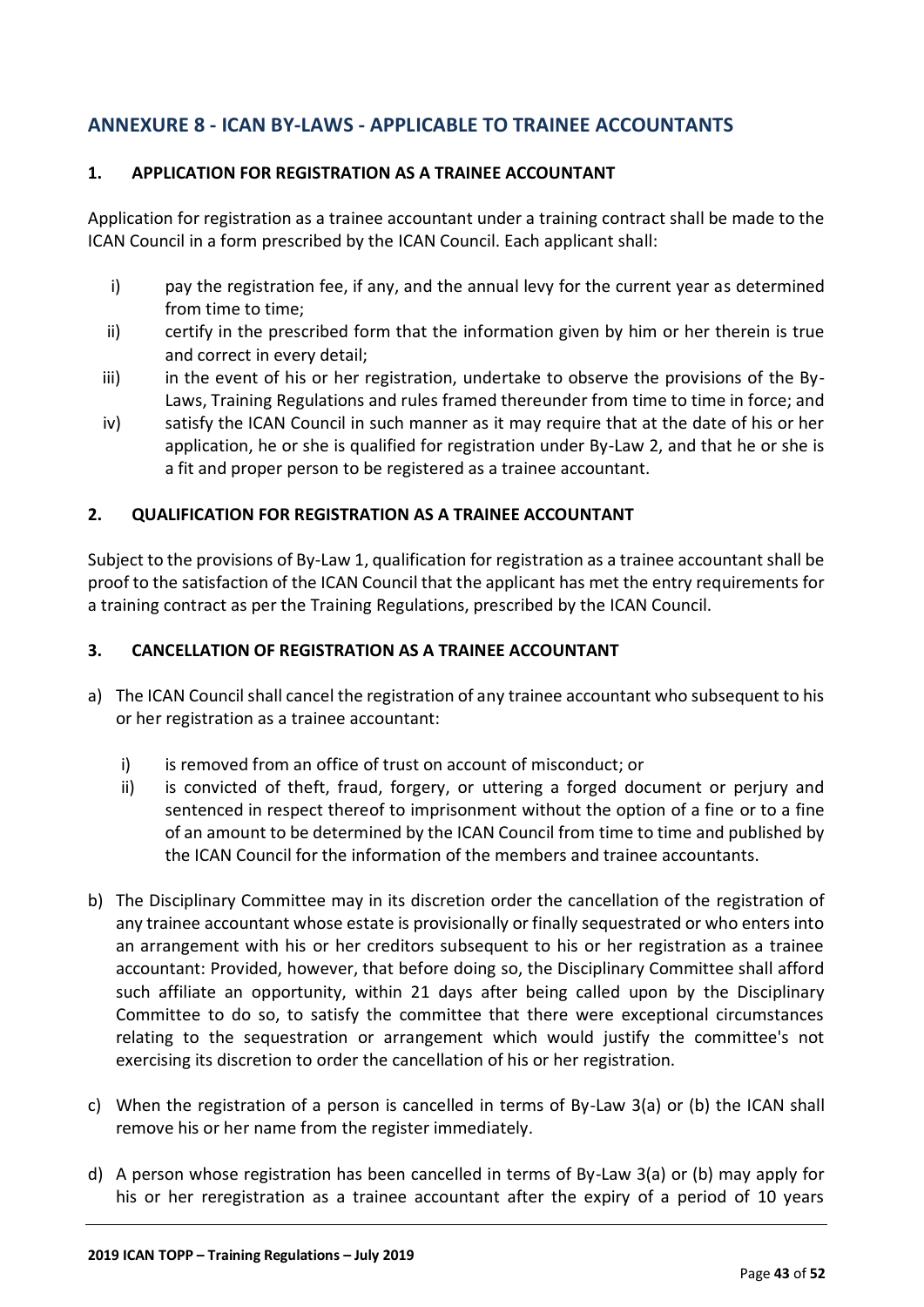reckoned from the date of such cancellation, provided, however, that the ICAN Council may on the recommendation of the Disciplinary Committee reduce this period in any particular case where it considers that it would be just and equitable to do so.

e) The ICAN Council shall report any cancellation of registration in terms of By-Law 3(a) or (b) to members and trainee accountants and may report such cancellation to whomsoever else it considers appropriate, in whatever manner it considers appropriate: Provided that in the case of the cancellation of registration in terms of By-Law 3(b) it shall comply with any recommendation of the Disciplinary Committee.

# **4. FEES AND LEVIES**

- a) Each registered trainee accountant shall pay an annual levy at such time and of such amount and on such conditions as may from time to time be determined by the ICAN Council.
- b) On registration as a trainee accountant a registration fee shall be payable of such amount as may from time to time be determined by the ICAN Council.
- c) The ICAN Council may in its discretion remit in whole or in part the annual levy and/or registration fee of a trainee accountant under special circumstances which in its opinion warrant such remission.

# **5. RESIGNATION AND RE-REGISTRATION**

- a) Any trainee accountant who has paid all his or her dues and subscriptions and is otherwise in good standing may resign as a trainee accountant by sending to the ICAN written notice to that effect and such notice shall become effective immediately on acceptance thereof by the ICAN Council: Provided always that:
	- i) if any complaint has been received or an enquiry is pending against such trainee accountant in respect of his or her professional conduct, or in respect of the sequestration of his or her estate, whether provisionally or finally or his or her having entered into an agreement with his or her creditors, such resignation need not be accepted but his or her registration may be suspended until such complaint or enquiry has been finally dealt with by the ICAN Council;
	- ii) if no such complaint has been received and no enquiry is pending the resignation shall be accepted by the ICAN Council;
	- iii) a trainee accountant whose registration has been suspended in terms of By-Law 5(a) shall not enjoy the benefits of registration;
	- iv) when the resignation is accepted, such acceptance may be qualified or endorsed through the TRECO so as to record the finding of the ICAN Council in respect of such complaint or enquiry.
- b) No resignation once tendered by any trainee accountant may be withdrawn without the consent of the ICAN Council first having been obtained. Any person who has resigned as a trainee accountant shall be entitled to reregistration on proof to the ICAN Council that he or she complies with the conditions of By-Law 1, at the date of his or her application for reregistration.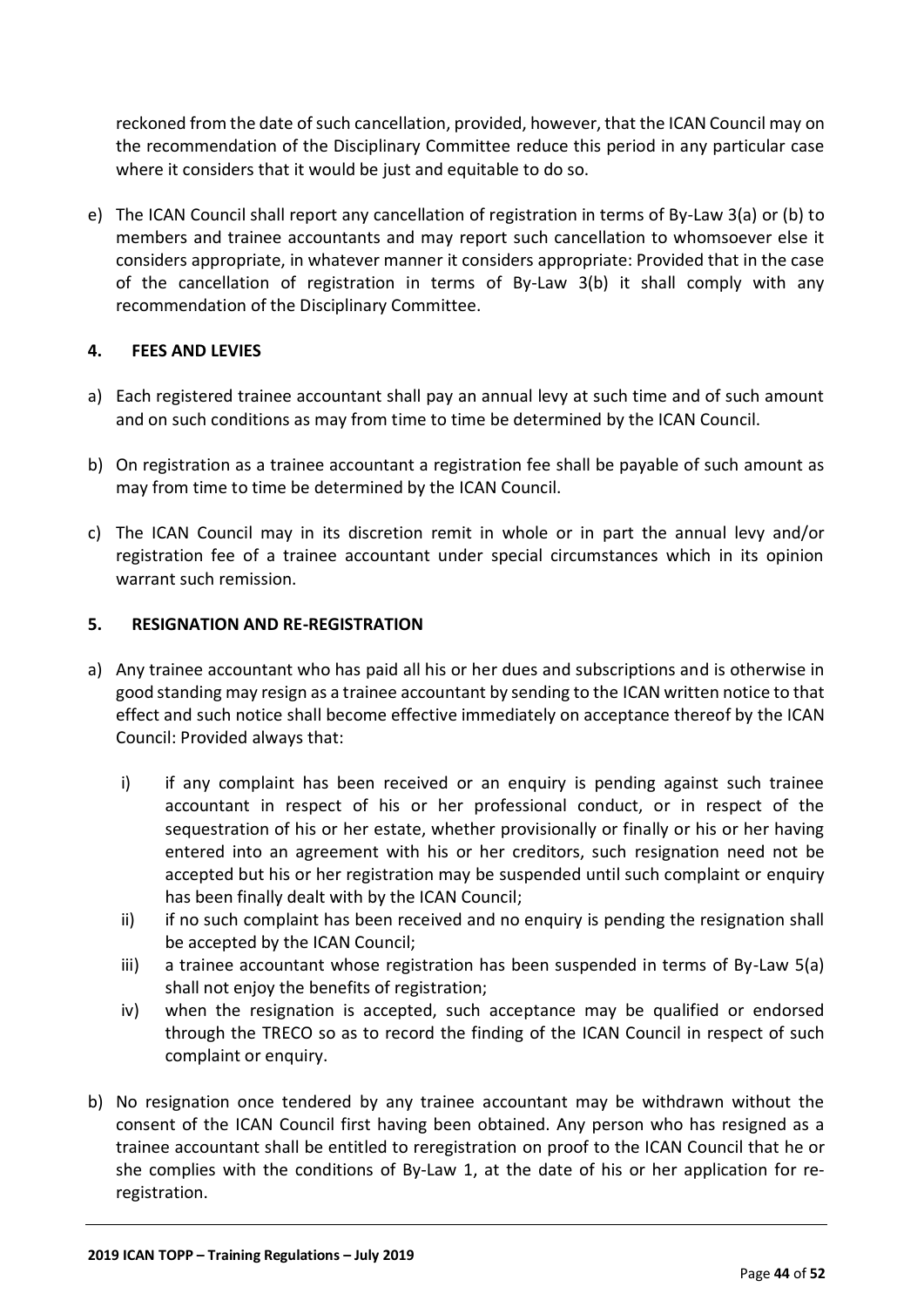# **6. PUNISHABLE OFFENCES**

The following acts and practices, whether of commission or of omission, upon the part of any person who is or was a trainee accountant of ICAN at the time of the alleged acts or practices shall be offences, and such trainee accountant or former trainee accountant found guilty thereof as provided in these By-Laws shall be liable to the penalties prescribed in these By-Laws: Provided that the acts and practices so specified are not intended to be a complete list of acts and practices which may constitute improper conduct:

- i) willfully refusing or failing to perform or conform with any of the provisions of these By-Laws, which it is his or her duty to do;
- ii) committing a breach of any Rule or Code of Professional Conduct or Ethics prescribed by the ICAN Council from time to time or, after having been previously warned by ICAN or any committee appointed by it, continuing to commit a breach of such Rules or Code of Professional Conduct or Ethics;
- iii) conducting himself or herself in a manner which, in the opinion of the Professional Conduct Committee or the Disciplinary Committee, is discreditable, improper, dishonest, irregular or unworthy, or which is derogatory to the ICAN, or tends to bring the profession of accountancy into disrepute;
- iv) failing to answer or deal with appropriately within a reasonable time any correspondence or other communication from the ICAN or any other person which requires a reply or other response;
- v) failing to comply within a reasonable time with an order, requirement or request from ICAN;
- vi) failing after demand to pay any fee, levy or other charge payable to ICAN.

# **7. PUNISHABLE OFFENCES (applicable to trainees)**

The following acts and practices, whether of commission or of omission, upon the part of any person who is or was a member of ICAN at the time of the alleged acts or practices, shall be offences and such member or former member found guilty thereof after proper enquiry as provided in these By-Laws and shall be liable to the penalties in these ByLaws:

- a) seeking either before or during the period of training of a trainee accountant, to impose any restraint whatever on the trainee accountant concerned, which will apply after the date of the termination of the training period, or threatening, or attempting to enforce, any such restraints after such date;
- b) directly or indirectly stipulating or receiving from a trainee accountant who is or has been serving under a training contract, or from any other person any payment, reward, compensation or consideration for agreeing to the cancellation of such training contract: Provided that it shall not be deemed a breach of these By-Laws if a member, or former member, requires to be or is re-imbursed in respect of disbursements actually made by him or her to the Institute in connection with a training contract which is subsequently cancelled and of which disbursements he or she is able to produce proof to the satisfaction of ICAN.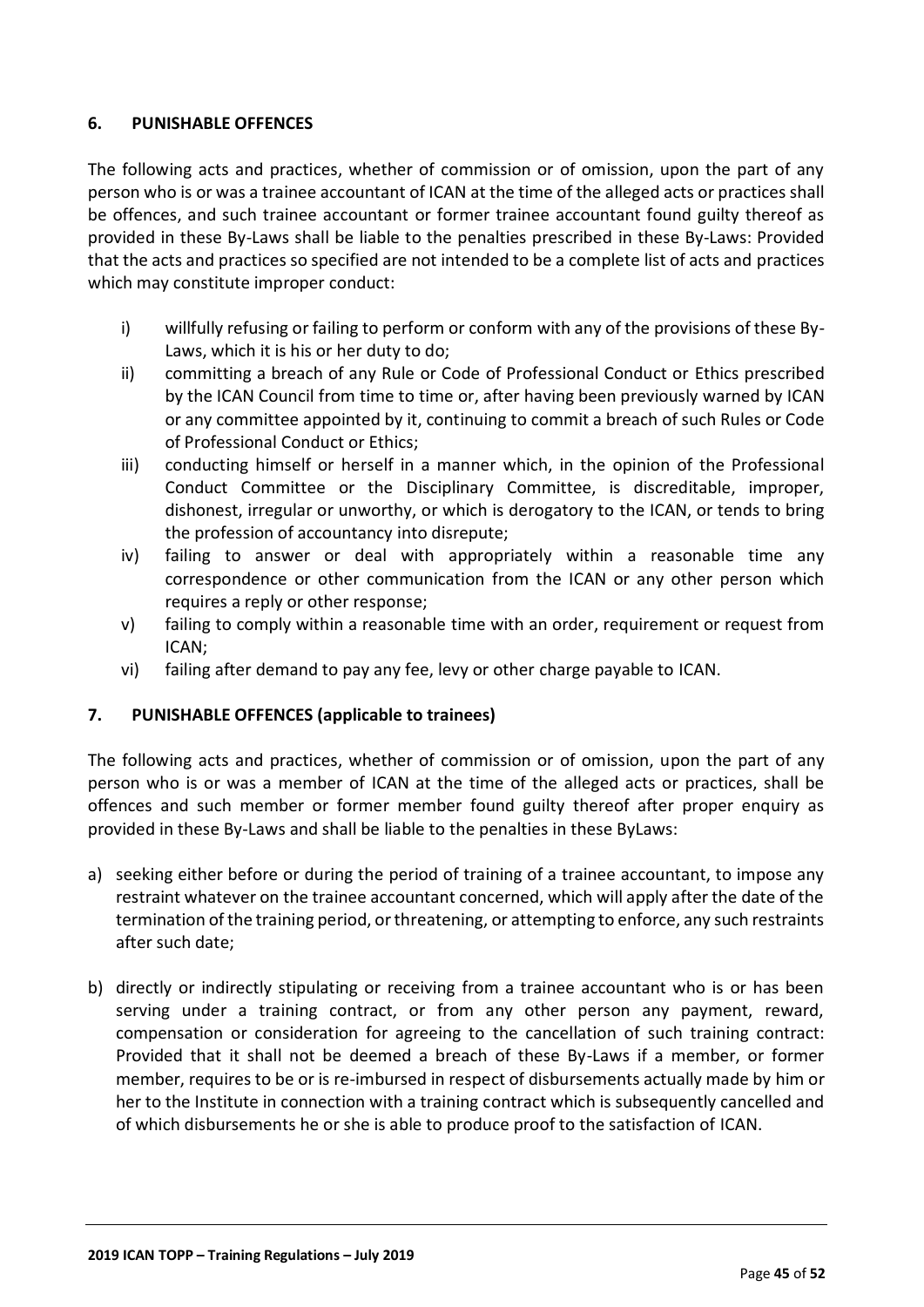# **GUIDELINE 1 - RECOGNITION OF PRIOR LEARNING**

# **1. Definition**

Recognition of Prior Learning (RPL) is the process through which the trainee accountant's prior learning (or work experience) is recognised by reducing the remaining term of the training contract after assessment of the trainee against the prescribed competencies.

# **2. Objective**

RPL is a stepping stone to the further development of a trainee accountant and is intended to confer a benefit to the trainee accountant in the form of a remission in the term of his training contract.

### **3. Legislative context**

- 3.1. RPL is a national system and a key principle of the National Qualifications Framework created in terms of the Namibia Qualifications Authority Act, 1996.
- 3.2. The ICAN, must facilitate the implementation of RPL in order to open up access and entry into the accounting profession and thereby contribute to redressing past imbalances in accountancy education and training.
- 3.3. The principles of the ICAN RPL policy are
	- 3.3.1. compliance with the objectives of the National Qualifications Framework and the Namibian Qualifications Authority guidelines and criteria on assessment;
	- 3.3.2. international comparability;
	- 3.3.3. a consistent approach to the granting of credit;
	- 3.3.4. allowing access to all individuals regardless of gender, race or disability; and
	- 3.3.5. providing RPL credentialing once competence has been proven by means of an assessment process.

### **4. Applying for RPL**

- 4.1. A prospective trainee accountant who wishes to apply for RPL must first enter into a training contract with a training office.
- 4.2. A trainee must apply for RPL within 12 months after the effective start date of the training contract.
- 4.3. A trainee that has had a previous ICAN training contract can apply for RPL for a maximum of the full term of the previous training contract.
- 4.4. A maximum of 12 (twelve) months RPL may be granted for experience obtained outside of a ICAN training contract.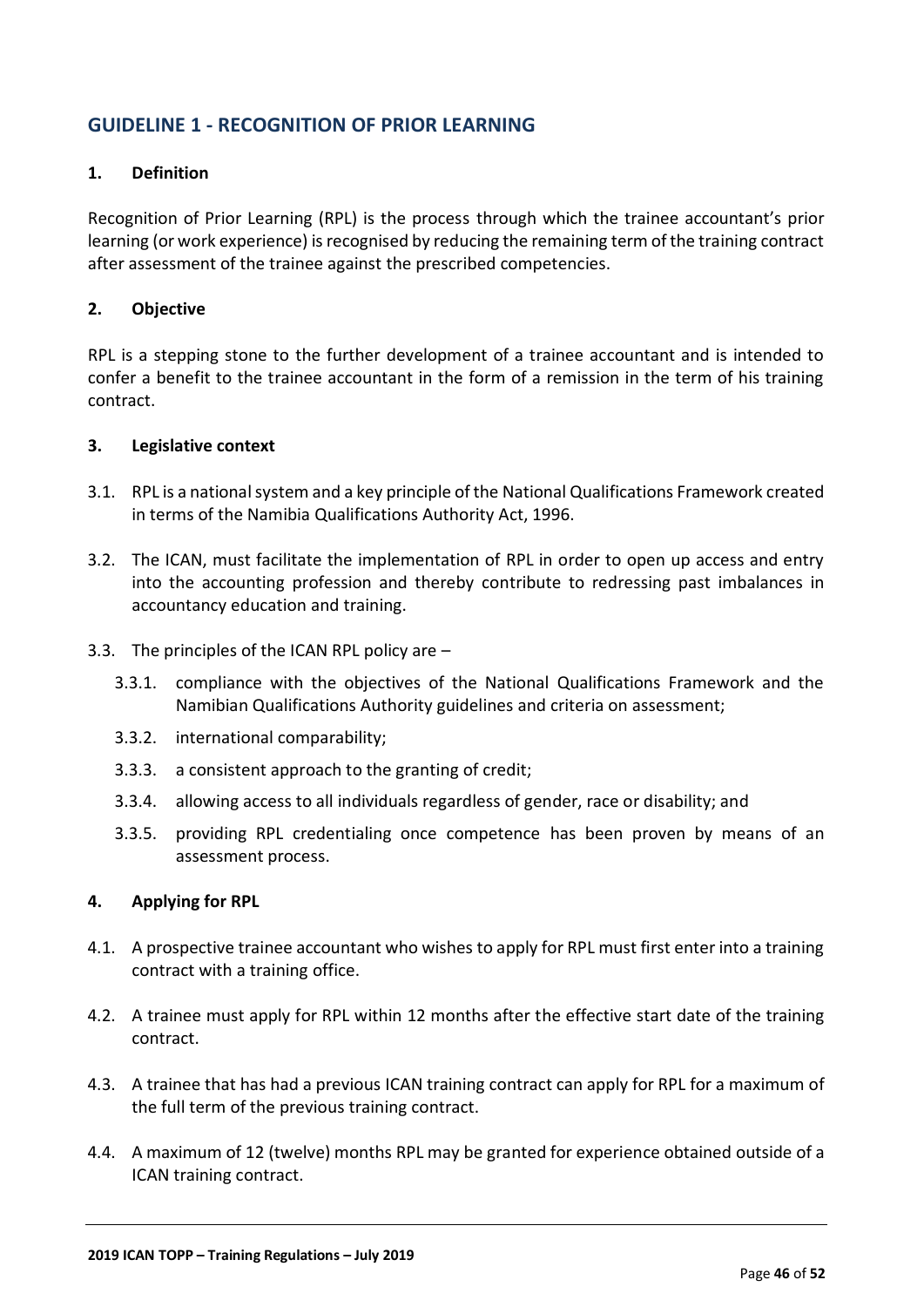- 4.5. The training officer or another registered assessor must follow the assessment process prescribed in **Regulation 27** to determine the competence for the purposes of applying for RPL.
- 4.6. Only if the training officer is satisfied that there are skills and/or competencies for which the trainee may be recognised, must the training officer and the trainee accountant complete and submit an RPL application.

# **5. Process of assessment for purposes of RPL**

- 5.1. The training officer or other registered assessor must assess the trainee accountant's competence.
- 5.2. The trainee accountant should submit to the training officer either a portfolio of evidence of his previous work or any other relevant documentation in support of the application.
- 5.3. The training officer or other registered assessor must determine the level of competence achieved in relation to the competencies prescribed by ICAN.
- 5.4. Based on the levels of competence the trainee has achieved, the training officer must determine the length (in months) of remission to be granted, subject to paragraph 5.3 above.

# **6. ICAN's discretionary powers**

ICAN reserves the right to investigate any RPL application submitted to ICAN and may in its sole and absolute discretion amend the RPL remission granted by the training officer.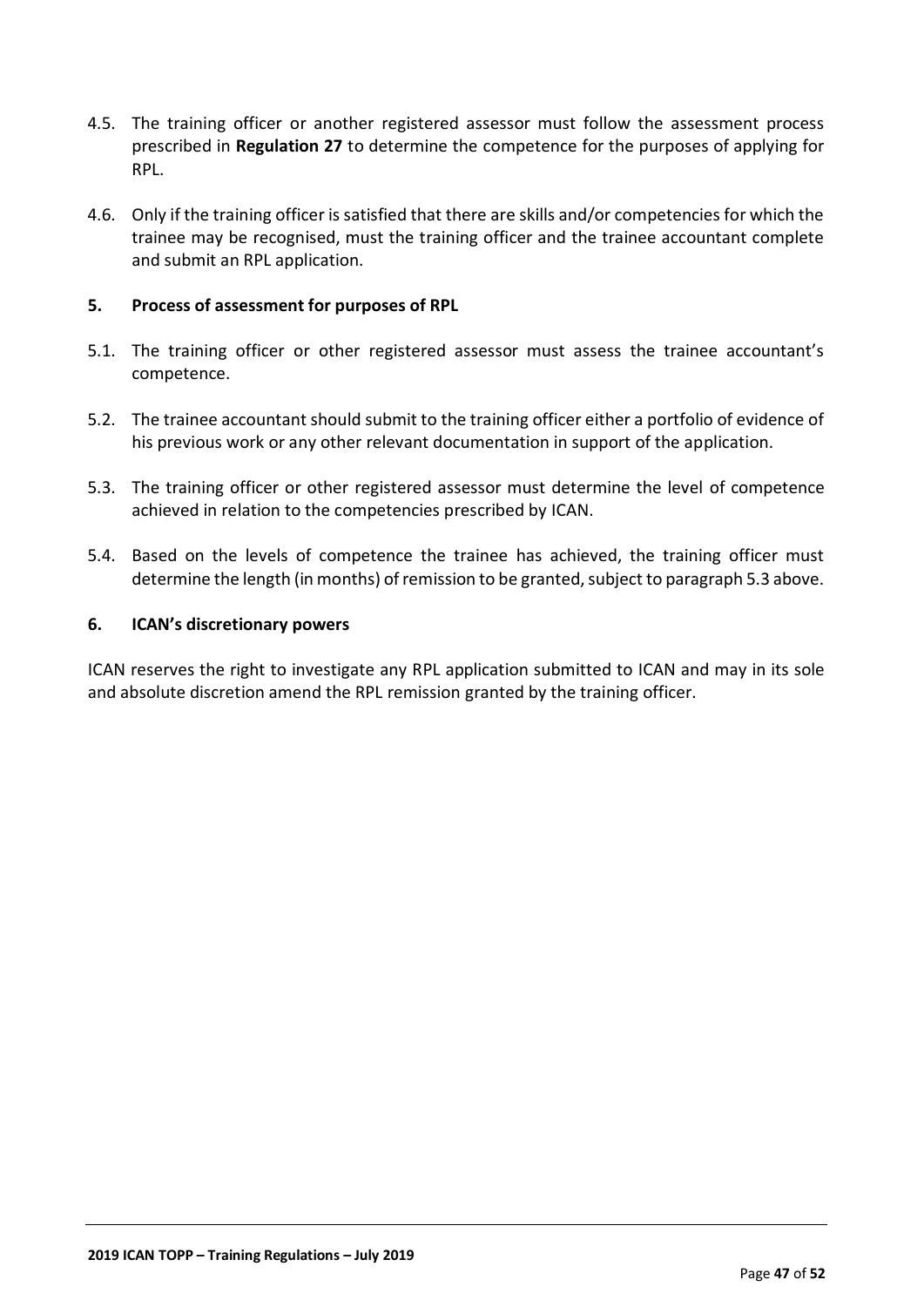# **GUIDELINE 2 - GUIDELINE FOR THE APPLICATION OF THE ACADEMIC PROGRESS RULE**

# **1. INTRODUCTION**

- 1.1. The training office serves as the practical training ground for prospective accountants and auditors. Many of these prospective accountants and auditors are still completing their studies while working for the training office. Not passing these examinations creates several problems for both the trainee accountant and the training office, including, inter alia, the following:
	- a. It limits the degree of responsibility that a trainee accountant can assume during his training contract.
	- b. Trainee accountants cannot become accountants and auditors if they do not pass their examinations and obtain the required qualifications.
	- c. Providing time off for trainee accountants to study for and write tests and examinations is costly for the training office.
	- d. Trainee accountants are not able to focus fully on the development of their practical competencies if they also have to study for and pass examinations.
- 1.2. Trainee accountants are therefore expected to demonstrate a commitment to their studies through the achievement of sufficient academic progress, in the form of adhering to the academic progress rule.
- 1.3. These guidelines are issued to assist training officers in determining what constitutes "sufficient academic progress" and to provide guidance on procedures that should be followed where sufficient academic progress is not achieved.
- 1.4. **Regulation 21** of these Regulations contains the following statements pertaining to the cancellation of a training contact on the basis of insufficient academic progress:

### **2. DEFINITION OF ACADEMIC PROGRESS**

- 2.1. Academic progress is defined in **Regulation 3** as "the satisfactory completion of all or sufficient subjects to enable a trainee accountant to make one further year of academic progress towards the completion of an accredited undergraduate or bridging programme or equivalent. The trainee accountant must achieve at least one year of academic progress during any two calendar years. This progress is measured by passing of the examinations of the accredited education institution".
- 2.2. The CTA, the ITC and the APC or equivalent and the relevant qualifying examinations of the relevant professional bodies are specifically excluded from this definition.
- 2.3. Academic progress is measured by a trainee accountant's passing of the examination(s) of the education institution for which he is currently registered, and cannot be achieved merely by transferring to another education institution.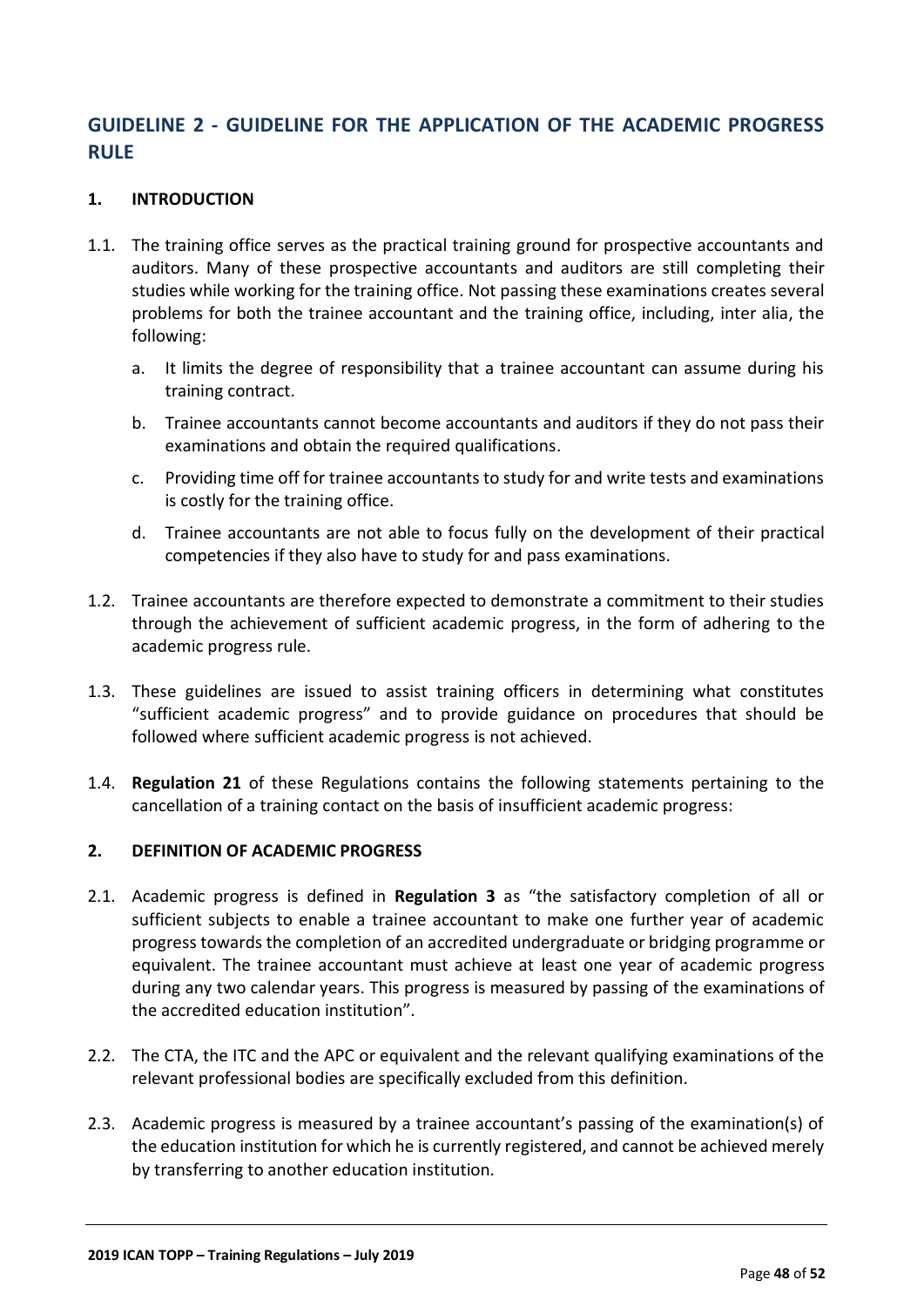# **3. PRACTICAL APPLICATION OF THE RULE**

- 3.1. Trainee accountants studying at an undergraduate level are often unable to complete the equivalent of a full academic year during one calendar year and will therefore generally not make sufficient academic progress after one year. They, in most cases require at least two years to make sufficient academic progress.
- 3.2. Assuming that the trainee accountant registers with an education institution for first-year modules during the first year of his training contract, this trainee accountant must, as a minimum, achieve the following in order to comply with the academic progress rule:
	- 3.2.1 At the end of the *second year* of his contract, he must have passed ALL his first-year modules as prescribed by the relevant university. If he fails to meet this requirement, he will have made insufficient academic progress and the training officer will need to consider his options in terms of **Regulation 21.4**. These options include:
		- a. Cancelling the trainee accountant's contract; OR
		- b. Allowing the trainee accountant to continue with the third year of his training contract (a "discretionary year") during which he will attempt to pass any remaining first-year modules. Should the trainee accountant not have passed all his first-year modules at the end of the discretionary year, the training officer MUST cancel the training contract, provided that such cancellation does not take place during the last six months of the training contract.
- 3.3. Assuming the trainee took 2 calendar years to successfully complete his first-year modules, at the end of the fourth year of the trainee accountant's contract, he must have passed ALL his second-year modules.
- 3.4. If a trainee accountant had completed all his first-year modules by the end of the discretionary year, he **must** then pass ALL his second-year modules by the end of the fifth year of his contract. If he fails to meet this requirement, the training officer again has the two options:
	- a. Cancelling the trainee accountant's contract; OR
	- b. Allowing the trainee accountant to continue with the fifth year of his training contract while completing the remainder of his second-year modules.
- 3.5. Should the trainee accountant fail to pass these credits by the end of the discretionary year, the training officer MUST cancel the contract provided that such cancellation does not take place within six months from the end of the training contract. If the latter is the case, the training contract may be discharged, subject to **Regulation 24**.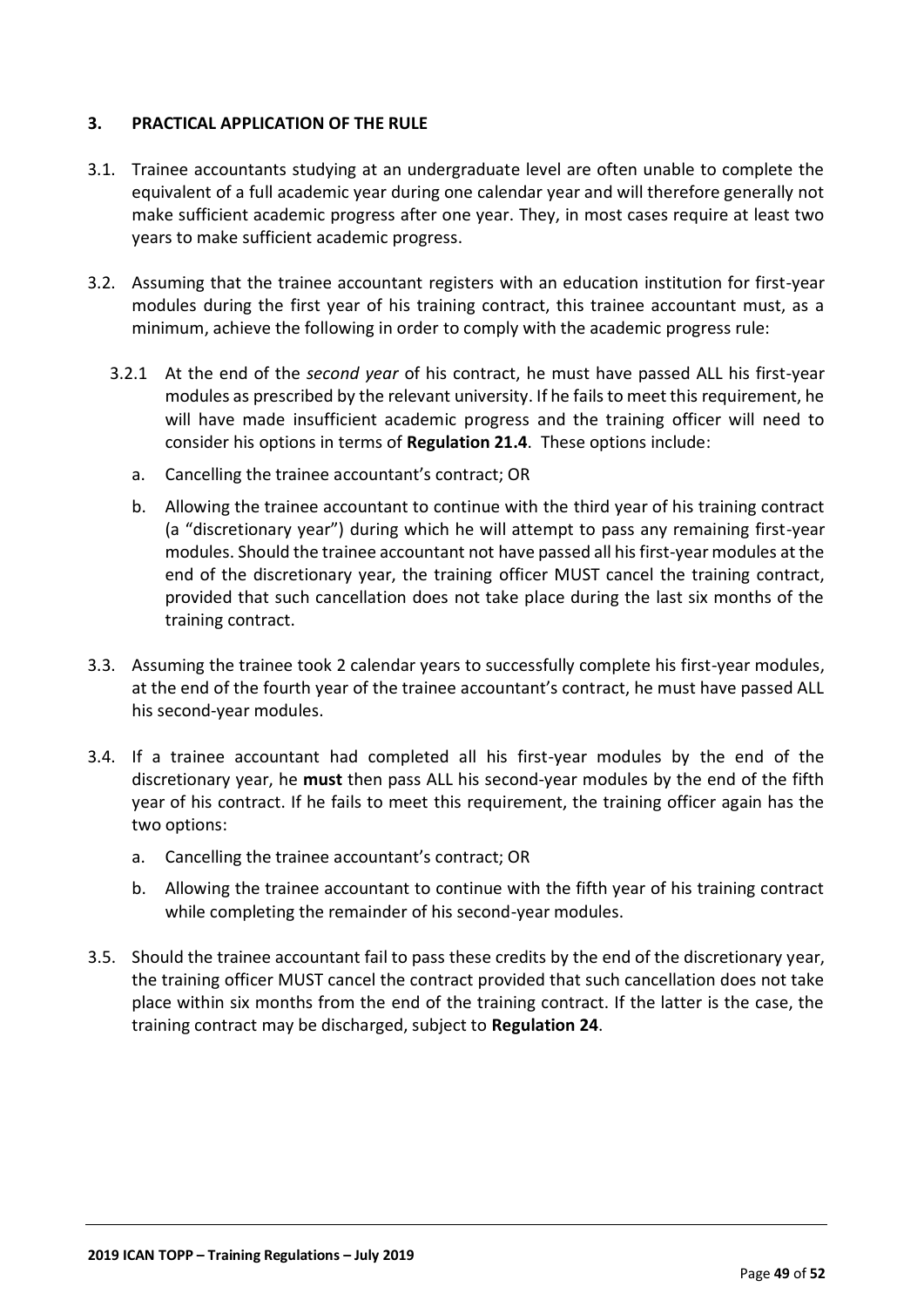# **TEMPLATE 1 - TEMPLATE FOR NOTIFICATION LETTER FOR POTENTIAL CONTRAVENTION OF THE ACADEMIC PROGRESS RULE**

Dear (trainee accountant name)

It has come to my attention that you have not made academic progress by the end of the first calendar year in relation to the course of study you are registered for.

You are reminded that, in terms of ICAN's Training Regulations, you are required to make sufficient academic progress in order to remain registered under a training contract with (training office name).

Academic progress is defined by ICAN as *"*the satisfactory completion of all or sufficient subjects to enable a trainee accountant to make one further year of progress towards the completion of an accredited undergraduate or accredited bridging programme".

This letter hereby serves as notification that, should you fail to achieve academic progress in this course of study by the end of the second calendar year, (training office name) will exercise its discretion and either

- cancel your training contract; or
- allow you to continue under training contract for one further academic year (a discretionary year).

Training Officer Signature

Date

I hereby confirm that I have read and understood the contents of this letter and have no objections thereto.

Trainee accountant Signature

Date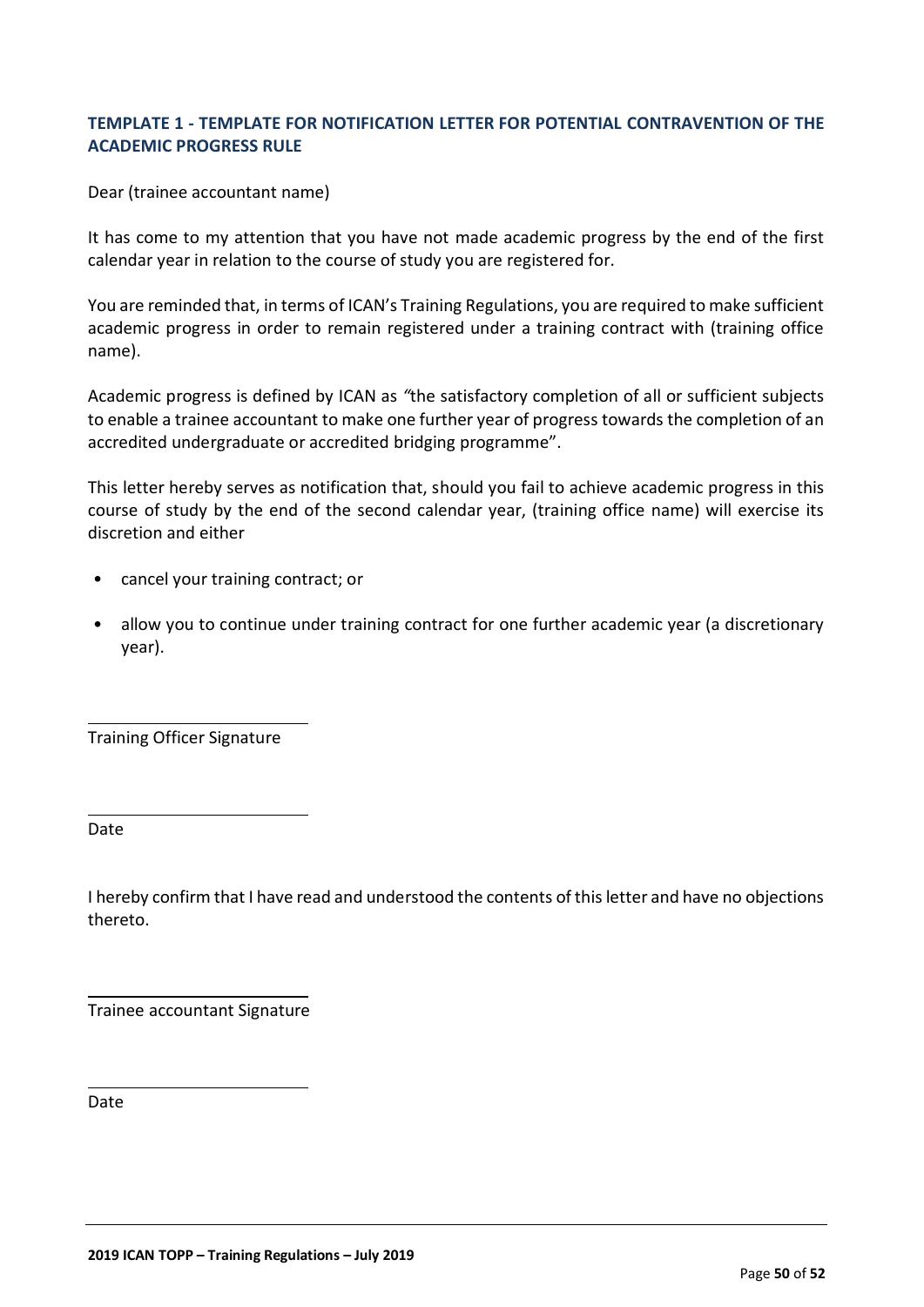# **TEMPLATE 2 - NOTIFICATION LETTER FOR CONTRAVENTION OF THE SUBMISSION OF THE ASSESSMENT FORMS ON A TIMELY BASIS**

Dear (trainee accountant name)

This letter hereby serves as notification that you are not complying with the requirement to timeously initiate and/or correctly complete your assessment forms (TSRs, PSRs and ANAs).

In terms of the Training Regulations 21.2.1, failure by the trainee accountant to timeously initiate and/or correctly complete two successive assessment forms within the time frames prescribed by the training office's assessment policy and to the required quality may lead to disciplinary action, including, but not limited to, cancellation.

Training Officer Signature

Date

I hereby confirm that I have read and understood the contents of this letter and have no objections thereto.

Trainee accountant Signature

Date